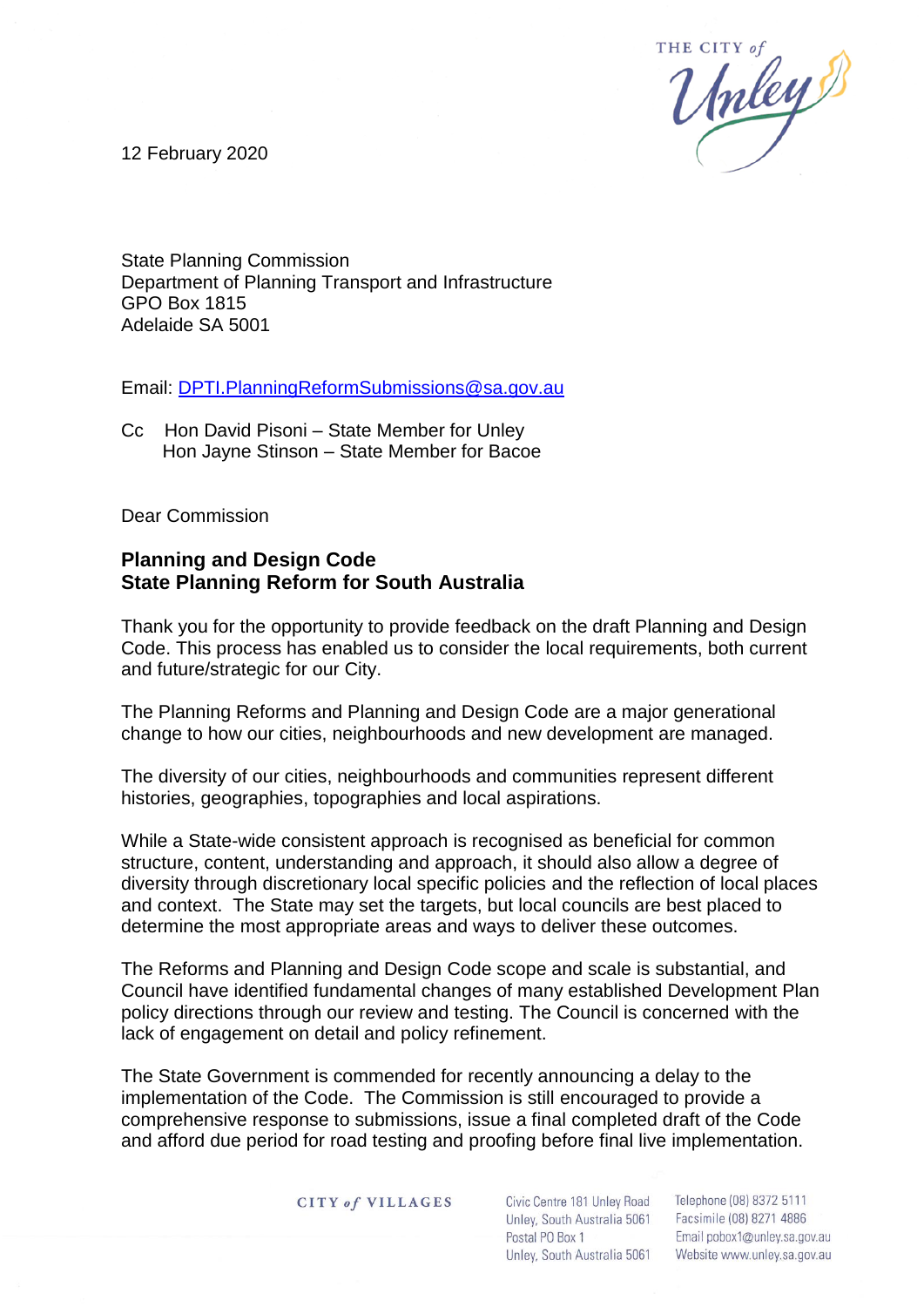# *Executive Summary*

The Council's review has identified a number of fundamental issues regarding the general policies and detail of specific zones which we wish to highlight for further consideration by the Commission. The Code is a large, complex and complicated document which has challenged professional and community understanding of the proposed changes.

Below is a summary of the focus of Council's commitment to identifying the key issues and desired solutions. The summary is supported by the following detailed discussion as well as the attached analysis tables, which provide a comparative assessment of road-testing development proposals against the existing and proposed policy criteria.

# *Implementation*

- Further, clearer and detailed engagement on completed content is required;
- Delay of Code adoption positive if allows for appropriate road-testing and proofing;
- Tailored variations required to reflect existing and preferred key policy;

# *Heritage Matters*

- The broad application of the Historic Area Overlay is positive;
- **E** Historic Area Statements require the critical Building Siting criteria:
- Historic Area Overlay policy on demolition and improvements be improved;
- The Minister for Planning support the application for further Historic Areas and the local determination of development applications;

# *Medium to High Rise Interface*

- Building Interface Envelope should be 30 degrees (not 45 degrees);
- The Minister for Planning support a discretion for a local 30 degree approach;
- Building Interface Envelope should be applied to all medium/high rise scenarios;
- Significant Development Sites 30% height benefit is unwarranted. Seek further clarification and rigor on establishing what constitutes "good development" to be eligible for the 30% height increase, notwithstanding Council opposes the proposals in its entirety;

# *Tree and Green Canopy*

- 'Soft Landscaping' (15-25%) and 1 tree per dwelling is positive but should be applied more broadly to all development;
- Medium to high rise development 'Deep Soil' and demonstrated 'Tree Canopy Cover' area in landscape plans should be increased to a minimum of 15%;
- Minister for Planning support a discretion for councils to adopt a 15% area:
- Regulated (and Significant) Tree policy wording and legal precedent be retained;
- Unley listed Significant Trees be incorporated into Overlay mapping;

# *Neighbourhood Zones*

- Neighbourhood Zones flexibility for non-residential uses is inappropriate;
- Replace General Neighbourhood Zone with Suburban Neighbourhood Zone:
- Replace Housing Diversity Zone with General Neighbourhood Zone;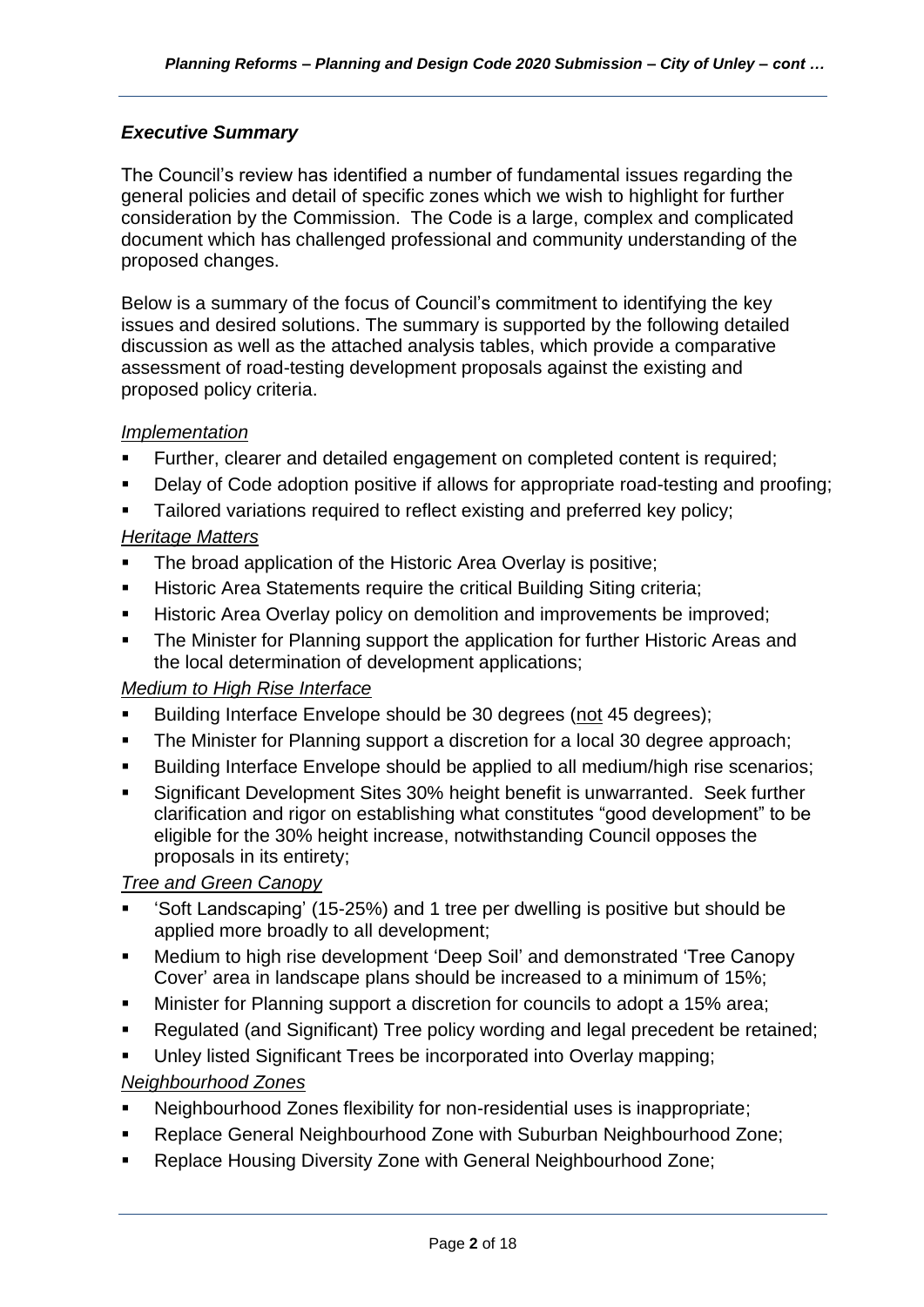- Replace Urban Renewal Neighbourhood Zone with Housing Diversity Zone for Fullarton Road and Charles Street areas;
- Density and therefore site areas should be consistent for all types of dwellings;
- Side and rear setbacks require revision to reflect different nature of areas:
- Include further reference to universal accessibility of residential developments, and appropriate consideration of this in conjunction with management of hazards (eg flooding) within the Code;
- Housing Renewal arbitrary provision for 6 levels should be justified in context;
- **EXEDENT** Accommodation scale limit better defined at 50m<sup>2</sup> than 1 bedroom and applicable built form (dwelling, additions and/or outbuilding) design provisions;

*Activity Centres, Commercial and Non-residential Structure*

- Current hierarchy of Centre Zones be maintained, including a specific option for lower intensity Local Centre Zone;
- Mixed Use and Office Zones should be Business Neighbourhood Zone;

Existing Showgrounds Zone iconic unique activity needs a new specific zone; *Design in Urban Areas*

- Policy should apply from 3 storey, not designated 4 storey, per proposed medium rise and existing policy threshold, eg Building Interface Envelope (30 degrees);
- **•** Positive sustainability improvements be applied more consistently;
- **Private Open Space provision should be maintained and applied equally;**
- **Privacy (Overlooking) should remain at 1.7m and not reduced:**
- Vehicle spaces, enclosures and manoeuvrability be improved;
- Vehicle garage/carport widths should be a maximum of 30% of site frontage;

# *Flood Hazards*

- Hazards (Flooding) Overlay and flood mitigation policy must be made applicable; *Procedures - Public Notification*
- Procedures regarding public notification need detailed review and incorporated for larger and direct impact development (even if envisaged);

# *Code Amendments*

Councils should maintain a lead responsibility and strategic control over the process, with land owners first directed to collaborate with councils as part of a broader strategic approach;

*Designated Areas – Planning Authority and Design Advice*

- SCPA role be limited and CAP involved more to recognise local context;
- Design Review, including optional local review, is supported;

# *Technical and Numeric Variations Overlays*

Concept Plans for critical precincts should be included in Code.

It is recommended that attention be given to addressing these key issues and ensuring the Code reflects existing well established and evolved policy positions.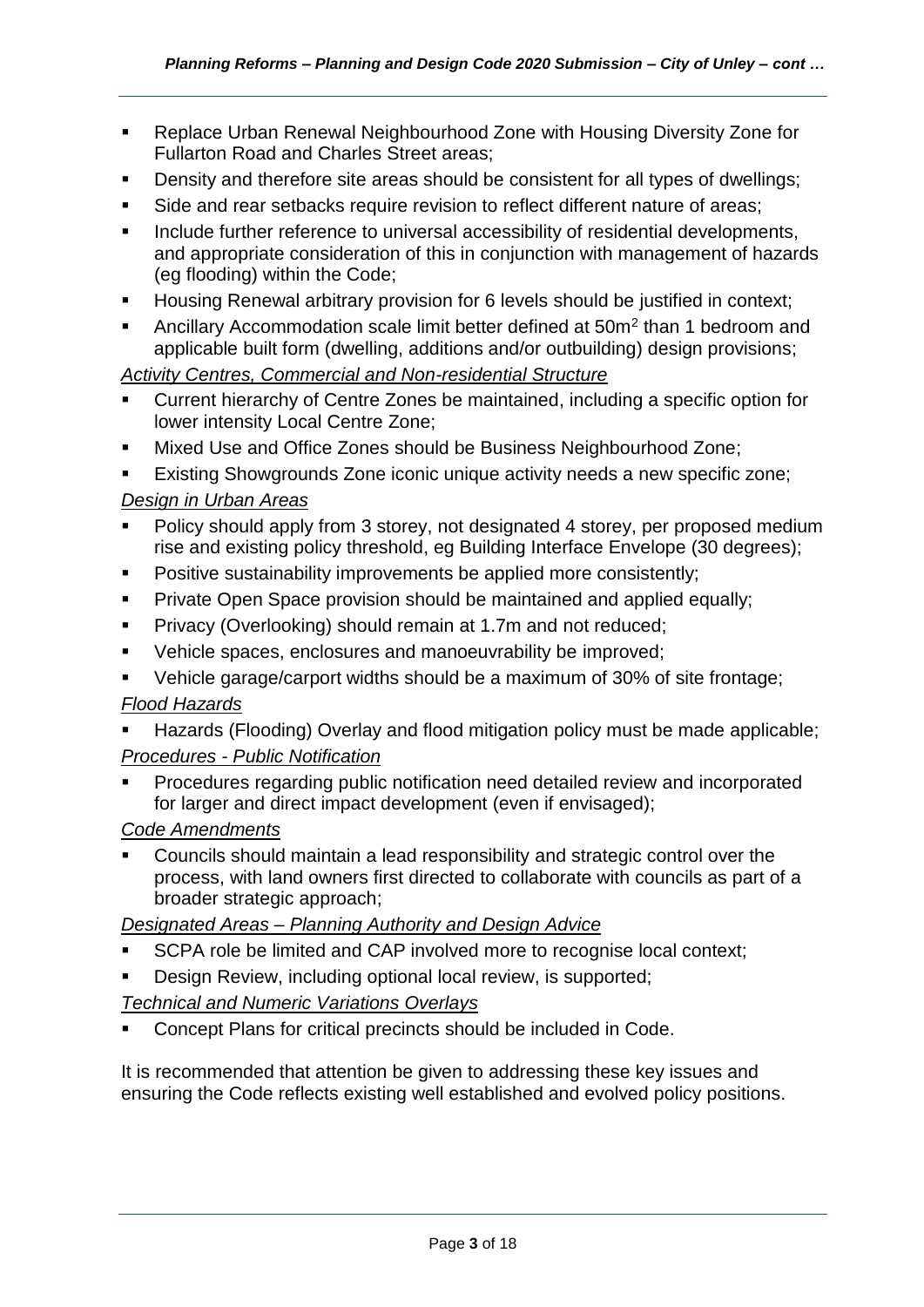# **Detailed Discussion of Key Issues**

In considering the State Government's aim to establish a one-size-fits-all planning rule book, the Council are concerned that local circumstances, contextual sensitivity and refined policy thinking that has evolved over a long time by local councils, will be largely lost.

Council recognises the value of Technical Numerical Variations (TNVs) to address and respond to the concern. TNVs is a database of policy criteria that is applied to specific spatial areas to vary or add different information. They include local spatial application for some designated areas of 'Statements' of specific characteristics of historic and character values, nuanced precinct Concept Plans and varied site area, site frontage and building heights. Council supports the Commission's attempts to reflect existing quantitative policy, and in some cases local desired circumstances and sensitive contextual outcomes.

Only so much examination of the extensive detail of the Code could be achieved with the availability of relevant information (eg lack of comparison tables etc), timing and communication. The focus has been on addressing the key fundamental issues for the City of Unley, to be read in conjunction with and in support of feedback provided across the State to the State Planning Commission on the draft Code.

The following is a more detailed analysis of the general policy and zones proposed within the Code, highlighting the strengths as well as the concerns associated with the proposed changes.

#### *Implementation – Engagement, Review and Commencement*

The content, accuracy, process, community awareness and time-frame of the new Code, against its significant and substantial implications, fall short. It has not appropriately fulfilled the intended goals, objects, principles, aims and community engagement charter. Understanding and respecting community aspirations is a key foundation.

Generation 1 of the Code is purported to be primarily a transition of existing policy, except for a "few exceptions". However, the Council review has highlighted numerous significant fundamental zone and policy differences are evident representing substantial change and implications. These have not been highlighted within the community, nor explained, supported by evidence or justified. Future Generation(s) of the Code would be the time to properly address changes.

The required exposure, analysis, review and resolution of the substantial detail needs more time. Since the initial release in October 2019 of the Code (3,030 pages) a subsequent update of details and classification tables (2,200 pages) released on 23 December 2019 require comprehensive re-examination. The Code's implementation should be delayed beyond 1 July 2020 to allow for proper review and highlighting of changes and include time for a rigorous 'road testing' before operation to resolve the myriad of unintended and/or incongruous consequences in the detail.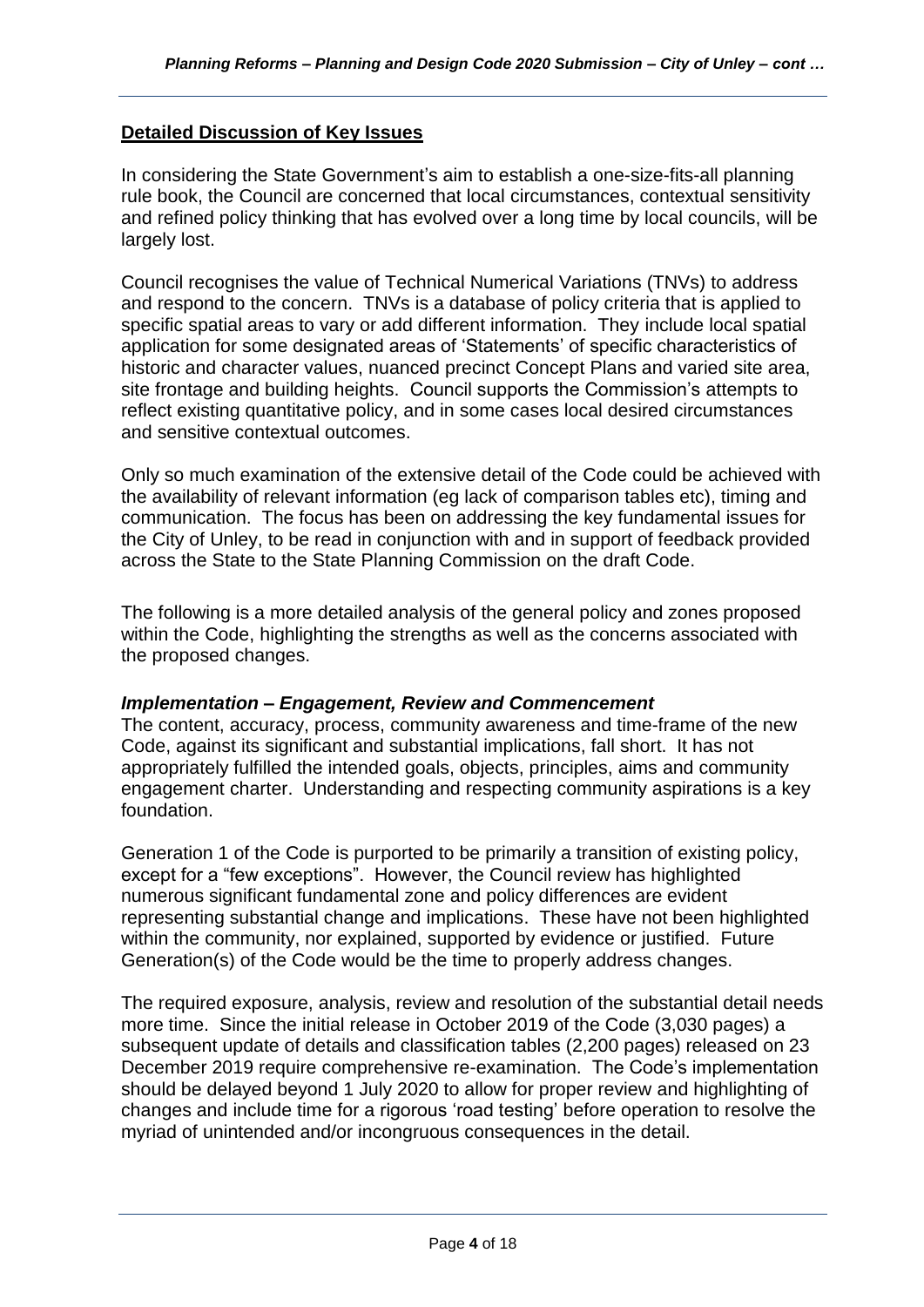# *Heritage Matters*

#### *Local Heritage Places and Historic Area Overlays*

The recognition and transition of existing heritage places and Historic Conservation and Streetscape Zones into the new Local Heritage Places and Historic Area Overlays is positive and welcomed by the Council.

#### *Historic Area Statements (HAS)*

The associated Historic Area Statements (HAS) issued on 23 December 2019 are a recognition of the distinct and important historic characteristics of individual areas. The statements are integral to identification of contributory buildings and development for protection, conservation and improvement, and nature of new development, that will maintain the intrinsic values of these areas.

### *Contributory Items*

The retreat from identifying individual Contributory Items, based upon the application of the valued characteristics and their determination up-front in policy, is a retrograde step, diminishing clarity for all: owners, purchasers, applicants, and community. An individual specific assessment will now need to be made in each and every case to establish the status of buildings in order to address enquiries and development.

To assist with the task, the Administration on a with-out-prejudice basis, undertook to translate existing key material from the City of Unley Development Plan into suitable statements for these areas. The template format required material to be distilled down to existing visible physical key characteristics without any regard to the context of the history and evolution of the area that forms the basis for the key patterns and characteristics.

The Statements were edited to provide consistency with prescriptive criteria removed that are covered by other policy within the Code, ie TNVs (site area, site frontage, building height). While some key criteria are encompassed in TNVs, this approach diminishes the comprehensiveness and clarity of the statements in regard to reinforcement of the key historic subdivision patterns.

#### *Building Siting Criteria*

Of particular concern, is the removal of the Building Siting criteria (road setback, side boundary setbacks and total building spacing) existing in the Council's Development Plan which has proven critical and is better informed than the minimal generic setbacks criteria nominated within the Code. The Building Siting criteria should be reinstated to properly represent the distinct nature and pattern of buildings and gaps within the individual historic areas.

#### *Historic Area Overlay*

Further, the Historic Area Overlay policy is lacking and needs further refinement to provide guidance on the respectful improvement to buildings and in particular effective and fair demolition protection. The Council considers the historic character is more than just the streetscape presentation and front elevation or façade.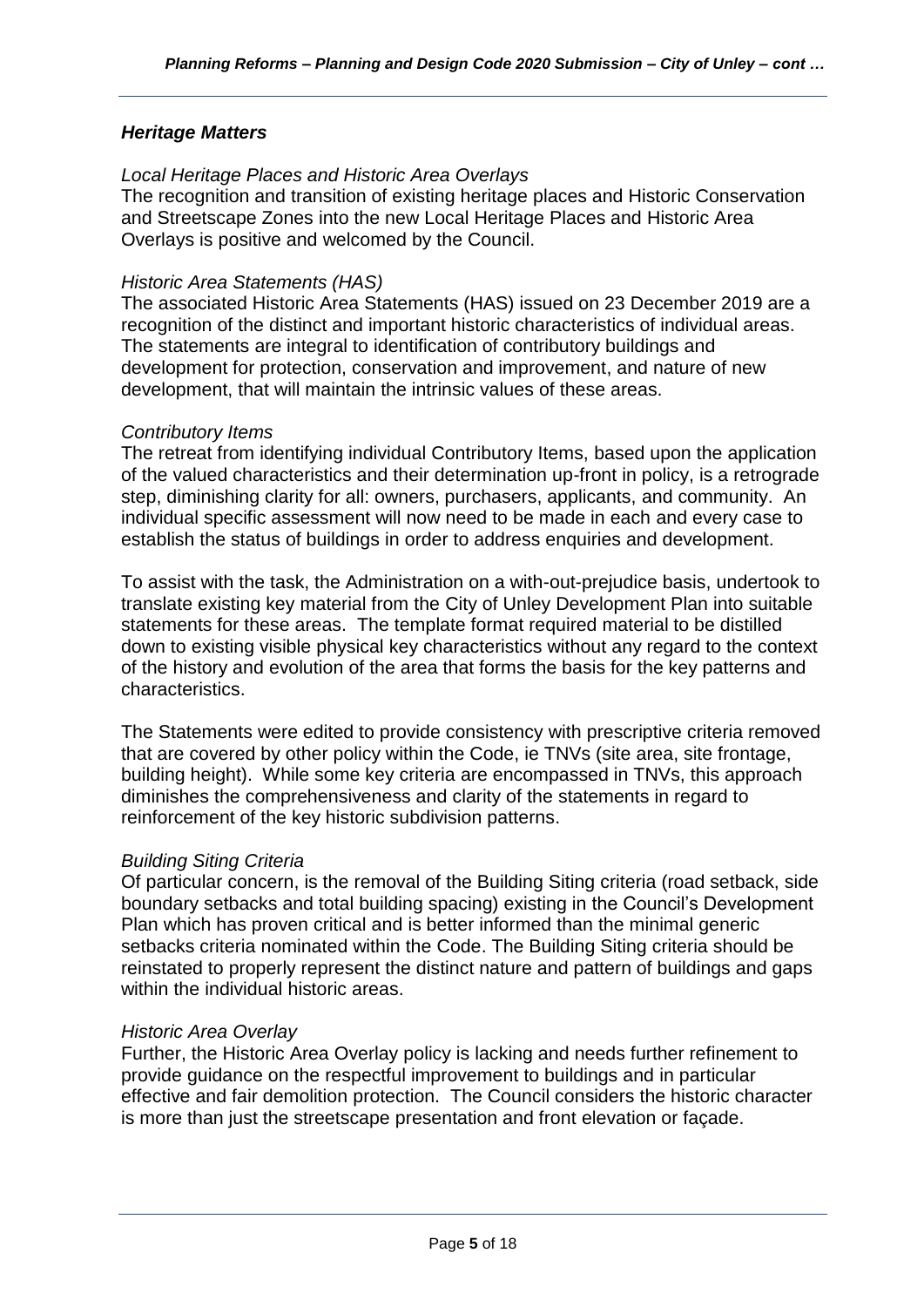The historic character is essentially formed by the original whole building and setting. Any effective and practical economic test of repair cost can't be sensibly isolated from the integrated value of the whole building and only applied to the front elevation or façade wall. Suggested critical refinements are contained in Attachment 1.

The draft Practice Guideline (Interpretation of the Local Heritage Places Overlay, Historic Area Overlay and Character Area Overlay) 2019, released on 1 October 2019, attempts to elaborate on the intention of Code policy. The Council review highlights that the terminology used is conflated and confusing, in particular in relation to Historic Areas, eg inter-changeably using structure, building, places etc or not using terms to make meaning clear. The final Code should focus on rigorous and consistent expression, clarity and use of terms.

The existing approach and status of policy and control for historic areas should be transitioned into Generation 1 of the Code for July 2020. Once fully and properly investigated, consulted, reviewed and resolved a next Generation of policy could be considered for the Code.

### *Heritage Assessment*

The City of Unley recommends that Council's should continue to hold a central role in planning and management of local heritage and historic areas. Councils should not be unduly constrained by the State in relation to implementing and managing historic areas while overall development targets are attained.

The current requirement for 51% of all land owners in an area to provide approval to a new historic area is contrary to normal and broader public interest, community benefit and proper objective analysis. The removal of this requirement is supported for better public policy and community determination and should be a key element of the above-mentioned review.

# *High Density Interface*

Historic consideration of higher density corridors and precincts, careful contextual analysis and well-accepted urban design principles established by the City of Unley led to the fundamental approach adopted by a majority of other metropolitan councils for a building interface envelope of 30 degrees from 3 metres above ground level from the zone boundary.

The proposed unilateral change within the Code to a building interface envelope of 45 degrees from 3 metres above ground level, apart from south facing elevations, without evident analysis, justification or respect for existing established policy is opposed by the Council.

In cases where the increased angle is currently used, it generally relates to locations where limited building heights are envisaged and therefore impacts are lower, and where an adequate depth of sites for greater height was not addressed at the time of rezoning.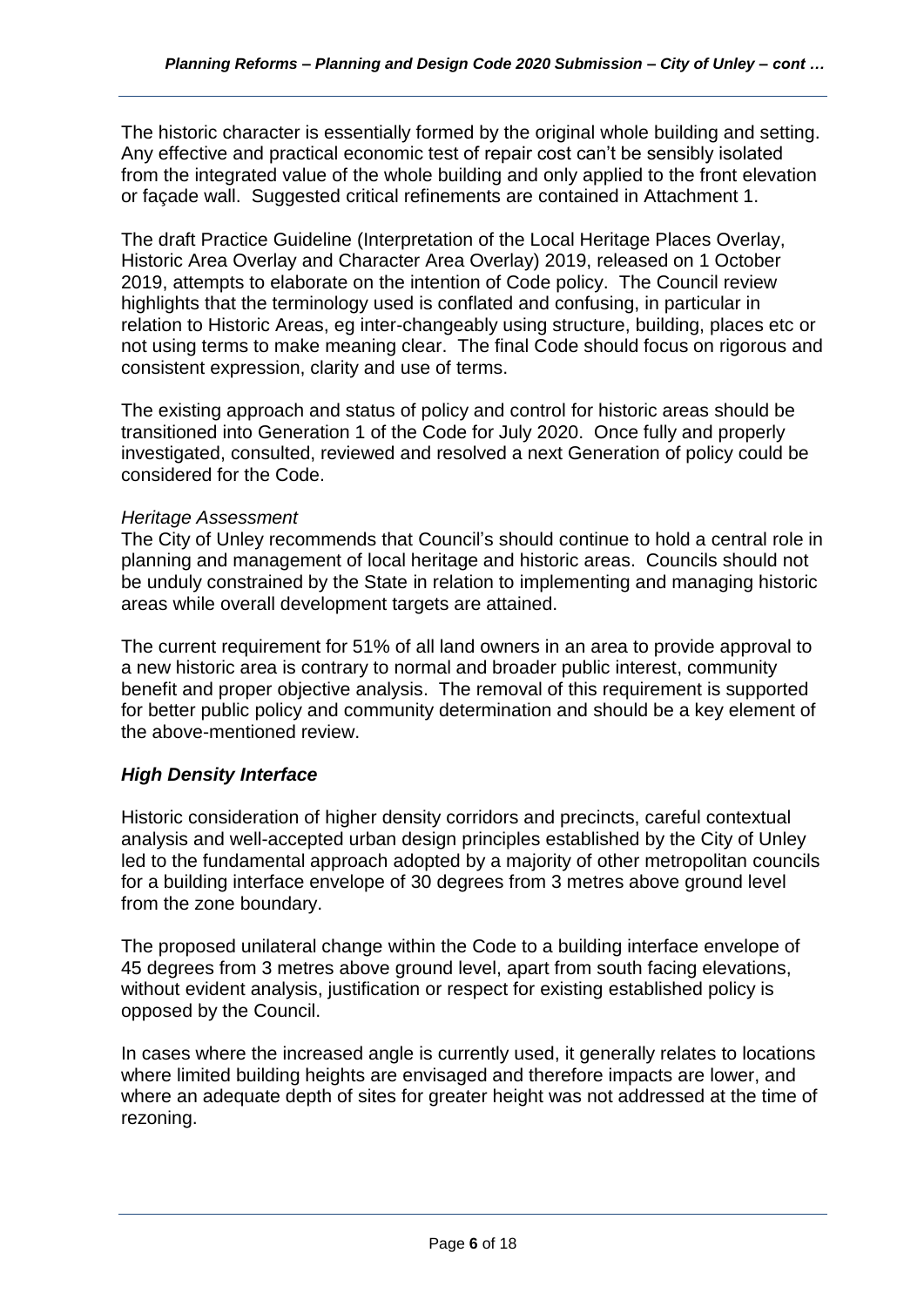It is recommended that the policy be amended to reflect the existing 30 degrees approach, to provide greater consistency with development across greater Adelaide. Alternatively, the Code could be amended to provide allowance for individual councils to maintain their existing and preferred option. The use of TVNs is considered an appropriate mechanism for this revised spatial application.

The review of the Code has highlighted that the building interface envelope is designated in a limited number of specific Zones, ie Urban Corridor Zones, encouraging greater height, but not all such zones, eg Housing Diversity or Urban Renewal Neighbourhood Zones, that encourage medium rise (4 to 6 storeys).

Currently, in the Medium and High-Rise Development (3 or more storeys) General Policy of the City of Unley's Development Plan, the building interface envelope (ie 30 degrees from 3 metres above ground level from the zone boundary) is included to apply for all development of 3 storey or more. This ensures all examples of higher development is sensitive to adjacent lower density zones.

Within the proposed Code the general policy for Design in Urban Areas has been significantly changed in respect to status of development scale, limitations to the application of the building interface envelope generally, as well as other policy is not applied given 'medium rise' is designated as 4 storey or more. The Council is concerned these changes will have major implications for the general design of taller development, resulting in potentially intrusive and overbearing building scale to adjacent properties.

# *Significant Development Sites*

In the draft Code, Significant Development Sites (over 2,500m<sup>2</sup> and 25m frontage) within the Urban Corridor Zones are proposed to receive an indiscriminate benefit of 30% increased building height, for the inclusion of a range of desired outcomes, including greater levels of respect for character, quality design, sustainable and green design, affordable housing and diversity of housing or inclusion of a Child Care Centre.

The Council questions why these outcomes should not be considered 'standard' through the Code and highlights concern that without expectation for inclusion within all corridor development, the State Government risk lowering the quality of typical development. An alternative would be to reduce the substantive policy allowance by 30% to genuinely encourage site amalgamation and improved development, that would then be consistent with established desired outcomes.

Further, increased height, or other variations, should not be arbitrary and indiscriminate, but relative, warranted within the circumstances, and considered within the context of the locality and fundamental urban design principles of relative street wall height (viz street width or viewing angle) and neighbour interface building envelope.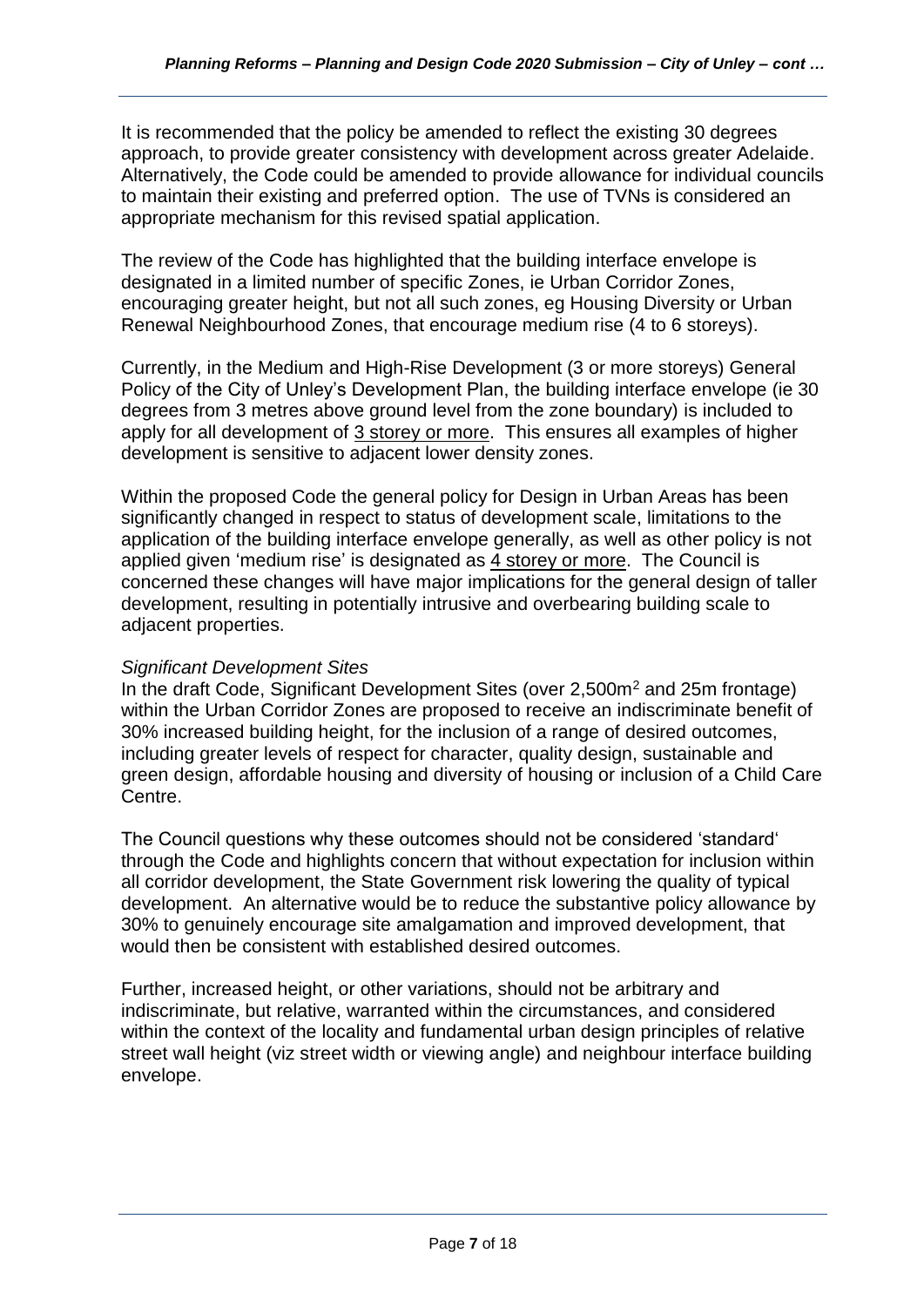# *Trees and Green Canopy*

Tree canopy is an intergenerational asset, a primary factor in micro-climate and broader climate mitigation, as well as beneficial for habitat, biodiversity and neighbourhood amenity.

Current canopy loss is substantial, eg in Unley canopy cover has fallen from 27% in 2007 to 22% in 2017. The 30-Year Plan for Greater Adelaide sets a target of 30%, or an increase of 20% of 2015 canopy by 2045, which Council is aiming to achieve.

Current trends are the reverse and loss is increasing with infill development pressure. Public spaces, reserves and street planting opportunities are limited, eg in Unley 14% is potentially 'plantable space', however 80% of this is in private land.

To redress loss and increase potential canopy, it is estimated there must be at least 15% tree canopy, and commensurate deep soil area, within all new private development.

Proposals for 15-25% 'soft landscape' areas and minimum one (1) tree per typical dwelling is positive and strongly supported by the Council. However, this is only applicable to residential development of 1 to 3 levels, it will not sufficiently address the State's targets for increased canopy cover.

In review, the existing 7% deep soil area for medium to high rise development (4 levels or more) is considered inadequate to the state's target and local amenity. A minimum of 15% deep soil and tree canopy should be required, particularly for larger sites (eg over  $1,500m^2$ ).

More comprehensive and consistent increased tree canopy provision is needed, consistent with the State Government 30 Year Plan requirements. A simpler approach, which Council would support, would be to apply consistent policy requirements for all development, rather than variation of policy requirements based on the development type/scale.

If a State-wide adoption of increased policy criteria is too difficult, councils should have discretion to apply their own preferred and community supported options. The available mechanisms for spatial application of TNVs readily enable this.

# *Regulated and Significant Trees*

Regulated and Significant Trees recognition is transitioned into the Code but with policy wording revision, the current tested interpretation and extensive legal precedent is lost resulting in resulting in considerable undermining of protections, particularly for Regulated Trees. The policy wording should not be revised: the existing tested policy should be reinstated.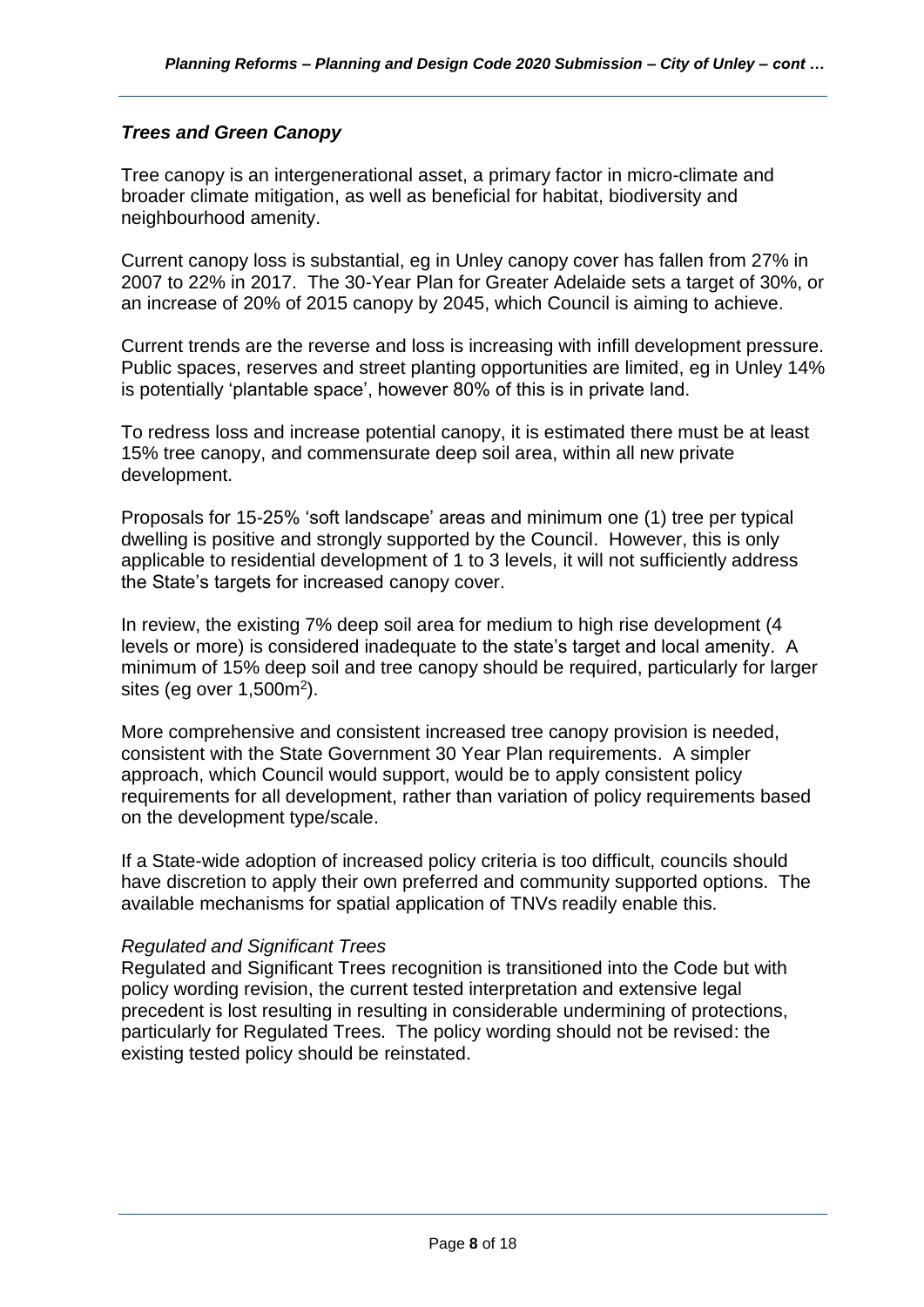# *Neighbourhood Zones*

There are a range of Neighbourhood Zones applied across Unley, of varied density and building height. Some have TNVs to reflect existing limited quantitative development criteria policy but some have no variation. Refer to Attachment for detailed analysis and comparisons of zone policy. In summary their scope includes:

- *Residential Neighbourhood Zone* low or very low density (less than 35d/Ha = sites > 285m<sup>2</sup>) and low-rise buildings (1-2 levels) – but TNVs applied for varied site area and frontage to reflect Historic Areas in Unley Park and Myrtle Bank;
- *Suburban Neighbourhood Zone* low or very low density (less than 35d/Ha = sites >285m<sup>2</sup>) and low-rise buildings (1-2 levels) – but TNVs applied for site area, frontage and building height to reflect Historic Areas across majority of city;
- *General Neighbourhood Zone* low to medium density (35 to 70d/Ha = sites 285 to 143m<sup>2</sup>) and low-rise buildings (1-2 levels) – a standard non-variable TNV is applicable ( $>300$ m<sup>2</sup> except row dwelling  $>200$ m<sup>2</sup> – there is no rationale or justification for why Row Dwelling is so different, or different at all); Encompasses areas in Everard Park, Black Forest, Clarence Park, Wayville, Parkside, Fullarton and Myrtle Bank and current site areas of 300 to 350m<sup>2</sup>;
- *Housing Diversity Neighbourhood Zone* medium density (70d/Ha = sites >143m<sup>2</sup>) and low-rise buildings (1-2 levels) – TNVs applied for building height only.

Encompasses areas in Everard Park, Clarence Park and Parkside and current site areas from 150, 200 to 250 $m^2$ ;

■ *Urban Renewal Neighbourhood Zone* - medium density (70d/Ha = sites >143m<sup>2</sup>) and low to medium rise buildings (1-2 to 3-6 levels) – TNVs not applicable. Building Height generally 3 levels (12m) but up to 4 levels (15m) for sites over 1,200m<sup>2</sup> and street frontage of 35m. Encompasses areas in Unley (Charles Street), Fullarton Road and Myrtle Bank (Spence Avenue) and current site areas from 80 to 180m<sup>2</sup>

For the Residential and Suburban Neighbourhood Zones, and Historic Area Overlay, critical development criteria (eg site area, frontage and height) is encouraged to reflect the existing detail of the Council's Development Plan.

The Council is concerned the lack of TNVs for many zones may create simplistic, generic solution to the myriad of varying contexts and existing circumstances and differs from existing long-established and evolved policy acknowledged by the local community.

For example, the Residential Zone (infill Policy Areas 12.1 (300) and 12.2 (350)) and Residential B350 and RB300 Zones seek regard for existing character, eg *"…diversity of different building eras with pre-1940's character housing interspersed with sympathetic contemporary dwellings … sensitive infill re-development of existing sites occurs, complementing surrounding dwelling types and forms and having particular regard to the design and siting of built form…*" and *"… attractive and established living area with limited infill development …*" and "*…established*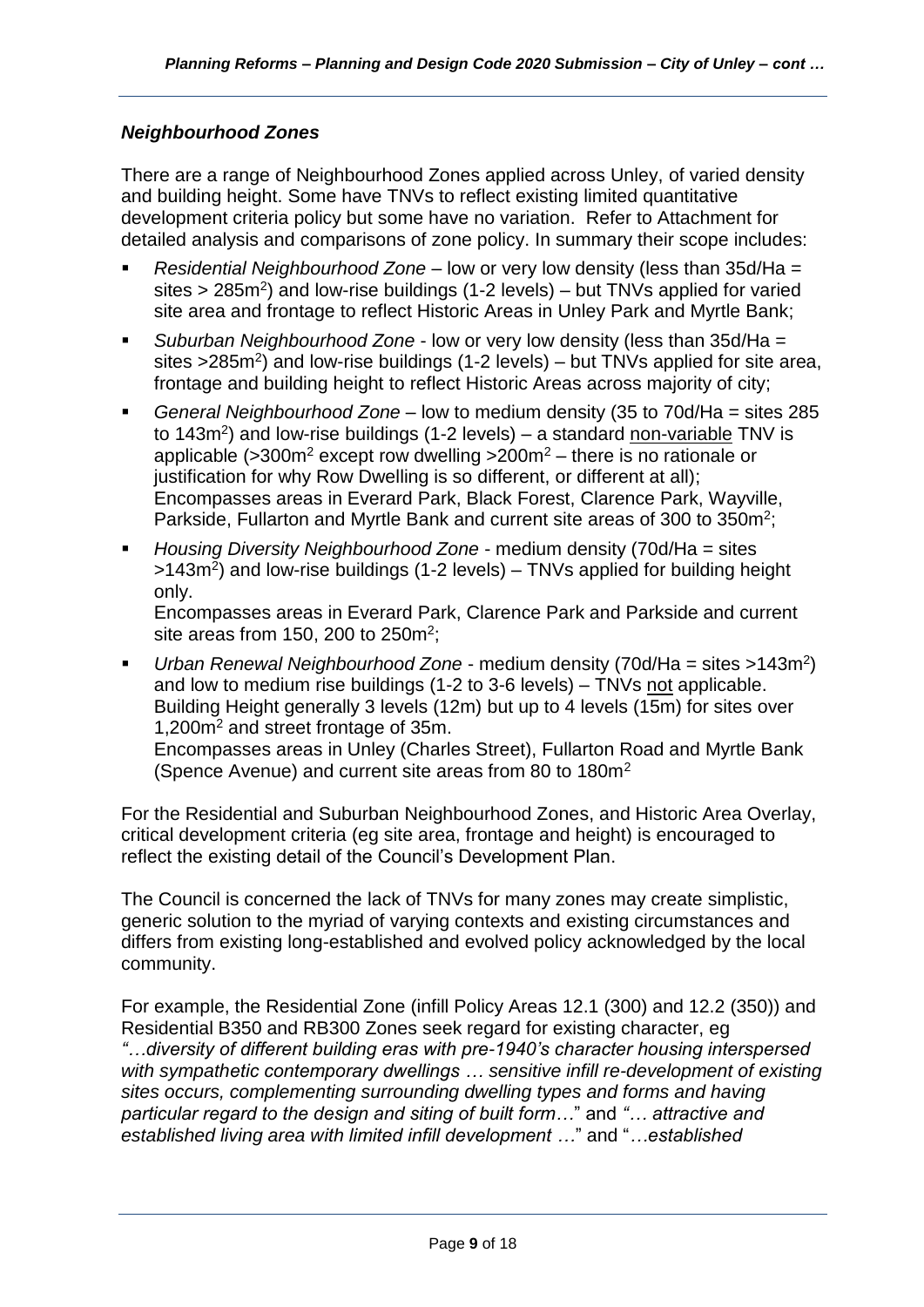*residential area containing a variety of sound, existing dwellings on individual allotments with limited and appropriate infill…*".

#### *General Neighbourhood Zone*

The Council is concerned the proposed transition to General Neighbourhood Zone provides a generic infill intent and quantitative criteria which is considered contrary to the existing zoning, and in the absence of being Residential Code areas, poses significant implications for more intensive development and built outcomes.

The Council recommends the existing desired character for sensitive development that complements existing dwelling character and form, should be respected, avoiding reduced site areas (particularly row dwelling) and reduced street frontage (particularly Residential Flat Building).

| <b>Criteria</b>            | <b>Dwelling Type</b>     | <b>Existing</b><br>300     | <b>Existing</b><br>350     | <b>Proposed</b>                                    |
|----------------------------|--------------------------|----------------------------|----------------------------|----------------------------------------------------|
| <b>Minimum site area</b>   | <b>Detached</b>          | 300m <sup>2</sup>          | 350 <sup>m²</sup>          | 300m <sup>2</sup>                                  |
| (Existing zones            | Semi                     | 300 <sup>m²</sup>          | 350 <sup>m²</sup>          | 300m <sup>2</sup>                                  |
| R12.1(300)/RB300           | <b>Row</b>               | 300m <sup>2</sup>          | 350m <sup>2</sup>          | 200 <sup>m²</sup>                                  |
| and R12.2(350)/RB350       | Group                    | 300m <sup>2</sup>          | 350 <sup>m²</sup>          | 300m <sup>2</sup>                                  |
|                            | <b>Res Flat Building</b> | 300m <sup>2</sup>          | 350 <sup>m²</sup>          | 300m <sup>2</sup>                                  |
| <b>Min site frontage</b>   | <b>Detached</b>          | 10 <sub>m</sub>            | 10 <sub>m</sub>            | 9m                                                 |
|                            | Semi                     | 8 <sub>m</sub>             | 8m                         | 9m                                                 |
|                            | Row                      | 7 <sub>m</sub>             | 7 <sub>m</sub>             | 7 <sub>m</sub>                                     |
| (2 dwellings)              | Group                    | 15 <sub>m</sub>            | 15 <sub>m</sub>            | 15 <sub>m</sub>                                    |
| (3 or more dwellings)      | <b>Res Flat Building</b> | 22m                        | 22m                        | 15m                                                |
| <b>Max building height</b> |                          | 2 storey<br>7 <sub>m</sub> | 2 storey<br>7 <sub>m</sub> | 2 storey / 9m<br>(generous and<br>recommend<br>8m) |

As highlighted above, the Code was purported to be a transition of existing policy. The Council is concerned that there has been no investigation, explanation, or engagement to justify such a major change of policy and the potential long-term development implications. Corresponding sensitive zoning (ie Suburban Neighbourhood) and corresponding TNVs need to be applied.

# *Housing Diversity Neighbourhood*

Within the proposed Code, Housing Diversity Neighbourhood Zone (site areas of 143m<sup>2</sup>) are introduced, which roughly correlates with exiting RC150 Zone. For the nature and criteria of Residential Regeneration Zone (site areas of 230m<sup>2</sup>), RB200 and RB250 Zones within the existing Development Plan, the General Neighbourhood Zone within the Code would be more applicable with corresponding TNVs.

#### *Urban Renewal Neighbourhood Zone*

Within the Code, Urban Renewal Neighbourhood Zone allows up to 3 storey generally, 4 storey on larger sites (sites over 1,200m<sup>2</sup> and 35m frontage which are not uncommon). The Council's review highlights that in areas such as Fullarton Road and Charles Street (Concept Plan Fig RR/1) this is contrary to the maximum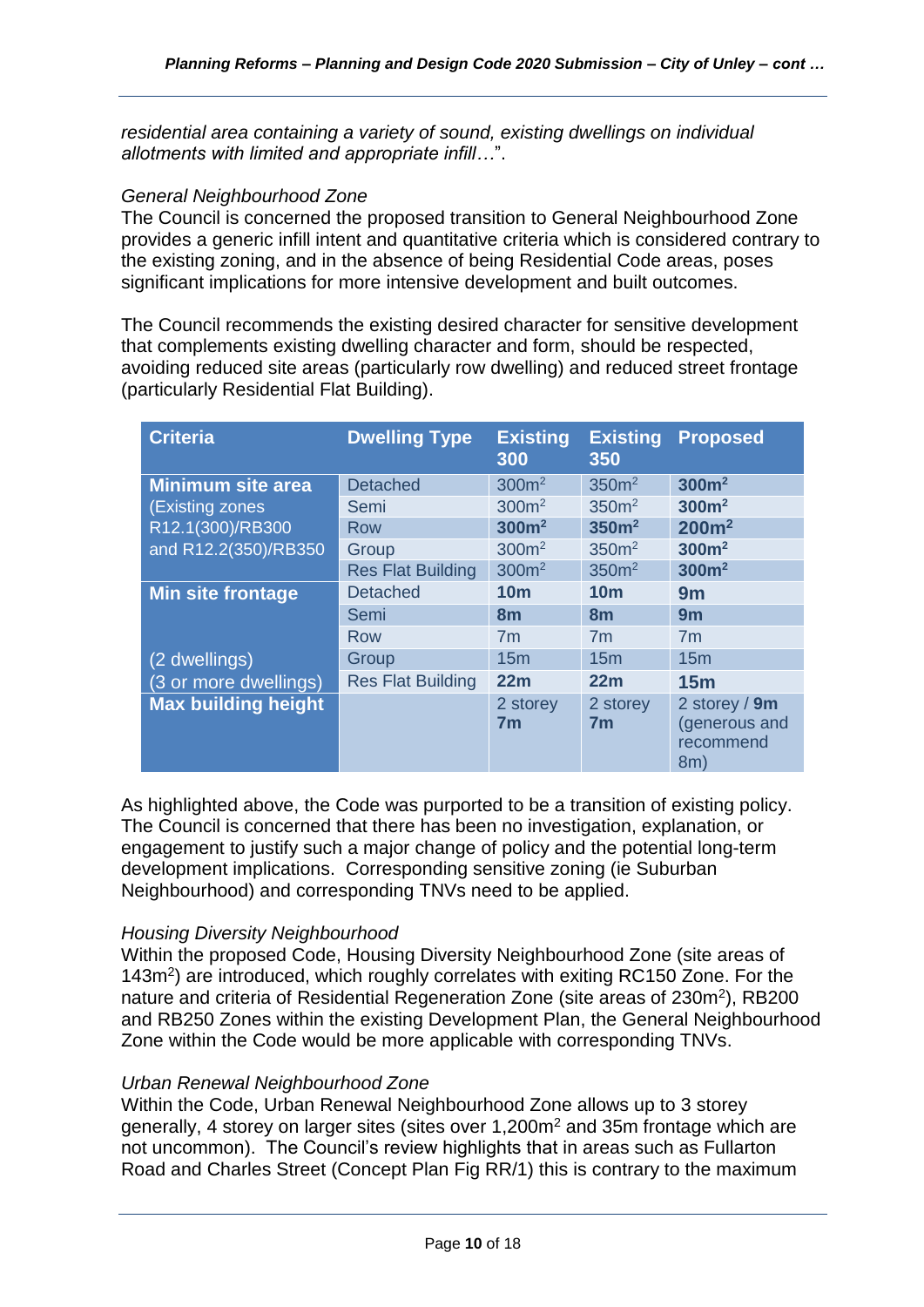current Development Plan limits of 2 to 3 storey. Conversely the higher limits in the Fisher Street and Spence Avenue policy areas of 5 storeys within the Development Plan are not reflected, nor the gradation and juxtaposition of buildings and heights in Concept Plan Fig SA/1. The Council requests that appropriate TNVs (Concept Plans, Building Heights and Site Areas and Frontages) should be applied to all areas to maintain and reflect existing, desired and adopted policy criteria.

The Housing Diversity Zone, rather than Urban Renewal Neighbourhood Zone, is more relevant for the Fullarton Road and Charles Street areas together with appropriate TNVs (Concept Plans, Building Heights and Site Areas and Frontages) to maintain and reflect existing, desired and recently adopted policy criteria.

The zones contain provisions for side and rear setbacks, although these are missing in the General Neighbourhood Zone. This has been recognised in the Update Report and provisions will be included. These polices are critical to the nature and intensity of buildings versus spaces in between within the various areas. The setback requirements should reflect this and vary to provide for greater setbacks in the zones of lower density, eg no building on boundary, 2.0m minimum to side, 6.0m to rear and increase in setback by a ratio of 1 to 2 in height in the Suburban and Residential Neighbourhood Zones rather than the 1 to 3 for General Neighbourhood Zone.

A number of these higher density neighbourhood zones, and other zones, encompass medium rise development of 4 to 6 levels. Like the Urban Corridor Zones the Building Interface Envelope needs to be included in these zones and/or alternatively in general policy to apply to any and all medium/high rise development.

In respect of residential development generally, there should be an inclusion of further reference to universal accessibility of residential developments, and appropriate consideration of this in conjunction with management of hazards (eg flooding) within the Code.

# *Non-residential Uses*

The Council recognise that within the Code, the Neighbourhood Zones are not confined to residential or like land uses and significant flexibility is proposed for a wide range of supporting non-residential and commercial land uses eg Shop, Office, Consulting Room etc. The Code proposes smaller shops (100m<sup>2</sup>) be allowed anywhere within zone and larger  $(200<sup>m2</sup>)$  along arterial roads and adjacent to activity centres (within 60m). Only restricted development (not envisaged but for SCAP determination) is allowed up to 1,000m<sup>2</sup>. The only performance assessment criterion is not interfering with residential amenity, however, this is not tested with exclusion of allowed sizes from Public Notification.

If pursued as policy the Council recommend that more specific and rigorous location, nature, number, context, circumstances, etc criteria be established, as well as Public Notification in all cases as a minimum. Built Form, irrespective of land use, should have residential design provisions applied to maintain nature or area.

Within the City of Unley, introduction of non-residential land uses within Neighbourhood Zones is unnecessary and not supported, given our close network of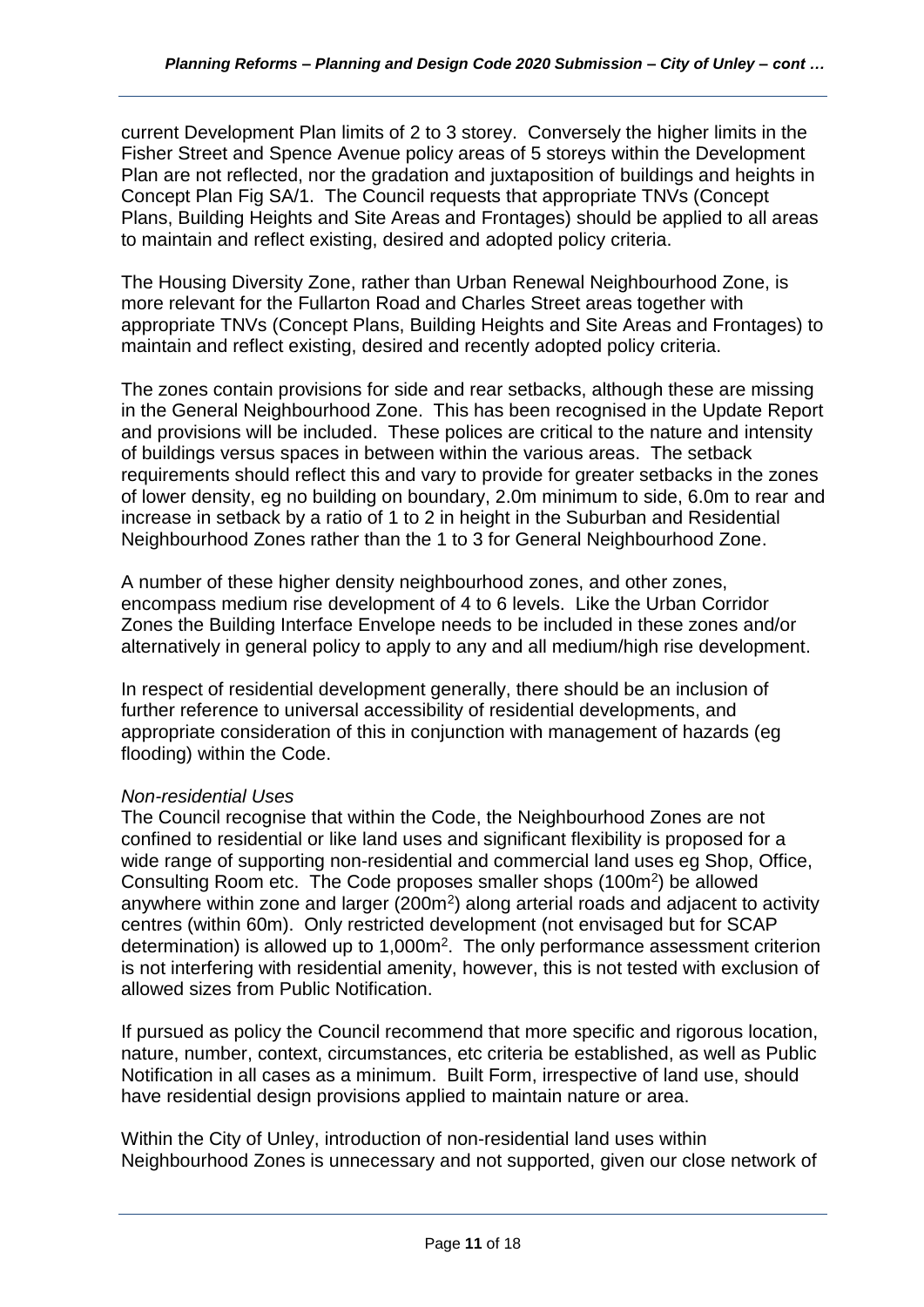main streets and activity centres. This approach only serves to dilute and undermine the hierarchy of centres and activities, create inequitable anti-competitive investment and development opportunity and fails to support the consolidation of existing and desired centres as active, vibrant, viable, walkable and sustainable services hubs.

The Council's existing policy has been committed to support and consolidation of existing centres, and to maintain the surrounding inherent residential amenity.

### *Housing Renewal*

The Housing Renewal general policy for South Australian Housing Trust (SAHT) and Community Housing developments, provides for more intensive development and designs of medium rise (6 building levels) in any zone. The Council is concerned these changes are contrary to proper and orderly planning and lack transparent public policy. Council recommends that consistent basic zoning and policy should be applied and any variations should be limited, where justified and supported in the local context.

### *Ancillary Accommodation*

The inclusion of Ancillary Accommodation (located on the same allotment as an existing dwelling, containing no more than 1 bedroom and sharing the same utilities) is supported by the Council, to better support flexible and adaptable 'granny flat' type accommodation while maintaining essential residential configuration and density.

However, the applicable Deemed-to-Satisfy or Performance Assessed only mentions flooding criteria (based on reference numbering) and none of the applicable range of typical zone and residential development (dwelling, additions and/or outbuilding) design provisions seem to apply, eg size, height, setbacks, overall open-space, soft landscape etc. This is inappropriate and should be remedied to ensure such buildings accord with overall and typical expected design outcomes.

The Ancillary Accommodation definition should be based on a simple floor area limit, ie 50m<sup>2</sup>, rather than limitation of scale by interpretation of potential bedrooms.

# *Activity Centres, Commercial and Non-residential Structure*

The current graded hierarchy of Local, Neighbourhood, Specialty Goods, Conservation and District Centre Zones are all proposed to be encompassed within the Suburban Activity Centre Zone or Suburban Main Street Zone with expansive indiscriminate potential for non-residential and retail land uses.

The variation for intensity and scope of activity in Local Centre is significant. Another specific zone option is required preferably. While a Sub-zone and TNVs may address some distinctions, they do not address the fundamental difference in nature.

The current range of fringe main road commercial Mixed Use and Office Zones are encompassed within the proposed Suburban Business and Innovation and Suburban Employment Zones. However, Council recommends the Mixed Use and Office Zones fundamental nature and intensity are more appropriately reflected by the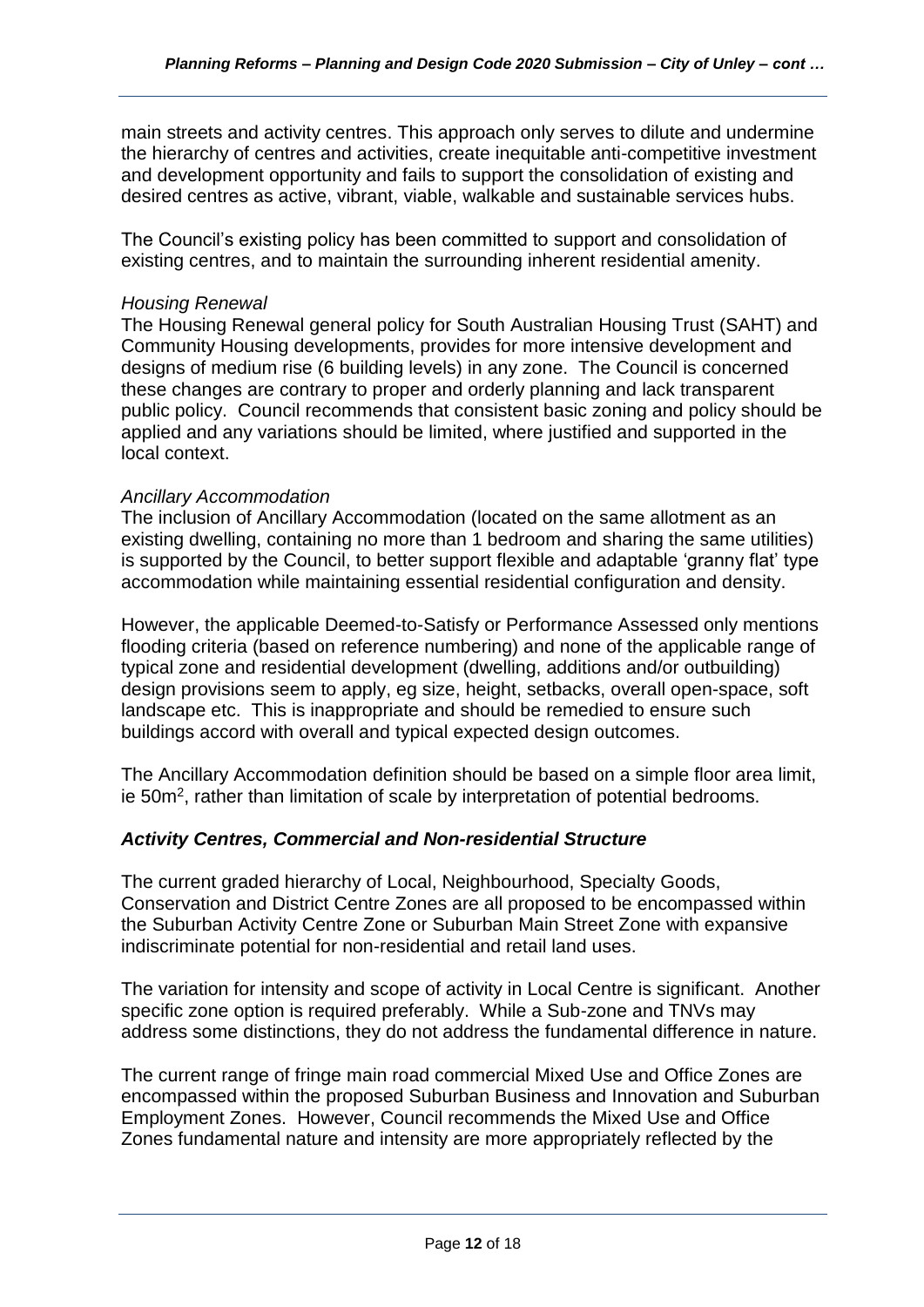Business Neighbourhood Zone, together with appropriate TNVs for height and retail floor area limits.

In addition, Council supports the current range of Urban Corridor Zones are proposed to essentially be maintained in alignment with the existing Development Plan, also with their liberal scope for expansive non-residential and retail land uses.

The current Showgrounds Zone is not effectively represented with the suggested Recreation Zone not reflecting the nature, diversity and intensity of activity. A specific zone is required for this iconic unique activity based upon the existing zone and policy areas.

Further, the Neighbourhood Zones provide for a wide range of supporting commercial land uses eg Shop, Office, Consulting Room etc, typically limited in scale of 100m<sup>2</sup> to 200m<sup>2</sup> but up to 1,000m<sup>2</sup> on-merit before being Restricted development (still on-merit but for SCAP determination).

The Council recommend the Commission establish a clear limit and focus towards reinforcing a network of vibrant centres, with the scope of activity limited to complementary commercial (non-retail) activity and services on the other main road fringe areas. Commercial and retail activity is not necessary or warranted and is contrary to inherent amenity in residential neighbourhoods.

# *Design in Urban Areas*

The Design in Urban Areas general policy is critical as it encompasses the majority of relevant design parameters for a range of typical development:

- General
- *All Development – 4 or more Building Levels*
- **All Residential Development**
- *Residential Development – 3 Building levels or Less*
- *Residential Development – 4 or more Building Levels (Including Serviced Apartments)*
- *Group dwellings, Residential Flat Buildings and Battle- Axe Development*
- Supported Accommodation, Housing for Aged Persons, and People with *Disabilities*

Of key difference, and consequence to the Council's existing and long-standing policy are changes in regard to:

- Specific design parameters currently applied to 3 storey or more development that is now only proposed to apply to 4 storey or more development;
- Building Interface Envelope (eg 30 degrees from zone boundary) currently generally applies to development of 3 storey or more but is now proposed to generally be absent and limited to only specific zones, not all higher rise ones.

The Council is concerned that the range of groups of general and specific policy leads to repetition but also anomalies and/or omissions, with inconsistent criteria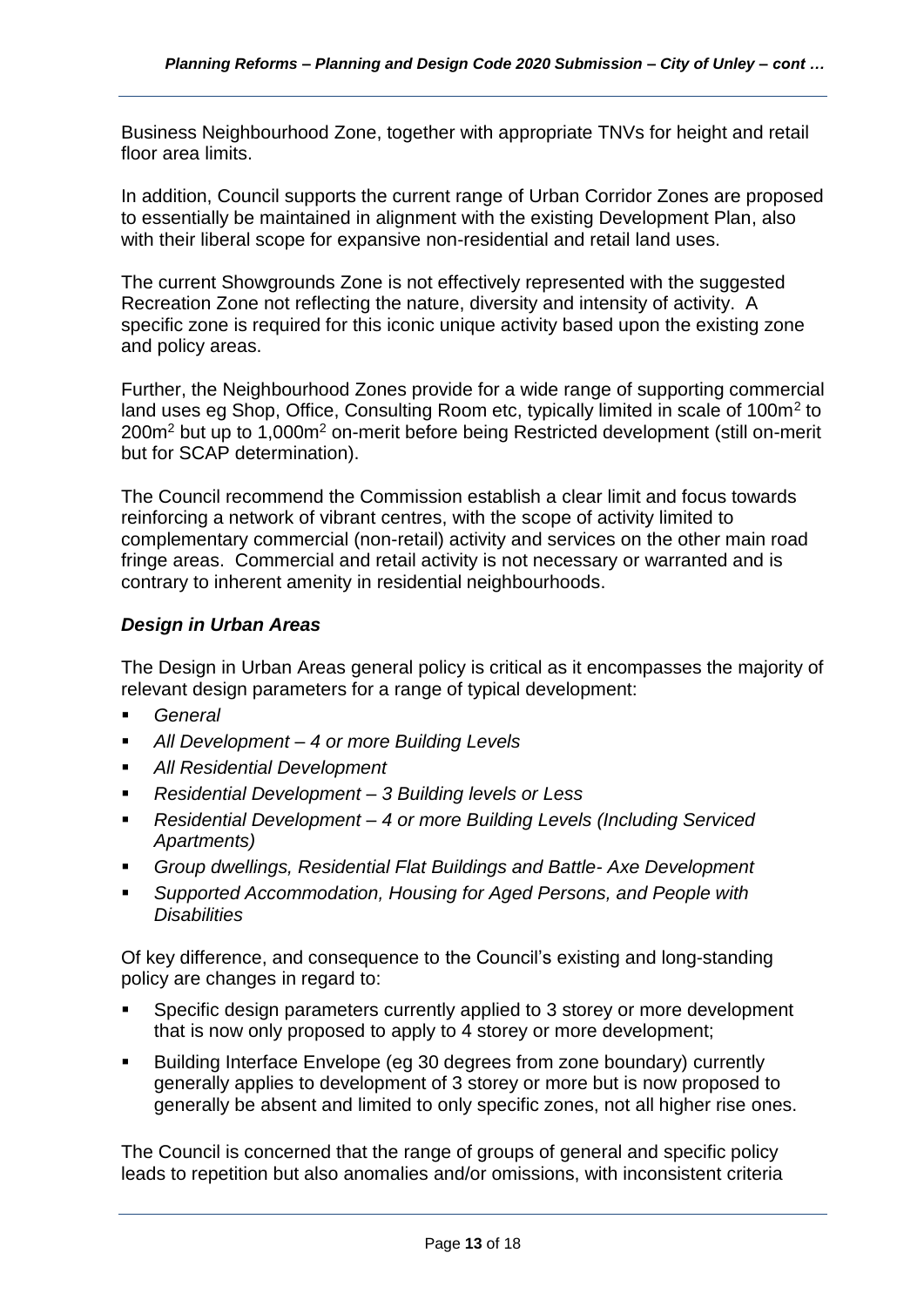applying for similar development, eg all development of 3 levels or less not addressed, varied green canopy criteria and WSUD requirements (≤3 levels and over 4 levels, 4 dwellings versus 5-19 dwellings – no mention of 20+ dwellings, all types of dwellings). This separation may lead to inconsistencies and omissions between exclusive detached, semi-detached and row dwellings versus other types of dwellings, eg group, flat building etc.

The Council recommends a more consolidated and consistent general policy suite should be applied that minimises the additional nuanced policy to critical differences in development nature to avoid anomalies and omissions.

# *Private Open Space*

Private Open Space provision has generally been reduced in the draft Code. While the typical and logical requirement of 20% is maintained for larger sites  $(>1,000m^2)$ for smaller sites the provision is minimum fixed areas (eg  $80m^2$  = sites 500-1,000m<sup>2</sup>,  $60m^2$  = sites 300-500m<sup>2</sup> and 24m<sup>2</sup> sites < 300m<sup>2</sup>). This reduces the relative provision to between a low 8% up to 12% or 16% at best. The Council recommends that consistent and relative 20% total provision (and 10% adjacent a habitable living area with a minimum dimension of 4m) should be consistently applied to all.

Privacy (overlooking) from above ground level floors is currently addressed by window sills or screens to 1.7m above floor level (or alternative equally effective measures). While this is not a universal standard, it has been adopted in several similar council areas, is a long-standing and critical expectation desired by our community. The change to 1.5m plus window openings (potentially horizontal sliding panels) to 200mm severely reduces the mitigation effectiveness and long-standing expected standard without analysis, justification or specific consultation.

# *Vehicle Movement and Garages*

Vehicle manoeuvrability is universally applicable and referred to generally in different sections of the Code. Only 'Group Dwellings, Residential Flat Buildings and Battle-Axe Development' reference a B85 vehicle (which is assumed to be the 85<sup>th</sup> percentile vehicle per Australia Standard 2890) for access to garages and car parking spaces (with less than 2 point manoeuvre although up to 3 point manoeuvre in Rural Areas).

The Council is concerned that the vehicle standards are not consistently applied and may not be reflective of the changing trends in vehicle ownership.

The impact of vehicle access points and garages and carports to the street are desired to 'not detract from the streetscape or appearance of a dwelling'. Driveway widths up to 6m and 50% up to 7m width for garages is specified, which would dominate typical 12-15m site widths and be at odds with the 'not detract' requirement.

The Council recommends a maximum of 30% and up to 6m for garages should be allowed and driveways similarly (eg 6m width once exceed 18m frontage not 12m frontage).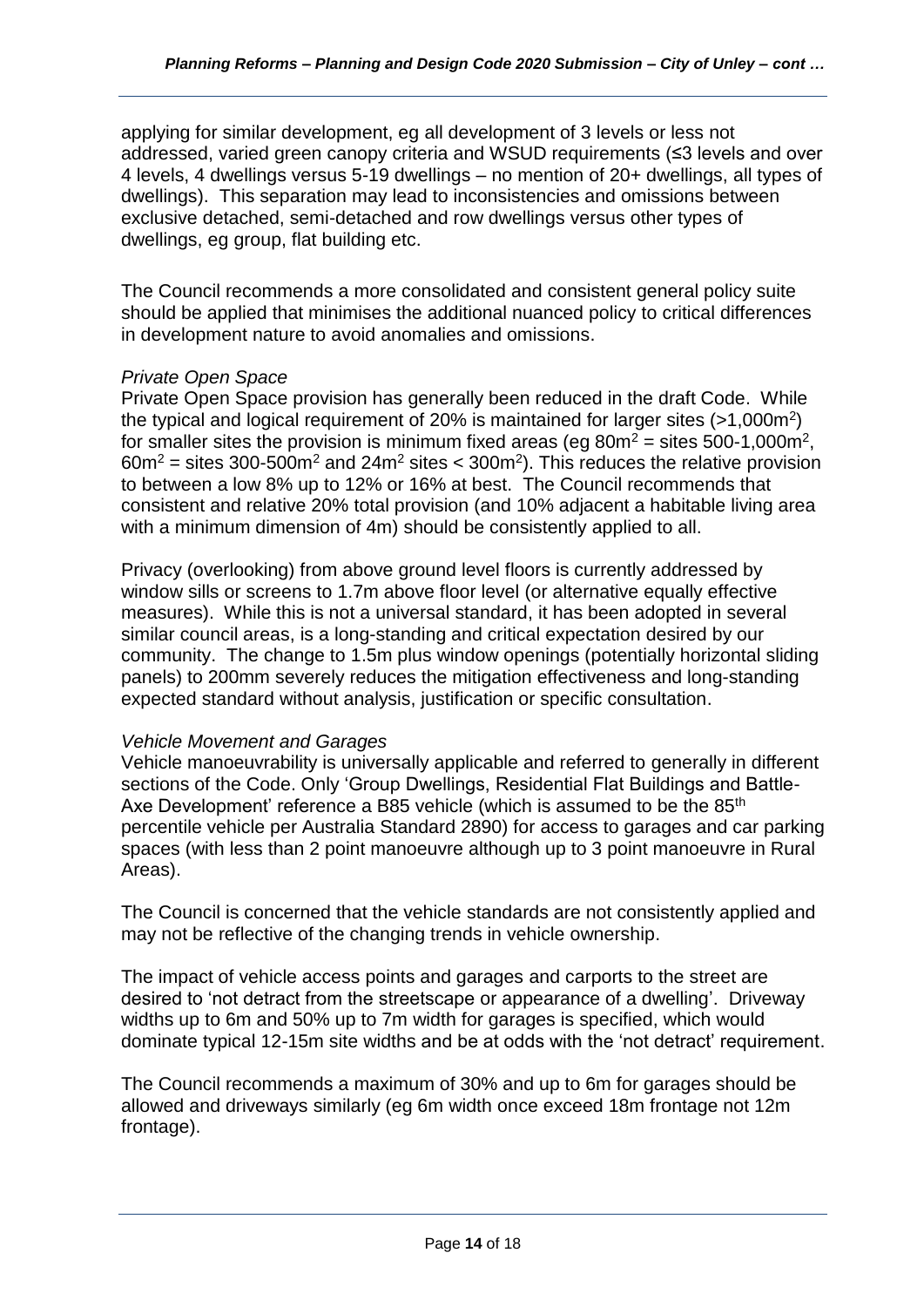# *Hazards (Flooding)*

The area of the City of Unley is significantly affected by flooding from larger 1:100 ARI events – over 23% of properties (15% low risk, 3.8% medium risk and 4.3% high risk).

Currently any development, including Complying or Residential Code development, must address general policy to remain protected from 1:100 ARI (generally 300mm above anticipated flood water level).

While flood/risk mapping is not included in the current Development Plan, up-to-date flood/risk modelling and mapping is maintained and made available from the Brown Hill Keswick Creek Storm Water Management Authority and Council. The regular updating and changing of flood mapping, and the onerous, cumbersome and slow process of Development Plan Amendments, has handicapped their uploading and currency within Development Plans.

The proposed approach relies upon the Hazards (Flooding) Overlay triggering a change in status to Performance Assessment and application of relevant policy. At this stage, only those plans existing in Development Plans (many out-of-date, incomplete or absent) have formed the Overlay. Council is concerned the policy provisions proposed are generic (urban or rural), simplistic and ineffective (300mm above top-of-kerb – an impractical solution for many sites and those adjacent or containing watercourses) to a historic problem within the City of Unley.

Council considers the Code provides no trigger for consideration of flooding impact and mitigation with development in Unley. Council strongly urges the commission to reconsider this policy as it poses significant implications, risks and liability.

The available flood modelling and mapping for the City of Unley has been through exhaustive public consultation and engagement with the community and affected property owners. While subject to change, it is the latest and best information. Council recommends that this information should be included in the Overlay and updated as further such information is adopted as public policy, to form an effective Hazards (Flooding) Overlay.

As with many other areas, the Unley flood modelling has been translated to risk mapping for low, medium and high-risk properties, with associated detailed tailored policy. This policy should be applied to the categories of risk to correspondingly streamline effectiveness and efficiency of development assessment.

A satisfactory solution for consideration of flooding impact and mitigation, interim for Generation 1 if necessary, needs to be resolved and incorporated into the Code.

The researched flood and risk mapping and tailored policy approach was recommended in December 2018 in relation to the Natural Resources and Environment Policy Discussion Paper regarding a proper policy solution on natural hazards. A copy of the *Development Flood Risk Mapping and Policy Review*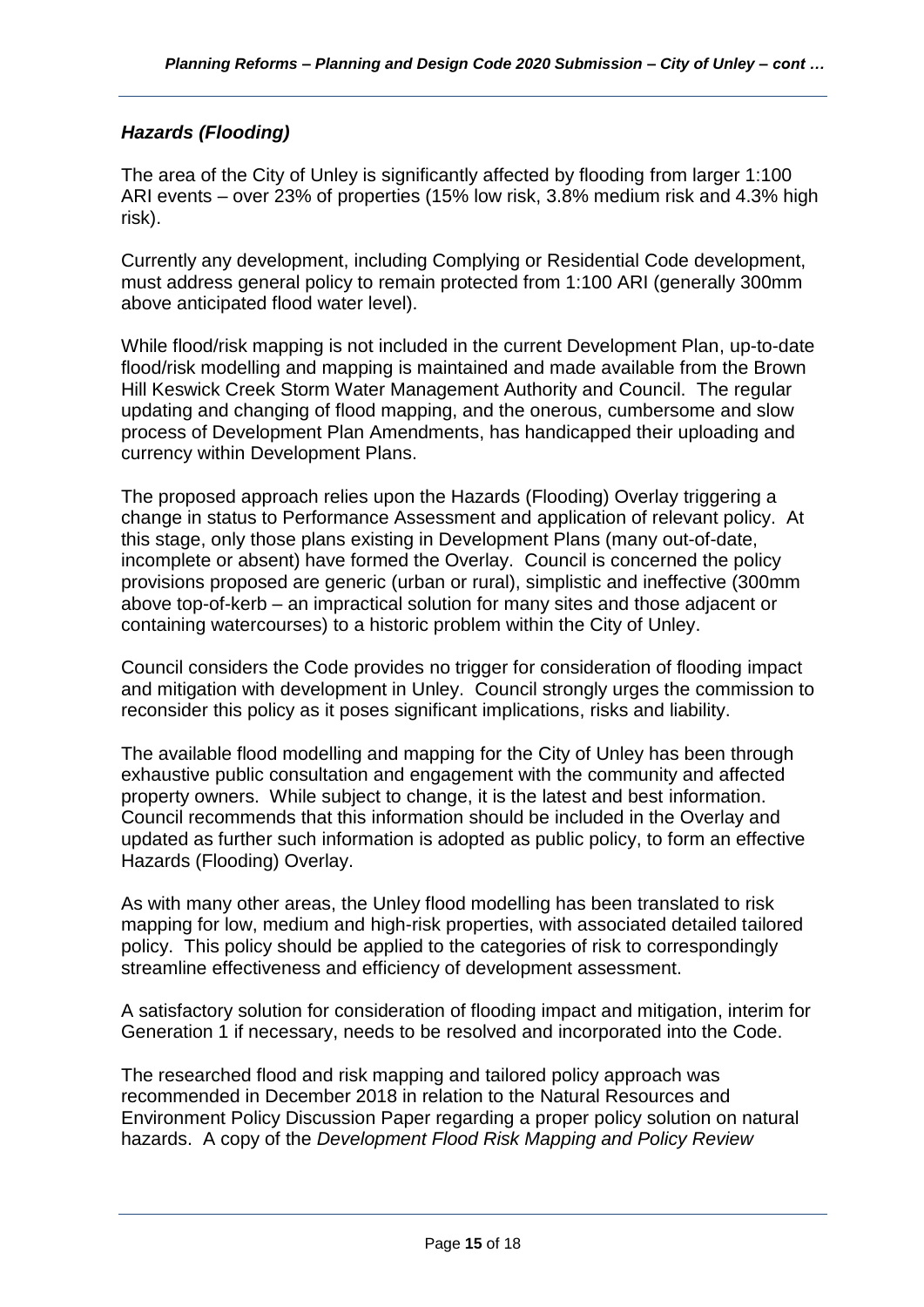*Southfront July 2018* is supplied under separate cover. Associated map data files can also be supplied.

### *Procedural – Public Notification*

Within a zone, an overlays or within general policy of the Code, development types are designated that will require public notification (advice to properties within 60 metres and a notice on-site but no 3<sup>rd</sup> party appeal rights).

The philosophy is that generally only development exceeding policy provisions of the zone will be notified, meaning envisaged development will not be notified, eg 2 storey dwelling up to 9 metres in Neighbourhood Zones, 5 storey mixed-use building up to 18.5 metres in the Urban Corridor Main Street Zone etc.

Public notification can recognise and can draw upon local knowledge and contextual input for more significant scale of developments with inherent specific and significant potential impacts. Such input can add valuable review and improvement to ultimate design outcomes.

The Council recommends that Classification Tables on assessment status and Procedural Matters regarding public notification be comprehensively reviewed to ensure appropriate awareness and avoid unintended (or unnecessary) requirements for public notification.

### *Code Amendments*

Future amendment to the Code will be an important process to refine, improve and maintain contemporary applicable zoning and policy for desired development.

Within the Code, it is proposed that land owners have the option to individually pursue an arbitrary site-specific Code Amendment directly with the Minister.

The Council strongly resists this option as it risks compromising broader strategic outcomes, precinct planning and priorities, and excludes councils and their communities from meaningful engagement in the development of their neighbourhoods.

It is recommended that Council, in concert with the State, should maintain the role to coordinate proper and orderly strategic Code Amendments. The process governing Code Amendments should provide for councils to maintain a lead responsibility and strategic control. Land owners should be directed to collaborate with councils to facilitate their interests as part of broader strategic approach.

# *Designated Areas – Planning Authority and Design Advice*

Under the *Planning, Development and Infrastructure (General) Regulations 2017* the Planning and Design Code may designate zones or other areas for certain purposes.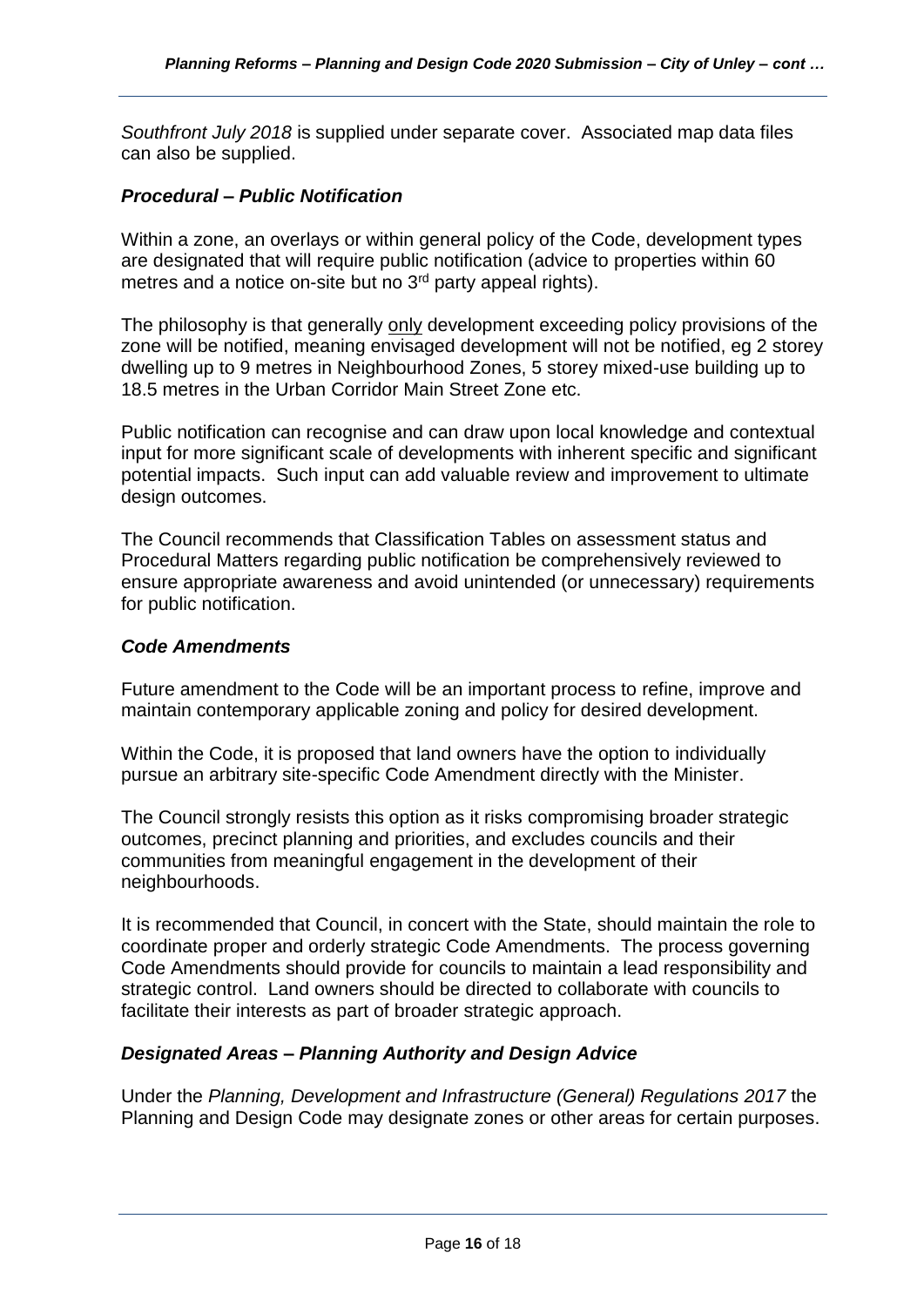In the case of SCAP being the Planning Authority, the following is designated in Unley:

- All development Wayville Showgrounds Recreation Zone
- Any development over 4 storey.

While a role for SCAP is to consider major and state significant development is appreciated, the universal wide capture of such a broad scope (and now more typical type) of development is questioned. The Local Council Assessment Panel (CAP) and council administration, in many cases, is well equipped and experienced to assess such development more effectively in its local context.

The State Government Architect Design Review (SGADR) only applies to the Design Overlay – Urban Corridor Zones.

There are many more areas with high rise and major development that could benefit from application of the SGADR.

Provision is made for, and councils are encouraged to consider, local design review services. While generally beneficial and could complement current encouraged prelodgement advice services, there is added cost and issues with time-frames.

# *Technical and Numeric Variations*

#### *Concept Plans*

The review of the Code recognises that there are none of the numerous existing concept plans included/available from the existing City of Unley Development Plan.

Concept Plans are a very effective and efficient method of conveying key and nuanced contextual place specific policy for precincts, including gradation of heights, key future access and infrastructure requirements to ensure orderly planning. Simplistic quantitative TNVs are not always effective.

The mechanism has been incorporated to include reference to Concept Plans in the Code, and the number is immaterial, particularly considering an ePlanning platform that automatically selects only the one applicable.

The Council requests the inclusion of the following current Concept Plans that address unique desired character, focussed land uses, nuanced gradation of heights not relative to cadastre and future key infrastructure links, in Code:

- Concept Plan Un/5 Urban Corridor Zone Boulevard Policy Area (vehicle / ped links, open space and non-cadastre building gradation and juxtaposition coordination)
- Concept Plan Un/7 Urban Corridor Zone Boulevard Policy Area (vehicle / ped links, open space and non-cadastre building gradation and juxtaposition coordination)
- Concept Plan Un/8 District Centre Zone Key Connections and Areas (focussed land uses in varied quadrants)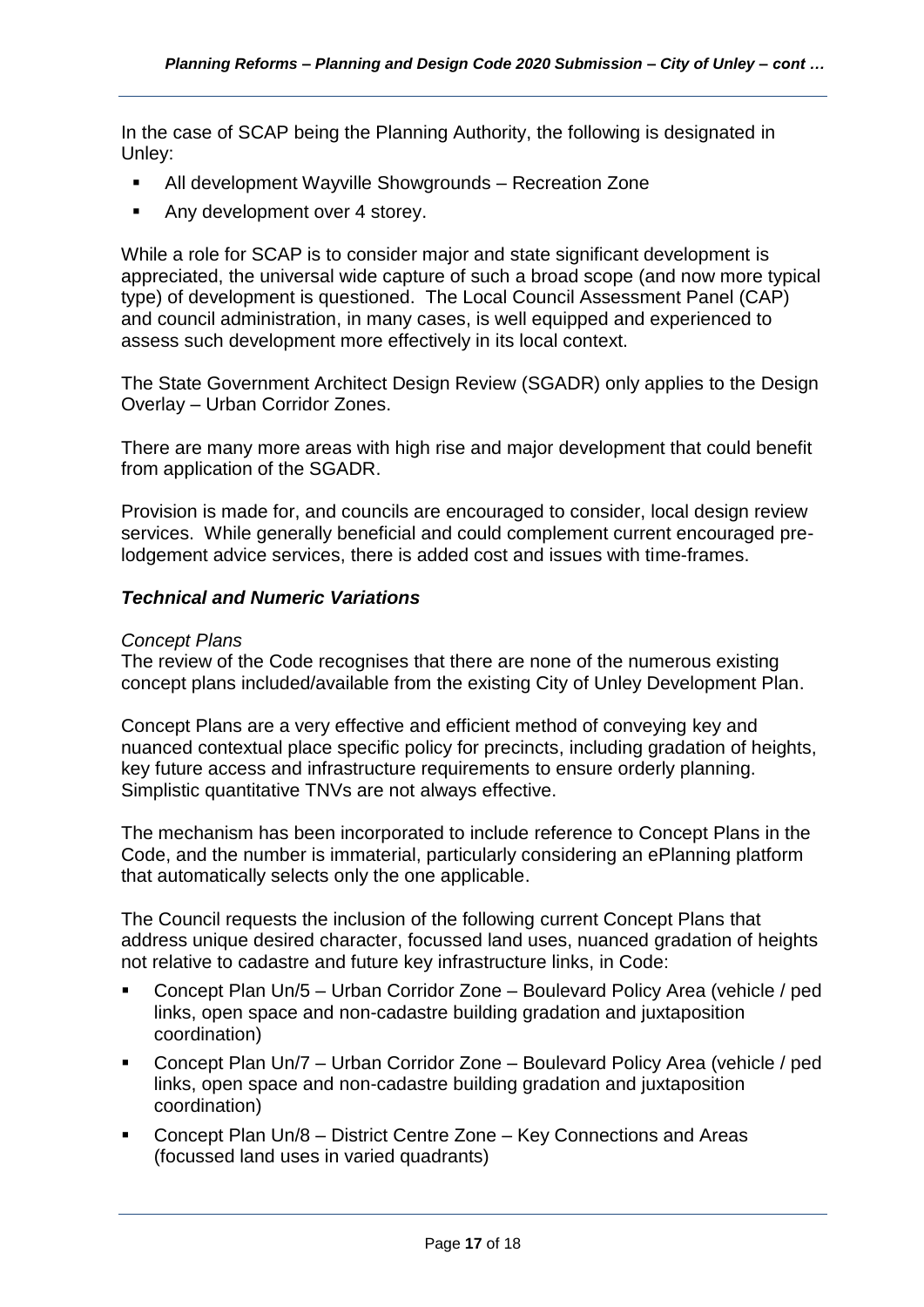- Concept Plan Un/9 District Centre Zone Building Heights (detailed contextual non-cadastre building height gradation and juxtaposition)
- Concept Plan Un/10 District Centre Zone Ground Level Building Setbacks (detailed, specific to context and varied nature of road frontage portions)
- Concept Plan Un/11 Urban Corridor Zone Transit Living/Business Policy Areas (vehicle / ped links, non-cadastre landmark and/or consolidated sites and key infrastructure links)
- Figure RR/1 Residential Regeneration Zone Renewal Policy Area (noncadastre defined areas with varied building heights)
- Figure SA/1 Residential Regeneration Zone Spence Ave Policy Area (key access, vistas, non-cadastre definition varied and gradation of building heights and juxtaposition)

More typical issues currently in Concept Plans, like consolidated and distributed vehicle access, corner landmark sites and site amalgamation within relevant zones and/or policy areas, could have these key guiding principles conveyed more clearly via diagrams.

# *Contact and follow-up*

Should you have any questions please contact David Brown, Principal Policy Planner on or

Yours faithfully

**Peter Tsokas** CHIEF EXECUTIVE OFFICER CITY OF UNLEY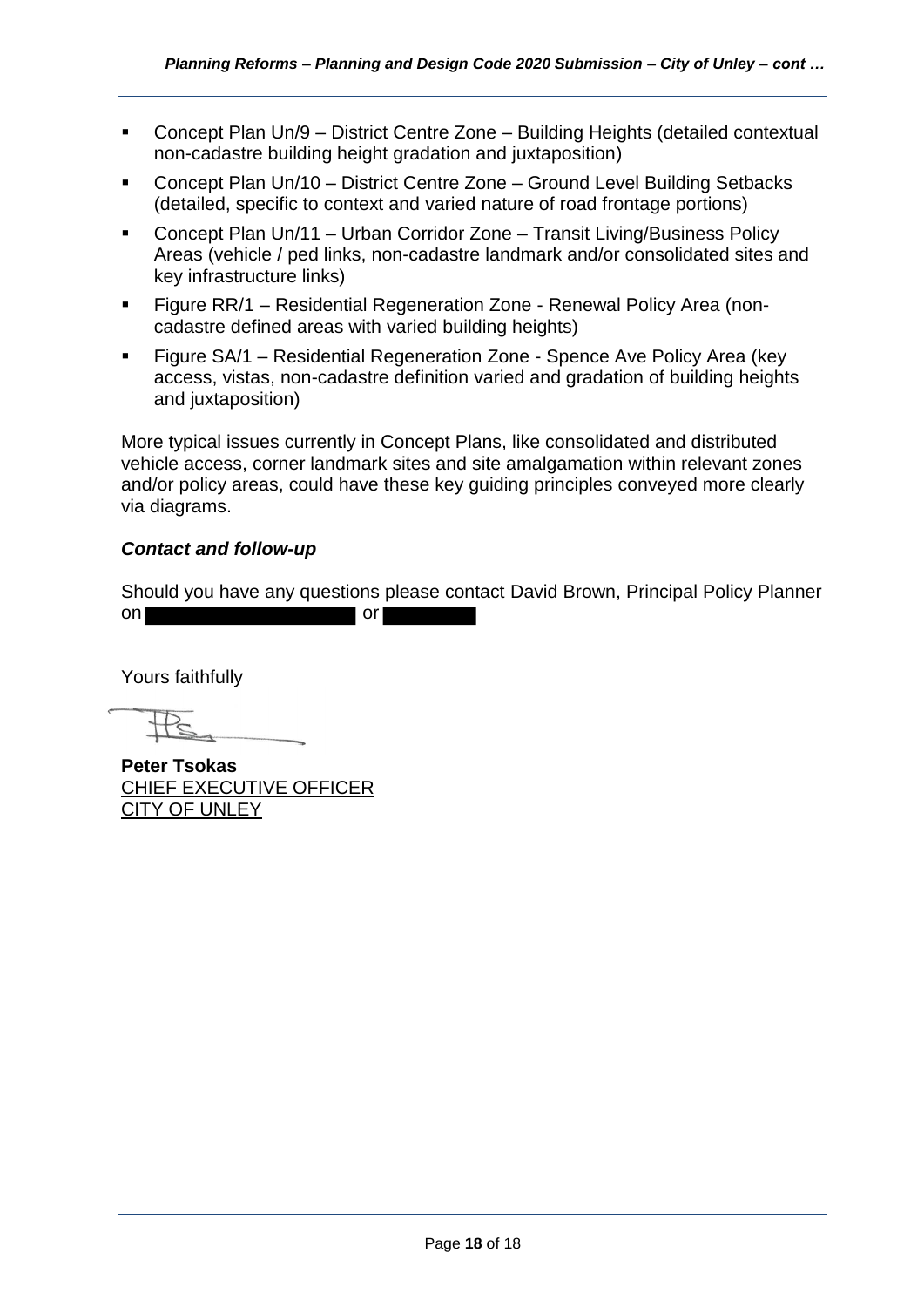Council recommends refinement of the Historic Area Overlay policy for better guidance on the respectful improvement to buildings and, in particular, effective and fair demolition protection. The Council considers the historic character is essentially formed by the original whole building and setting. Any effective and practical economic test of repair cost can't be sensibly isolated from the integrated value of the whole building and only applied to the front elevation or façade wall.

Suggested critical refinements are set out below with track changes and additions highlighted in red.

To assist public understanding a glossary of terms is provided.

- DO = Desired Outcome
- PO = Performance Outcome
- DTS = Deemed-to-Satisfy
- DPF = Designated Performance Feature

# Historic Area Overlay

#### Assessment Provisions (AP)

#### Desired Outcome (DO)

#### DO 1

Reinforce historic themes and characteristics through conservation and contextually responsive development, design and adaptive reuse that responds to existing coherent patterns of land division, site configuration, streetscapes, building siting and built scale, form and features as exhibited in the historic area and expressed in the Historic Area Statement.

#### *Built Form*

PO 11

The form, scale and features of new buildings and structures that are visible from the public realm are consistent with the prevailing historic attributes and characteristics of the historic area. DTS 1.1 None are applicable

#### PO 1.2

Development is consistent with the prevailing building heights, widths, and wall heights and overall proportions in the historic area.

DTS 1.2 None are applicable

PO 1.3

Design and architectural detailing of street facing buildings complement the prevailing characteristics in the historic area. DTS 1.3

None are applicable

PO 1.4

Development is consistent with the prevailing front and side boundary setback pattern in the historic area.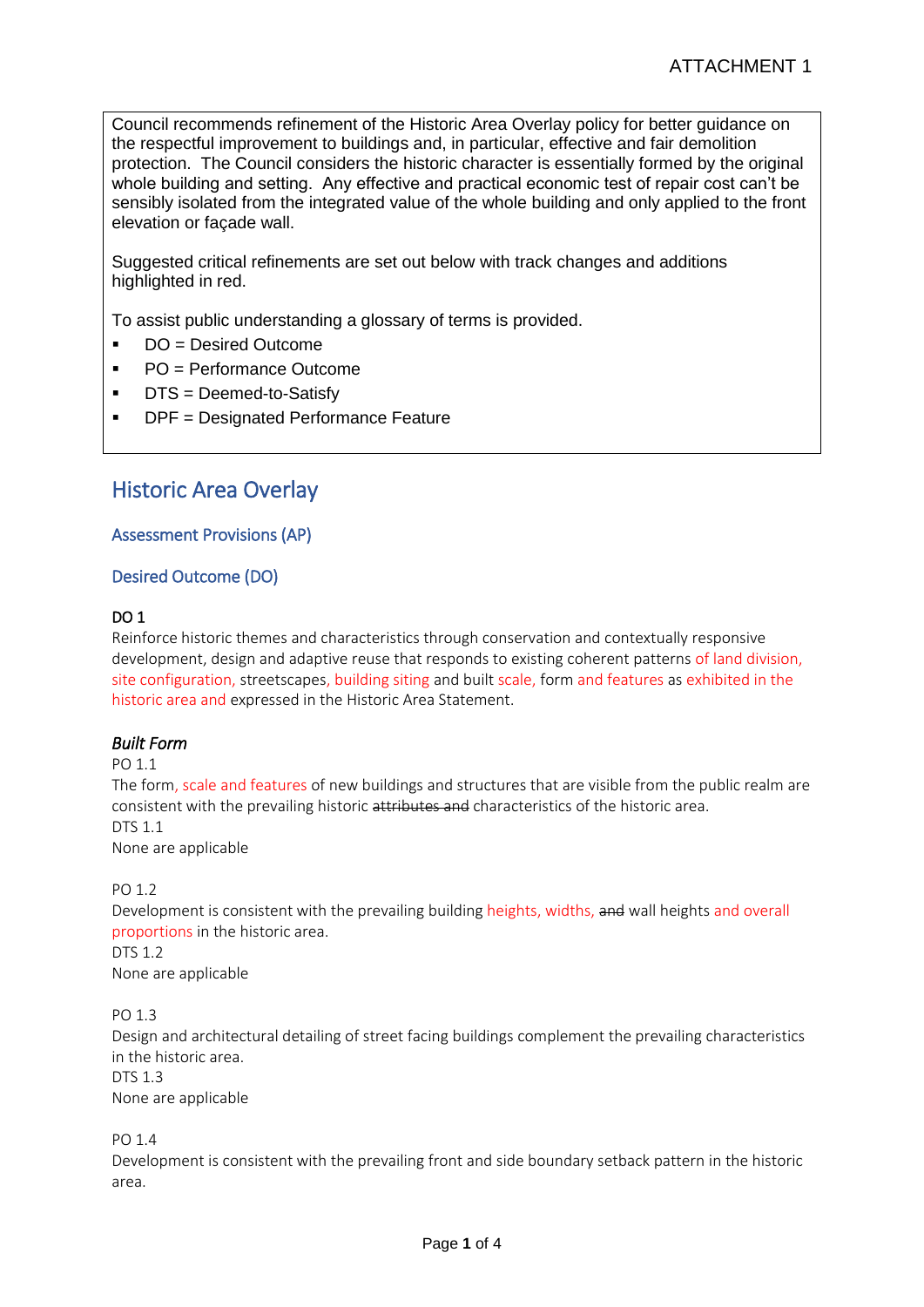DTS 1.4 None are applicable

PO 1.5 Materials are either consistent with or complement those in the historic area. DTS 1.5 None are applicable

### *Alterations and additions*

PO 2.1

Alterations and additions complement the subject building and are sited and designed to ensure they do not dominate the primary façade building elevations and streetscape perspective of the subject building, are discrete, proportionally minor elements do not alter the principal building roof form and employ a contextual design approach.

DTS/DPF 2.1

Alterations and additions are fully contained within the roof space of an existing building with no external alterations made to the building elevations facing and visible to the primary street.

PO 2.2

Alterations or additions to the rear of the existing principal building and/or roof either:

- (a) are minor in extent and integrated sympathetically; or
- (b) compromise a rearwards extension of the existing roof form; or
- (c) are set well behind the existing principal building and roof so as to be inconspicuous in the primary streetscape while avoiding imposing unreasonable building bulk or visual intrusion to neighbours.

DPF 2.4 None are applicable

#### PO 2.3

Alterations or additions to the side of the principal building are limited in scale, not integrated with the main roof, below the gutter and eave height of the principal building and located behind the building line of the principal building by half of the width or height of the development, whichever is the greater.

DTS 2.3 None are applicable

PO 2.2

Encourage the adaptive reuse of buildings that complement the prevailing historic values and character of the locality, by enabling complementary changes to buildings to accommodate new land uses. DTS 2.2

None are applicable

#### *Ancillary development*

PO 3.1 Ancillary development, including carports, outbuildings and garages, complements the historic character of the area and associated buildings. DTS 3.1 None are applicable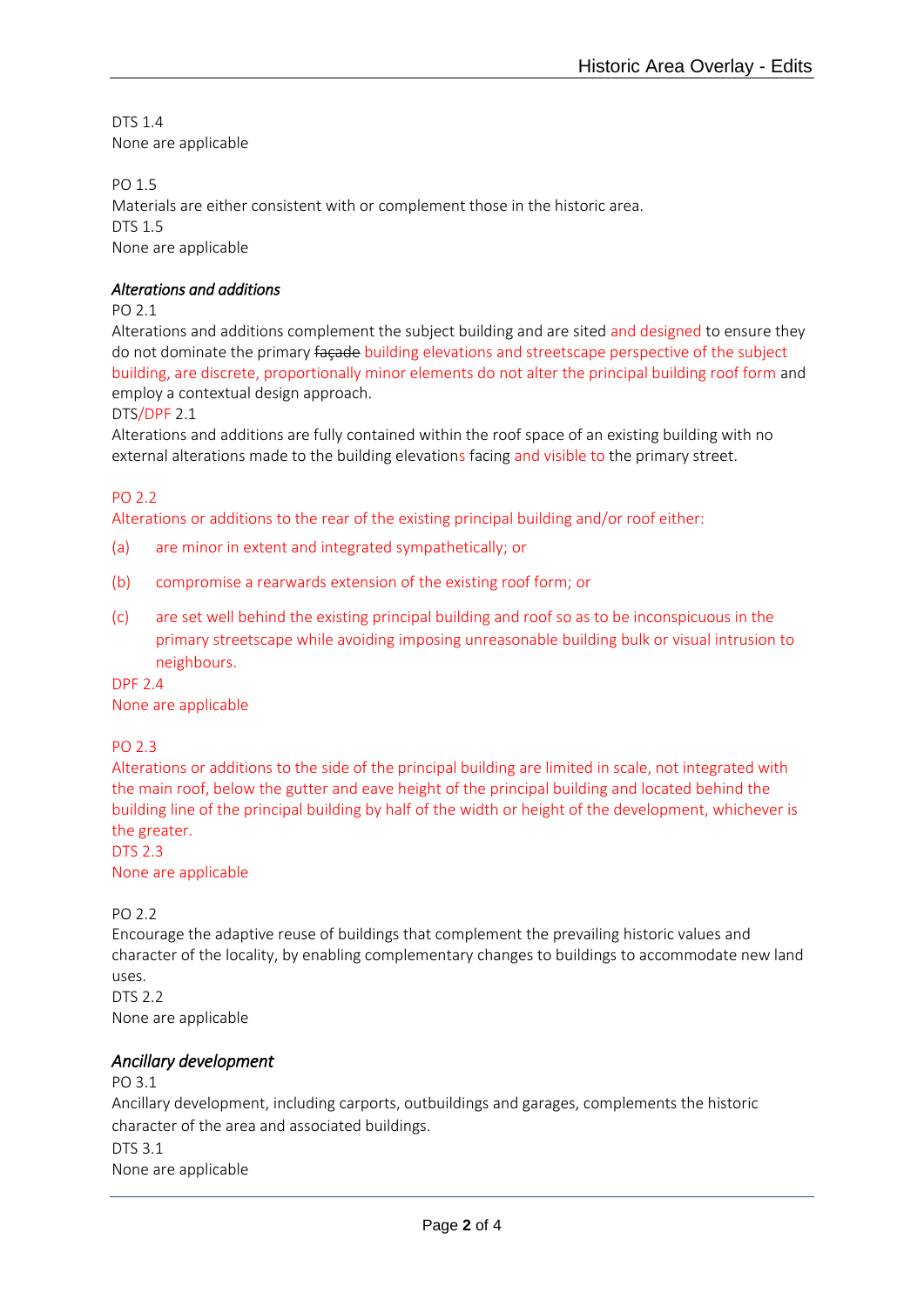### PO 3.2

Ancillary development, including carports, outbuildings and garages, are located well behind the building line of the principal building.

DTS 3.2

None are applicable

#### DPF

Ancillary development is located behind the building line of the principal building(s) by more than half of the width or height of the ancillary development, whichever is the greater. DPF

The width of ancillary development is not more than 25% of the width of the site frontage or 7 metres, whichever is the lesser.

#### PO 3.3

Advertising and advertising hoardings are located and designed to complement the building, be unobtrusive, not conceal or obstruct significant architectural elements and detailing, or dominate the building or its setting. DTS 3.3

None are applicable

### PO 3.4

Front fencing and gates forward of the front façade of the principal building (including on secondary streets on corner sites) are low in height, see-through and consistent with the historic characteristics, traditional era period, style and form of the associated built form, streetscape and area.

DTS 3.4

None are applicable

DPF 3.4

Front fencing and gates on narrow-fronted sites up to 16 metres in street frontage are typically of 1.0 metre in total height but may extend up to 1.2 metres in total height.

DPF 3.4

Front fencing and gates on sites greater than 16 metres in street frontage, may be a more substantial masonry pier and plinth style with decorative open sections up to 1.8 metres in total height.

# *Land Division*

PO 4.1

Land division creates allotments that are consistent with the prevailing pattern of site area, frontage and configuration of land division in the historic area.

DTS 4.1 None are applicable

PO 4.1

Land division creates allotments that are capable of accommodating buildings of a bulk and scale, proportions, form and siting, that reflect existing buildings and setbacks in the historic area. DTS 4.1 None are applicable

#### *Context and Streetscape Amenity*

PO 5.1

The width of driveways and other vehicle access ways are consistent with the prevalent width of existing driveways of the historic area.

DTS 5.1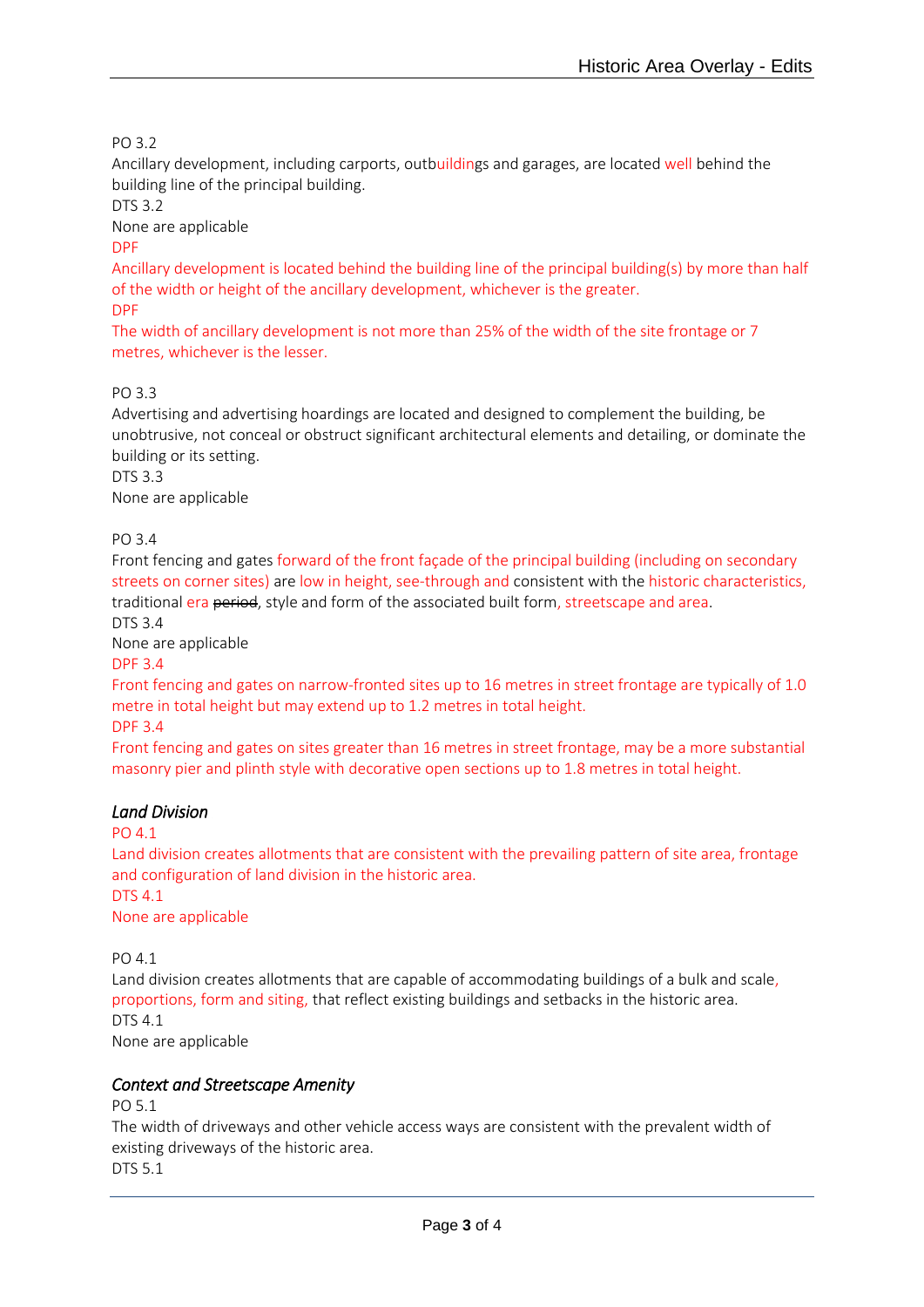None are applicable

PO 5.2

Development maintains the valued landscape patterns and characteristics that contribute to the historic area, except where they compromise safety, create nuisance, or impact adversely on existing buildings or infrastructure.

DTS 5.2

None are applicable

### *Demolition*

PO 6.1

Buildings and structures that demonstrate the historic characteristics as expressed in the Historic Area Statement are not demolished, unless:

- (a) the front elevation of and the original building key characteristics hasve been substantially altered and cannot be reasonably, economically restored relative to the value of the whole original building in a manner consistent with the building's original style; or
- (b) the front elevation building façade and original building does not contribute to the historic characteristics and the historic character of the streetscape; or
- (c) the building structural integrity or safe condition of the building is proven to be beyond reasonable economic repair relative to the value of the whole original building.

DTS 6.1 None are applicable

#### PO 6.2

Partial demolition of a building where that portion to be demolished does not contribute to the historic character of the streetscape.

DTS 6.2

None are applicable

PO 6.3

Buildings, or elements of buildings, that do not conform with the historic characteristics values described in the Historic Areas Statement may be demolished. DTS 6.3 None are applicable

# *Ruins*

PO 7.1

Development that conserves and complements features and ruins associated with former activities of significance including those associated with mining, farming and industry. DTS 7.1 None are applicable

Procedural Matters (PM) Referrals Development Type **Referral Body** None None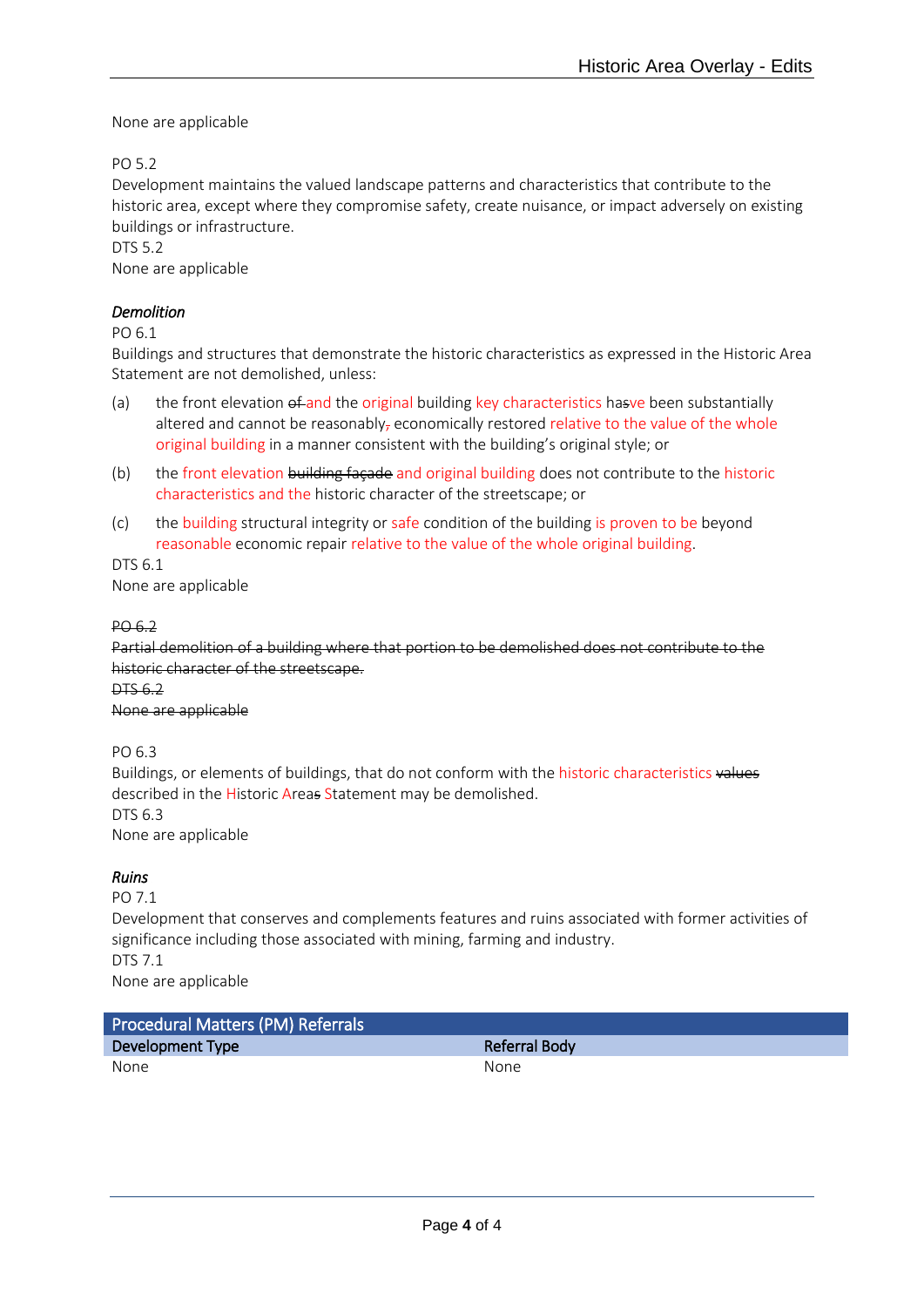# ATTACHMENT 2

# **Transition Table – Zone Policy Comparison**

# **Recommendations/ Comments**

Generally correct zone selection - policy intent generally consistent

| <b>Current</b><br><b>Development</b><br>Plan Zone /<br><b>Policy Area</b>                   | <b>Purpose (Land</b><br>use)                                                                                                                                                                                                                                                                                                                                                                                                                                                                | <b>Existing</b><br><b>Parameters</b>                                                                                                                                                                                    | <b>Planning &amp;</b><br><b>Design Code</b><br>Zone | <b>Purpose (Land</b><br>use)                                                                                                                                                                                                                                                                                                                                                                                                                                                           | <b>Key</b><br><b>Relevant</b><br><b>Overlays</b> | <b>Technical</b><br>and<br><b>Numerical</b><br><b>Variations</b> |
|---------------------------------------------------------------------------------------------|---------------------------------------------------------------------------------------------------------------------------------------------------------------------------------------------------------------------------------------------------------------------------------------------------------------------------------------------------------------------------------------------------------------------------------------------------------------------------------------------|-------------------------------------------------------------------------------------------------------------------------------------------------------------------------------------------------------------------------|-----------------------------------------------------|----------------------------------------------------------------------------------------------------------------------------------------------------------------------------------------------------------------------------------------------------------------------------------------------------------------------------------------------------------------------------------------------------------------------------------------------------------------------------------------|--------------------------------------------------|------------------------------------------------------------------|
| District Centre - West<br>(Unley Road)                                                      | The zone will function as<br>the dominant mixed use<br>centre within the Council<br>area and will contain an<br>integrated mix of retail,<br>office, commercial, civic,<br>recreational, community<br>and residential land uses in<br>accordance with the nature<br>of the areas designated in<br>Concept Plan Map Un/8-<br>Shop, showroom,<br>entertainment venue,<br>licensed premise,<br>restaurant/cafe, office,<br>consulting room and the like<br>land uses with residential<br>above | Minimum building<br>height<br>11.5 metres and 3<br>storeys<br><b>Maximum building</b><br>height<br>32.5 metres and 9<br>storeys north of Arthur<br>Street 25.5 metres and<br>7 storeys south of<br><b>Arthur Street</b> | <b>Suburban Activity Centre</b>                     | An active retail precinct that<br>includes neighbourhood<br>scale shopping, business,<br>entertainment and<br>recreation facilities. It is a<br>focus for business and<br>community life and provides<br>for most daily and weekly<br>shopping needs of the<br>community. The precinct<br>includes buildings that are<br>well integrated with<br>pedestrian and cycle<br>networks as well as public<br>transport, and sit within a<br>high quality and well<br>activated public realm. |                                                  | Low to medium<br>rise as indicated in<br>TNV overlay             |
| District Centre -<br>Residential<br>(Mornington Road,<br>Thomas Street and<br>Beech Avenue) | The zone will function as<br>the dominant mixed use<br>centre within the Council<br>area and will contain an<br>integrated mix of retail,<br>office, commercial, civic,<br>recreational, community<br>and residential land uses in<br>accordance with the nature                                                                                                                                                                                                                            | Minimum building<br>height<br>7.0 metres and 2<br>storeys<br>Maximum building<br>height<br>18.5 metres and 5<br>storeys                                                                                                 | <b>Suburban Activity Centre</b>                     | An active retail precinct that<br>includes neighbourhood<br>scale shopping, business,<br>entertainment and<br>recreation facilities. It is a<br>focus for business and<br>community life and provides<br>for most daily and weekly<br>shopping needs of the<br>community. The precinct                                                                                                                                                                                                 |                                                  | Low to medium<br>rise as indicated in<br>TNV overlay             |

Critical Concept plans not carried over

Concept Plan conveys critical policy context and parameters

- Concept Plan Un/8 District Centre Zone – Key Connections and Areas
- Concept Plan Un/9 District Centre Zone – Building Heights (detailed contextual nuances)
- Concept Plan Un/10 District Centre Zone – Ground Level Building Setbacks (detailed, specific to context and need)

No Height Limits designated? (i.e no TNV apply) – Height does not follow cadastre and therefore should apply as per concept plans

Building envelope 45 Degree plane needs to change to 30 degree plane as per current policy, current policy limits the impacts of building massing and overshadowing. Ideally these provisions should be in Council wide rather than zone

As per District Centre West plus

- SAC recommends dwellings developed only in conjunction with non-residential uses –this policy should not apply to Mornington Road residential precinct
- Concept Plan Un8 should be retained to address this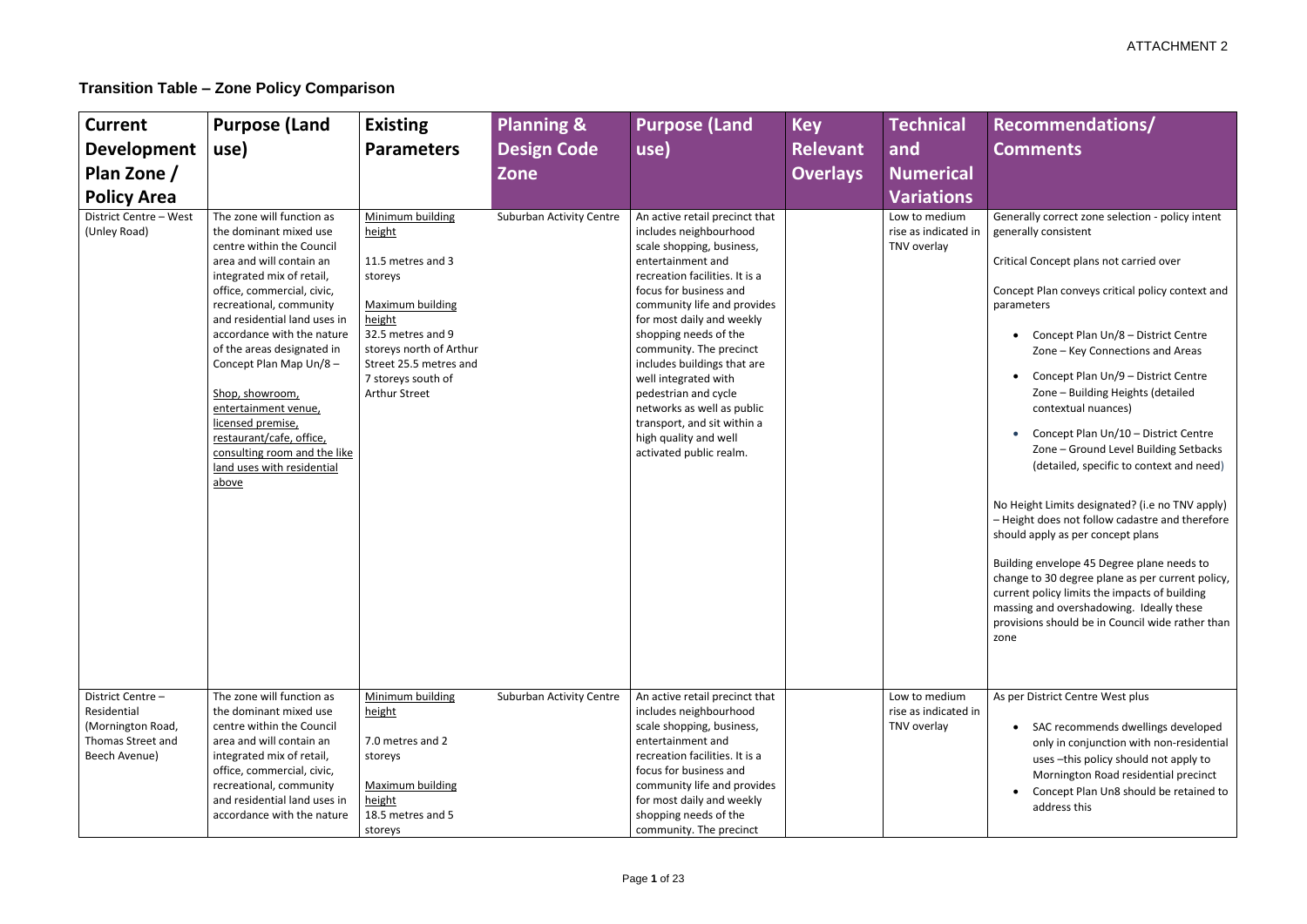#### **Incorrect Zone.**

| <b>Current</b>                                                    | <b>Purpose (Land</b>                                                                                                                                                                                                                                                                                                                                                                                                                                                                                                                                                      | <b>Existing</b>                                                                                                                 | <b>Planning &amp;</b>       | <b>Purpose (Land</b>                                                                                                                                                                                                                                                                                                                                                                                                                                                                                                                                                        | <b>Key</b>      | <b>Technical</b>         |
|-------------------------------------------------------------------|---------------------------------------------------------------------------------------------------------------------------------------------------------------------------------------------------------------------------------------------------------------------------------------------------------------------------------------------------------------------------------------------------------------------------------------------------------------------------------------------------------------------------------------------------------------------------|---------------------------------------------------------------------------------------------------------------------------------|-----------------------------|-----------------------------------------------------------------------------------------------------------------------------------------------------------------------------------------------------------------------------------------------------------------------------------------------------------------------------------------------------------------------------------------------------------------------------------------------------------------------------------------------------------------------------------------------------------------------------|-----------------|--------------------------|
| <b>Development</b>                                                | use)                                                                                                                                                                                                                                                                                                                                                                                                                                                                                                                                                                      | <b>Parameters</b>                                                                                                               | <b>Design Code</b>          | use)                                                                                                                                                                                                                                                                                                                                                                                                                                                                                                                                                                        | <b>Relevant</b> | and                      |
| Plan Zone /                                                       |                                                                                                                                                                                                                                                                                                                                                                                                                                                                                                                                                                           |                                                                                                                                 | Zone                        |                                                                                                                                                                                                                                                                                                                                                                                                                                                                                                                                                                             | <b>Overlays</b> | <b>Numerical</b>         |
|                                                                   |                                                                                                                                                                                                                                                                                                                                                                                                                                                                                                                                                                           |                                                                                                                                 |                             |                                                                                                                                                                                                                                                                                                                                                                                                                                                                                                                                                                             |                 |                          |
| <b>Policy Area</b><br><b>District Centre East</b><br>(Unley Road) | of the areas designated in<br>Concept Plan Map Un/8-<br>Residential development<br>and building forms<br>The zone will function as<br>the dominant mixed use<br>centre within the Council<br>area and will contain an<br>integrated mix of retail,<br>office, commercial, civic,<br>recreational, community<br>and residential land uses in<br>accordance with the nature<br>of the areas designated in<br>Concept Plan Map Un/8-<br>Shop, restaurant/cafe,<br>office, consulting room and<br>the like land uses at ground<br>and lower levels, with<br>residential above | Minimum building<br>height<br>11.5 metres and 3<br>storeys<br><b>Maximum building</b><br>height<br>18.5 metres and 5<br>storeys | Suburban Main Street        | includes buildings that are<br>well integrated with<br>pedestrian and cycle<br>networks as well as public<br>transport, and sit within a<br>high quality and well<br>activated public realm.<br>A mix of land uses including<br>retail, office, commercial,<br>community, civic and<br>medium density residential<br>development that supports<br>the local area.<br>A high degree of pedestrian<br>activity and main street<br>activity with well-lit and<br>visually engaging shop fronts<br>and business displays<br>including alfresco seating<br>and dining facilities |                 | <b>Variations</b><br>Nil |
|                                                                   |                                                                                                                                                                                                                                                                                                                                                                                                                                                                                                                                                                           |                                                                                                                                 |                             |                                                                                                                                                                                                                                                                                                                                                                                                                                                                                                                                                                             |                 |                          |
| District Centre -                                                 | The zone will function as                                                                                                                                                                                                                                                                                                                                                                                                                                                                                                                                                 | Minimum building                                                                                                                | <b>Community Facilities</b> | Provision of a range of public                                                                                                                                                                                                                                                                                                                                                                                                                                                                                                                                              |                 |                          |
| Community (Oxford                                                 | the dominant mixed use                                                                                                                                                                                                                                                                                                                                                                                                                                                                                                                                                    | height                                                                                                                          |                             | and private community,                                                                                                                                                                                                                                                                                                                                                                                                                                                                                                                                                      |                 |                          |

This area is part of the principle retail/commercial precinct in Unley and should be **Suburban Activity Zone rather than Suburban main Street** 

Critical Concept plans not carried over

Concept Plan conveys critical policy context and parameters

- Concept Plan Un/8 District Centre Zone – Key Connections and Areas
- Concept Plan Un/9 District Centre Zone – Building Heights (detailed contextual nuances)
- Concept Plan Un/10 District Centre Zone – Ground Level Building Setbacks (detailed, specific to context and need)

No Height Limits designated? (i.e no TNV apply) – Height does not follow cadastre and therefore should apply as per concept plans

Building envelope 45 Degree plane needs to change to 30 degree plane as per current policy, current policy limits the impacts of building massing and overshadowing. Ideally these provisions should be in Council wide rather than zone

Generally appropriate zone however question whether Community Facilities Zone is overly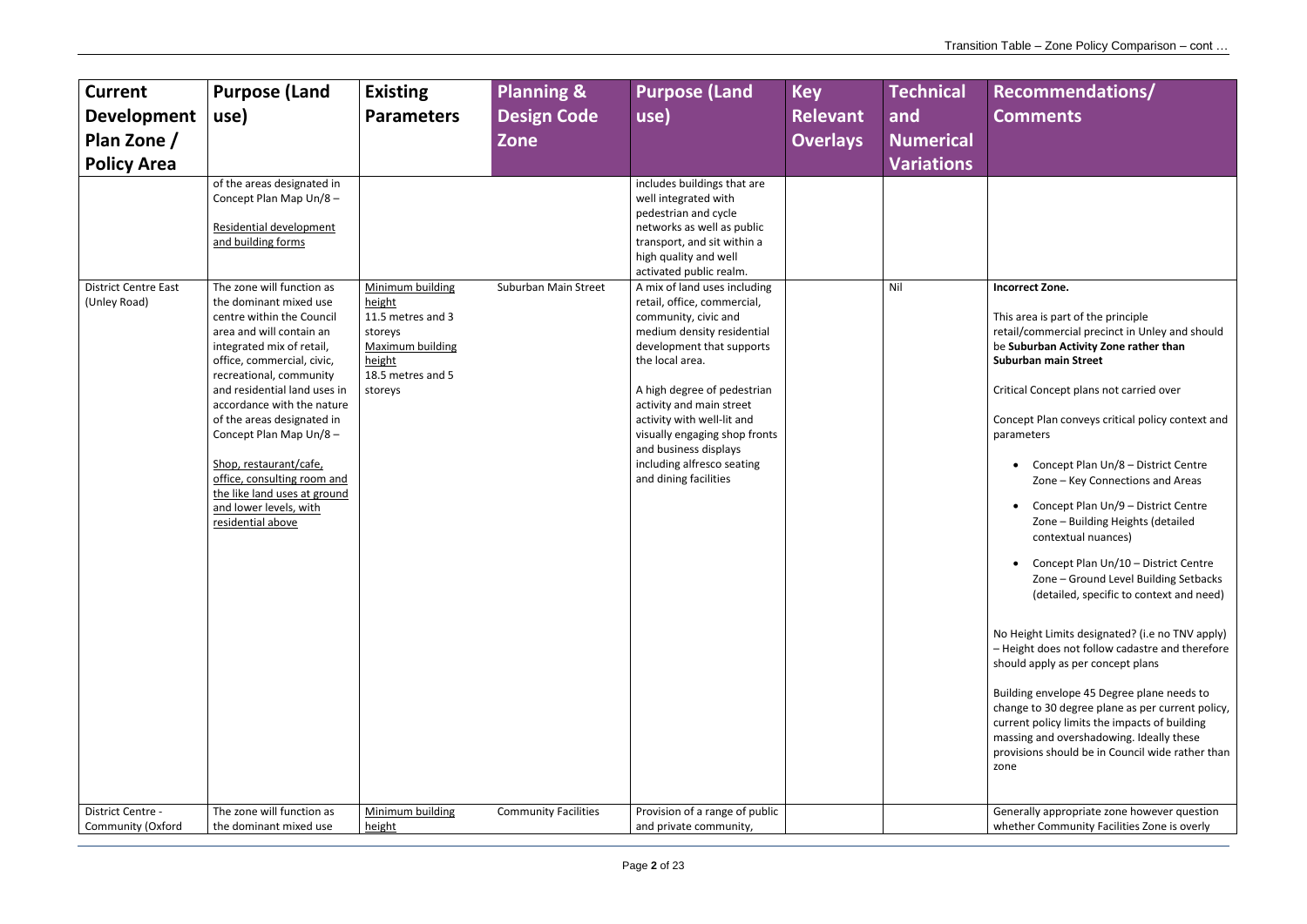restrictive as does not make provision for mixed use style development i.e community/residential

Generally correct zone and overlay selection – policy intent and land uses generally consistent

No Height Limits designated? (i.e no TNV apply) – Height does not follow cadastre and therefore should apply as per concept plans

 $\bullet$  Un/8

Library/Community facility not listed in DTS 1

DTS 3.1/3.2 (interface height) makes reference to neighbourhood Zone. Does this apply in community facilities zone? Ideally these provisions should be in Council wide rather than zone

Correct zone selection

Generally correct zone and overlay selection – policy intent and land uses generally consistent

| <b>Current</b><br><b>Development</b><br>Plan Zone /<br><b>Policy Area</b> | <b>Purpose (Land</b><br>use)                                                                                                                                                                                                                                                                                                                                                                                                                                                                               | <b>Existing</b><br><b>Parameters</b>                                                         | Planning &<br><b>Design Code</b><br>Zone | <b>Purpose (Land</b><br>use)                                                                                                                                     | <b>Key</b><br><b>Relevant</b><br><b>Overlays</b> | <b>Technical</b><br>and<br><b>Numerical</b><br><b>Variations</b> |
|---------------------------------------------------------------------------|------------------------------------------------------------------------------------------------------------------------------------------------------------------------------------------------------------------------------------------------------------------------------------------------------------------------------------------------------------------------------------------------------------------------------------------------------------------------------------------------------------|----------------------------------------------------------------------------------------------|------------------------------------------|------------------------------------------------------------------------------------------------------------------------------------------------------------------|--------------------------------------------------|------------------------------------------------------------------|
| Terrace, Edmund<br>Avenue and Rugby<br>Street)                            | centre within the Council<br>area and will contain an<br>integrated mix of retail,<br>office, commercial, civic,<br>recreational, community<br>and residential land uses in<br>accordance with the nature<br>of the areas designated in<br>Concept Plan Map Un/8 -<br>Community centre, library,<br>educational establishment,<br>places of worship, office,<br>consulting room,<br>complementary small<br>retail/cafe and like land<br>uses with residential above,<br>except south of Oxford<br>Terrace. | 4.5 metres and 1 storey<br><b>Maximum building</b><br>height<br>11.5 metres and 3<br>storeys |                                          | educational, recreational<br>and health care facilities.                                                                                                         |                                                  |                                                                  |
| <b>Excluded (Keswick</b><br>Barracks)                                     |                                                                                                                                                                                                                                                                                                                                                                                                                                                                                                            |                                                                                              | <b>Commonwealth Facilities</b>           |                                                                                                                                                                  |                                                  |                                                                  |
| Historic Conservation -<br>Centres- Goodwood<br>Road Policy Area          | accommodation of<br>shopping, community,<br>entertainment, education,<br>religious and recreational<br>facilities at a scale<br>appropriate to the<br>neighbourhood                                                                                                                                                                                                                                                                                                                                        | Two storey Height                                                                            | Suburban Main Street                     | A mix of land uses including<br>retail, office, commercial,<br>community, civic and<br>medium density residential<br>development that supports<br>the local area | <b>Historic Overlay</b>                          | Max storeys 2                                                    |
| Historic Conservation -<br>Centres - King William<br>Road Policy Area     | small-scale retail specialty<br>goods outlets, local<br>convenience shopping<br>facilities and above<br>mentioned neighbourhood<br>facilities, of a low traffic<br>generating nature.                                                                                                                                                                                                                                                                                                                      | Two storey Height                                                                            | Suburban Main Street                     | A mix of land uses including<br>retail, office, commercial,<br>community, civic and<br>medium density residential<br>development that supports<br>the local area | Historic Overlay                                 | Max storeys 2                                                    |
| Historic Conservation -<br>Centres - Fullarton<br>Road Policy Area        | accommodation of<br>shopping, community,<br>entertainment, education,                                                                                                                                                                                                                                                                                                                                                                                                                                      | Two storey Height                                                                            | Suburban Main Street                     | A mix of land uses including<br>retail, office, commercial,<br>community, civic and                                                                              | Historic Overlay                                 | Max storeys 2                                                    |

Generally correct zone and overlay selection – policy intent and land uses generally consistent

Historic Overlay applies

Height TNV correct

Bulky Goods DTS – does not fit small scale nature, particularly KWR Policy Area?

Historic Overlay applies

Height TNV correct

Bulky Goods DTS – does not fit small scale nature, particularly KWR Policy Area?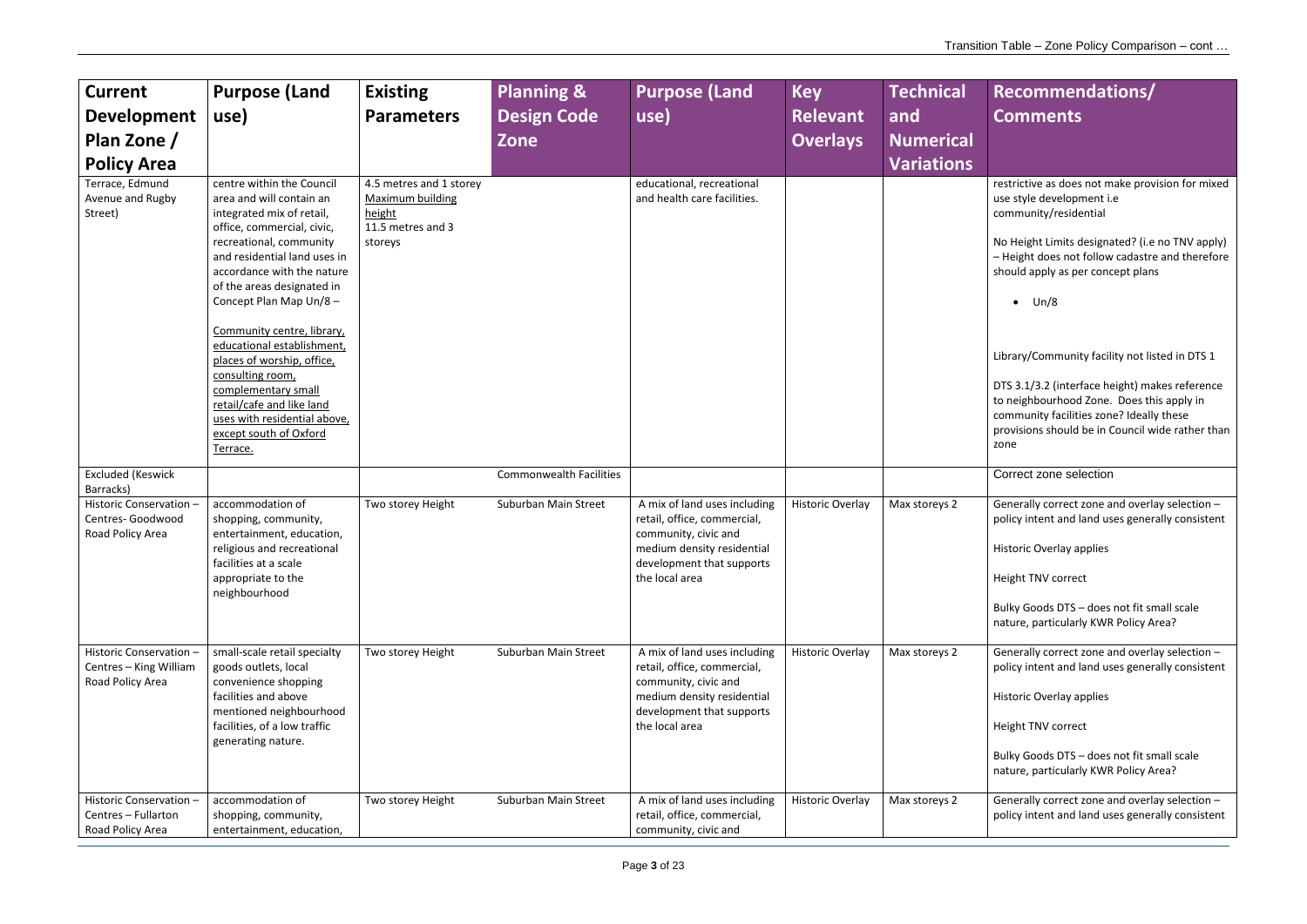Historic Overlay applies

Height TNV correct

Bulky Goods DTS – does not fit small scale nature,

Generally, correct zone selection

No Height limit/TNV Correct zone selection

Concept plan could be carried over (Fig I1) however this concept plan largely reflects what's existing rather than future uses and built form so not critical

| <b>Current</b><br><b>Development</b><br>Plan Zone /<br><b>Policy Area</b> | <b>Purpose (Land</b><br>use)                                                                                                                                                                                                                                                                    | <b>Existing</b><br><b>Parameters</b> | <b>Planning &amp;</b><br><b>Design Code</b><br><b>Zone</b> | <b>Purpose (Land</b><br>use)                                                                                                                                                                                                                 | <b>Key</b><br><b>Relevant</b><br><b>Overlays</b> | <b>Technical</b><br>and<br><b>Numerical</b><br><b>Variations</b> |
|---------------------------------------------------------------------------|-------------------------------------------------------------------------------------------------------------------------------------------------------------------------------------------------------------------------------------------------------------------------------------------------|--------------------------------------|------------------------------------------------------------|----------------------------------------------------------------------------------------------------------------------------------------------------------------------------------------------------------------------------------------------|--------------------------------------------------|------------------------------------------------------------------|
|                                                                           | religious and recreational<br>facilities at a scale<br>appropriate to the<br>neighbourhood                                                                                                                                                                                                      |                                      |                                                            | medium density residential<br>development that supports<br>the local area                                                                                                                                                                    |                                                  |                                                                  |
| Institutional<br>Policy Area 17 - The<br>Orphanage Policy Area            | A zone primarily<br>accommodating existing<br>educational, health,<br>community or institutional<br>land uses.<br>In The Orphanage Policy<br>Area 17, The compatible use<br>and conservation of the<br>landmark heritage buildings<br>and their setting within The<br>Orphanage Policy Area 17. | Single storey<br>(residential only)  | <b>Community Facilities</b>                                | Provision of a range of<br>public and private<br>community, educational,<br>recreational and health care<br>facilities.                                                                                                                      |                                                  | Nil                                                              |
| Institutional<br>Policy Area 18 - The<br>Orphanage Policy Area            | A zone primarily<br>accommodating existing<br>educational, health,<br>community or institutional<br>land uses.<br>The maintenance of the<br>natural and recreation<br>open-space nature within<br>The Orphanage Policy Area<br>18.                                                              |                                      | <b>Community Facilities</b>                                | Provision of a range of public<br>and private community,<br>educational, recreational<br>and health care facilities.                                                                                                                         | Nil                                              | Nil                                                              |
| Light Industry                                                            | Accommodation of<br>industries which<br>manufacture on a small-<br>scale and which do not<br>create any appreciable<br>nuisance or generate heavy<br>traffic.                                                                                                                                   | No specific height limit             | Suburban Employment                                        | A zone supporting a diverse<br>range of low impact light<br>industrial, commercial and<br>business activities that<br>complement the role of<br>other zones accommodating<br>significant industrial,<br>shopping and business<br>activities. | Nil                                              | Nil                                                              |

No Height limit. TNV could be added however not critical given State Heritage controls.

#### **Incorrect zone selection**

**Recreation Zone more appropriate** although note that limited provision for shop and office in Recreation Zone may not be appropriate?

Concept plan could be carried over (Fig I1) however this concept plan largely reflects what's existing rather than future uses and built form so not critical

No height limits which should be addressed via TNV (2 storey)

DTS 3.5 Building envelope 45 Degree plane needs to change to 30 degree plane as per current policy, current policy limits the impacts of building massing and overshadowing. Ideally these provisions should be in Council wide rather than zone.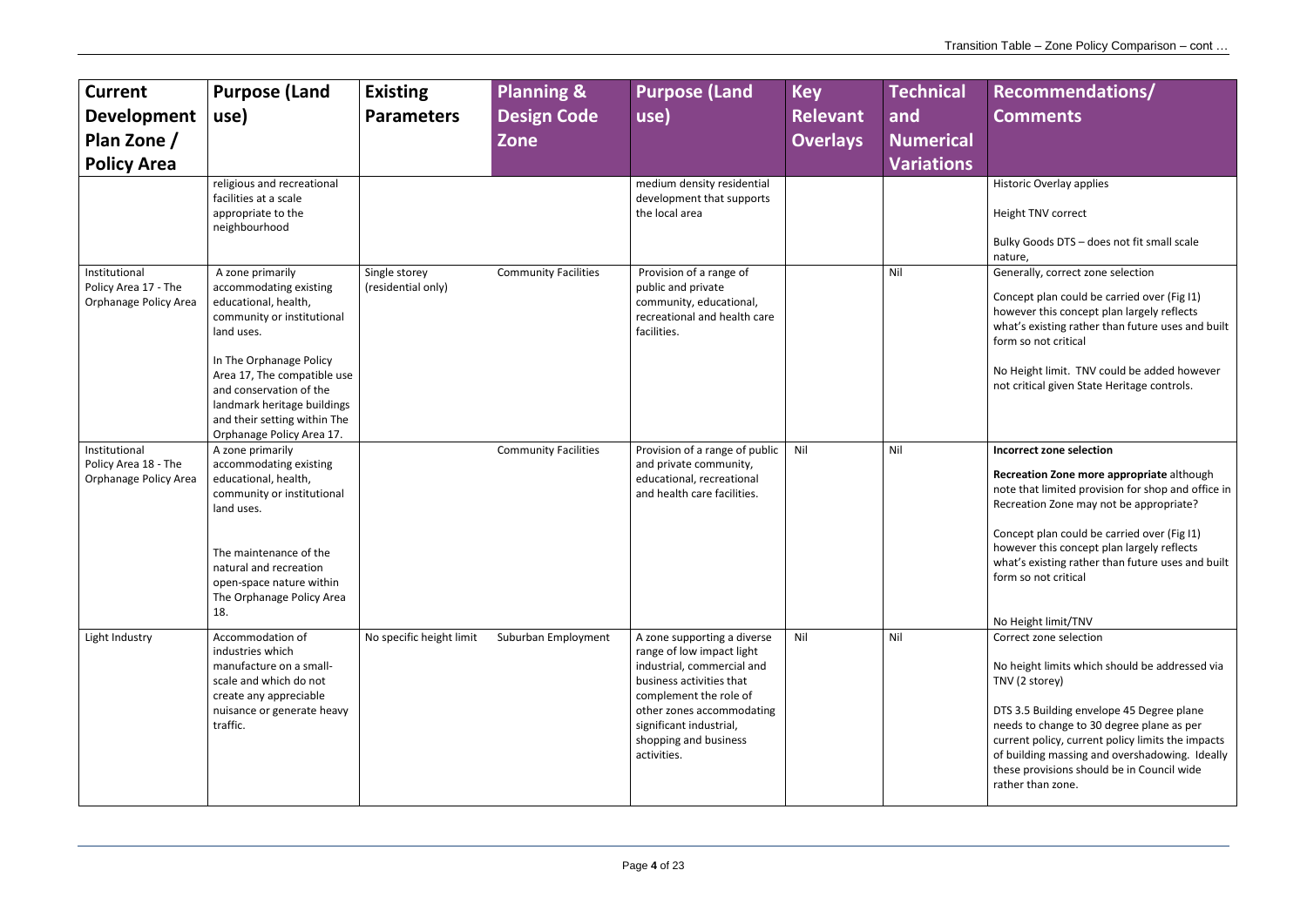**Incorrect zone selection – development envisaged in the SAC Zone is more intensive and at higher density than envisaged in the LC Zone.** 

There is no obvious replacement Zone – subzone or TNV?

LC Zone - max floor area of shops 450m2.

- No restrictions in SAC Zone
- bulky goods +500m2 envisaged in some areas

| <b>Current</b><br><b>Development</b><br>Plan Zone /<br><b>Policy Area</b> | <b>Purpose (Land</b><br>use)                                                                                                                                                                                                                                                                                                                                         | <b>Existing</b><br><b>Parameters</b>                                                                                                                                                                                     | <b>Planning &amp;</b><br><b>Design Code</b><br><b>Zone</b> | <b>Purpose (Land</b><br>use)                                                                                                                                                                                                                                                                                                                                                                                                                                                           | <b>Key</b><br><b>Relevant</b><br><b>Overlays</b> | <b>Technical</b><br>and<br><b>Numerical</b><br><b>Variations</b>                                                         |
|---------------------------------------------------------------------------|----------------------------------------------------------------------------------------------------------------------------------------------------------------------------------------------------------------------------------------------------------------------------------------------------------------------------------------------------------------------|--------------------------------------------------------------------------------------------------------------------------------------------------------------------------------------------------------------------------|------------------------------------------------------------|----------------------------------------------------------------------------------------------------------------------------------------------------------------------------------------------------------------------------------------------------------------------------------------------------------------------------------------------------------------------------------------------------------------------------------------------------------------------------------------|--------------------------------------------------|--------------------------------------------------------------------------------------------------------------------------|
| Local Centre                                                              | Development should be,<br>primarily, shopping and<br>community facilities serving<br>the local area                                                                                                                                                                                                                                                                  | Two storey height limit<br>Max floor area shop 450<br>m2                                                                                                                                                                 | <b>Suburban Activity Centre</b>                            | An active retail precinct that<br>includes neighbourhood<br>scale shopping, business,<br>entertainment and<br>recreation facilities. It is a<br>focus for business and<br>community life and provides<br>for most daily and weekly<br>shopping needs of the<br>community. The precinct<br>includes buildings that are<br>well integrated with<br>pedestrian and cycle<br>networks as well as public<br>transport, and sit within a<br>high quality and well<br>activated public realm. |                                                  | Low to medium<br>rise as indicated in<br>TNV overlay                                                                     |
| Mixed Uses 1                                                              | Accommodation of<br>primarily small office and<br>consulting room<br>development with a<br>maximum total floor area in<br>the order of 250 square<br>metres per individual<br>building, with primarily<br>small-scale specialty goods<br>outlets and retail<br>showrooms, and small<br>entertainment facilities, to<br>complement the adjacent<br>centre facilities. | Two storey height limit<br>Shop, office and<br>consulting room<br>development, together<br>or individually, should<br>have a maximum total<br>floor area in the order<br>of 250 square metres<br>per individual building | Suburban Business and<br>Innovation                        | A business and innovation<br>precinct that includes a<br>range of emerging<br>businesses that have low<br>level off-site impacts.<br>Residential development<br>within the area is<br>subordinate to employment<br>uses and generally include<br>medium density residential<br>that is designed to<br>complement, and not<br>prejudice the operation of<br>existing businesses.                                                                                                        |                                                  | 2/3 storeys<br>The gross leasable<br>floor area of a<br>shop, office, or<br>consulting room<br>does not exceed<br>500m2. |

SAC envisages low to medium rise (up to 6 storeys) – DTS/DPF 3.1 refers to TNV - no TNV currently proposed – consider proposing a 2 storey TNV

**Concerns with policy Intent and land use envisaged in SB &I**

**Recommend alternate zone (Business Neighbourhood with 2 storey TNV) to address concerns.**

Height2 storey adjacent residential zone otherwise 3 storey exceeds 2 storey in MU1

MU1 – limits floor area to 250m2

SB&I – allows up to 500m2

SB&I envisages light industrial, Service Trade, Motor Repair, Warehouse, medium density residential

Medium density residential probably ok?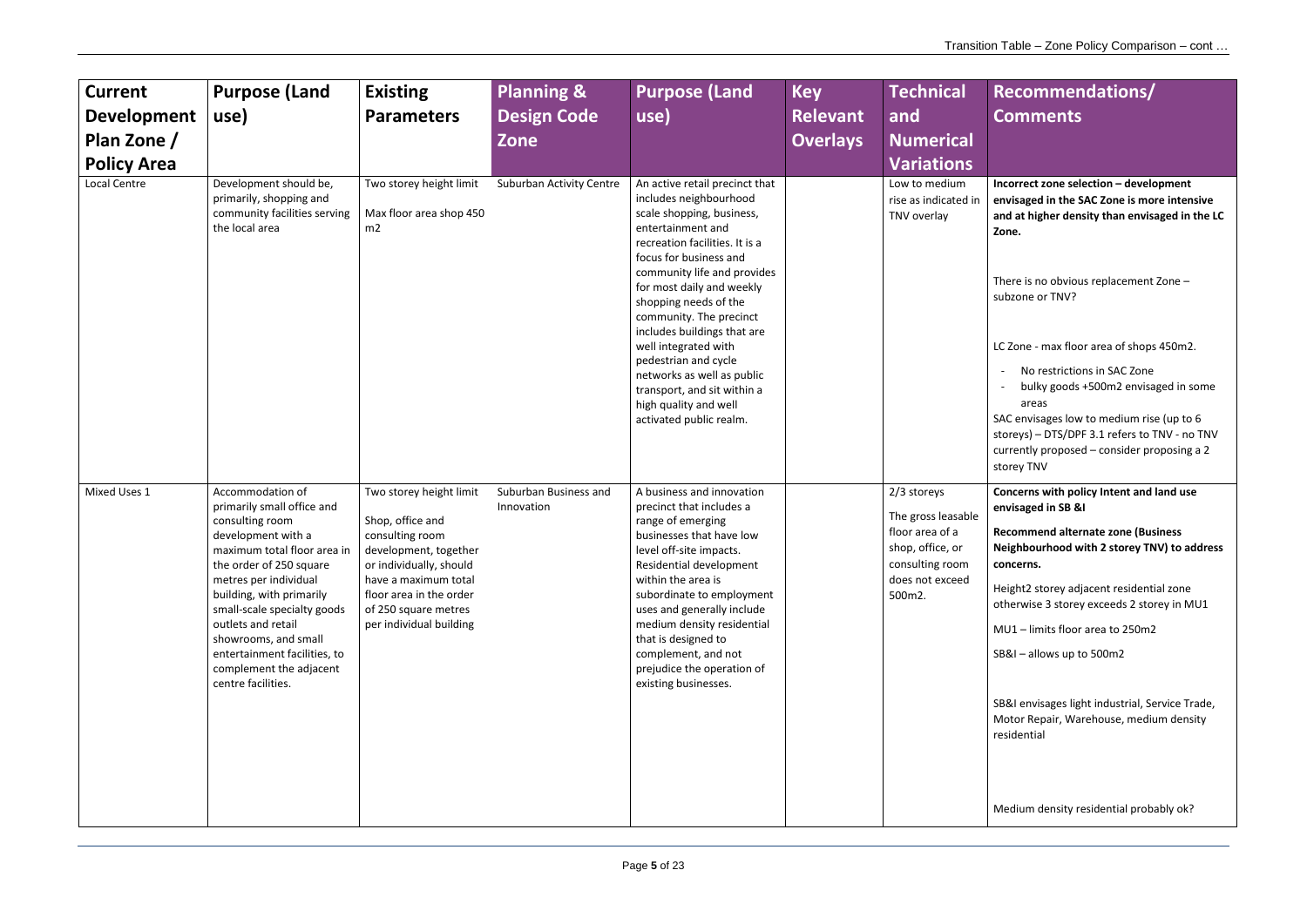Incorrect zone selection – policy intent and **land uses at greater scale and not consistent with MU 2 (in particular allowance for light industrial)** 

**Possibly Business Neighbourhood better fit with 2 storey TNV**

MU2 – limits floor area to 450m2

SE – only floor area restriction is for shop - up to 500m2 is DTS

No specific height limit in SE Zone?

DTS 3.5 Building envelope 45 Degree plane needs to change to 30-degree plane as per current policy, current policy limits the impacts of building massing and overshadowing. Ideally these provisions should be in Council wide rather than zone

| <b>Current</b><br><b>Development</b><br>Plan Zone /<br><b>Policy Area</b> | <b>Purpose (Land</b><br>use)                                                                                                                                                                                                                                                                                                               | <b>Existing</b><br><b>Parameters</b>                                                                                                                                                                                                                    | <b>Planning &amp;</b><br><b>Design Code</b><br>Zone | <b>Purpose (Land</b><br>use)                                                                                                                                                                                                                                | <b>Key</b><br><b>Relevant</b><br><b>Overlays</b> | <b>Technical</b><br>and<br><b>Numerical</b><br><b>Variations</b>                                                       |
|---------------------------------------------------------------------------|--------------------------------------------------------------------------------------------------------------------------------------------------------------------------------------------------------------------------------------------------------------------------------------------------------------------------------------------|---------------------------------------------------------------------------------------------------------------------------------------------------------------------------------------------------------------------------------------------------------|-----------------------------------------------------|-------------------------------------------------------------------------------------------------------------------------------------------------------------------------------------------------------------------------------------------------------------|--------------------------------------------------|------------------------------------------------------------------------------------------------------------------------|
| Mixed Uses 2                                                              | Accommodation of a<br>mixture of commercial land<br>uses including medium-<br>scale offices and consulting<br>rooms with a maximum<br>total floor area in the order<br>of 450 square metres per<br>individual building; as well<br>as service industries,<br>warehouses and retail<br>showrooms which result in<br>low traffic generation. | Two storey in height<br>Shop, office and<br>consulting room<br>development, together<br>or individually, should<br>have a maximum floor<br>area in the order of 450<br>square metres per<br>individual building.                                        | Suburban Employment                                 | A zone supporting a diverse<br>range of low impact light<br>industrial, commercial and<br>business activities that<br>complement the role of<br>other zones accommodating<br>significant industrial,<br>shopping and business<br>activities.                |                                                  | Nil                                                                                                                    |
| <b>Mixed Uses 3</b>                                                       | Accommodation of small-<br>scale office and consulting<br>room development with a<br>maximum total floor area in<br>the order of 250 square<br>metres per individual<br>building; as well as small-<br>scale specialty goods<br>outlets, and residential<br>development of up to two<br>storeys at medium densities                        | Two storey in height<br>Development involving<br>offices, consulting<br>rooms and specialty<br>goods outlets, together<br>or individually, should<br>have a maximum total<br>floor area in the order<br>of 250 square metres<br>per individual building | <b>Business Neighbourhood</b>                       | Shops, office, consulting<br>room and other low impact<br>non-residential uses<br>supported by a variety of<br>compact, medium density<br>housing and accommodation<br>types.                                                                               |                                                  | 2/3 storeys<br>The gross leasable<br>floor area of a<br>shop, office or<br>consulting room<br>does not exceed<br>250m2 |
| Neighbourhood Centre                                                      | Accommodation of<br>shopping, community,<br>entertainment, education,<br>religious and recreational<br>facilities at a scale<br>appropriate to the<br>neighbourhood.                                                                                                                                                                       | Two storeys                                                                                                                                                                                                                                             | <b>Suburban Activity Centre</b>                     | An active retail precinct that<br>includes neighbourhood<br>scale shopping, business,<br>entertainment and<br>recreation facilities. It is a<br>focus for business and<br>community life and provides<br>for most daily and weekly<br>shopping needs of the |                                                  | Low to medium<br>rise as indicated in<br>TNV overlay                                                                   |

Correct zone selection – policy intent and land uses generally consistent

Height – recommend TNV to reduce height to 2 storey

MU3 – limits floor area to 250m2

BN – DTS floor area is 250m2

Generally correct zone selection – policy intent and land uses generally consistent

SAC envisages low to medium rise (up to 6 storeys) – DTS/DPF 3.1 refers to TNV - no TNV currently proposed – consider proposing a 2 storey TNV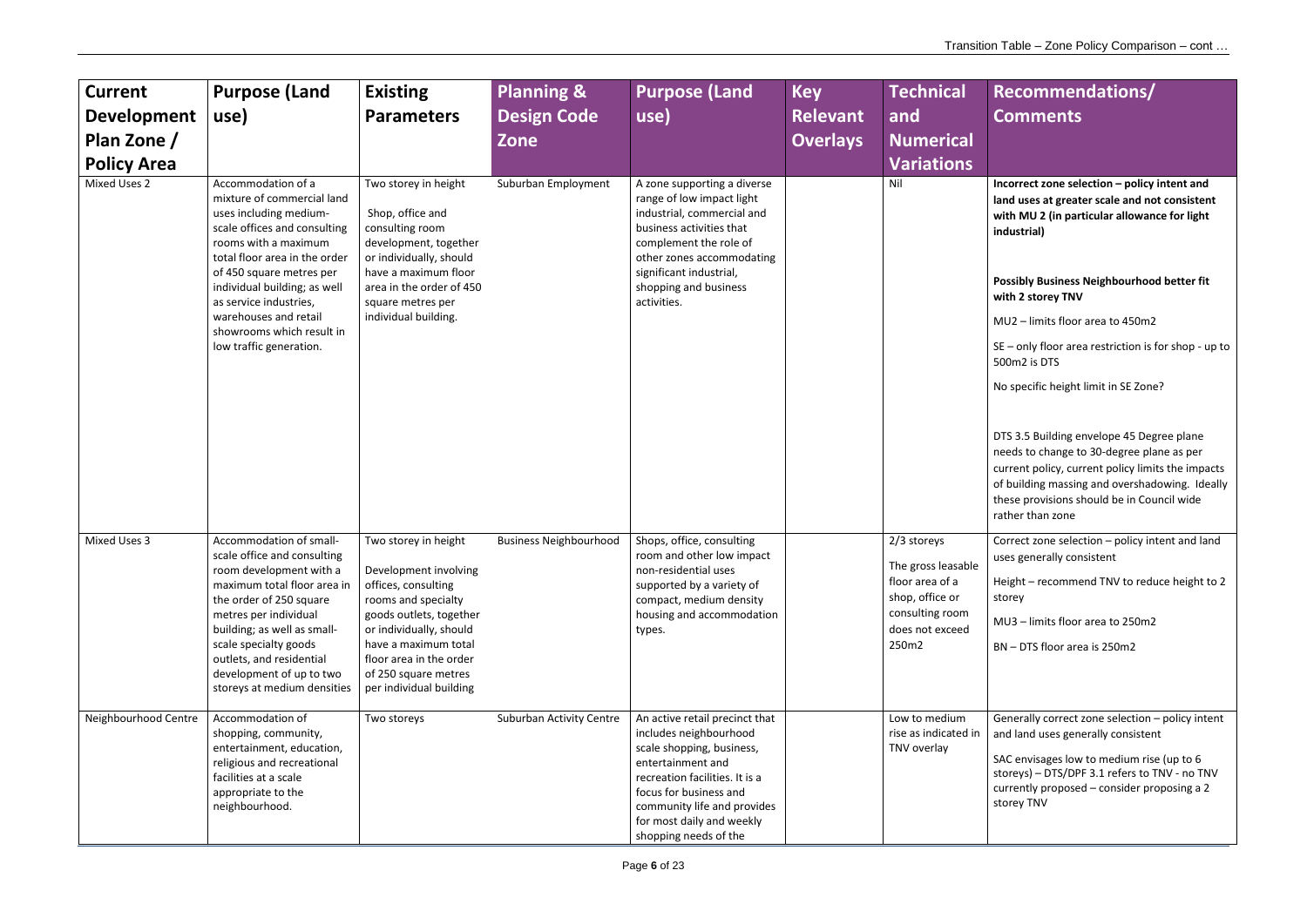| <b>Current</b><br><b>Development</b><br>Plan Zone /<br><b>Policy Area</b> | <b>Purpose (Land</b><br>use)<br>Development adjacent to                                                                                                                                                                                                                                                                                                                                                                                                                                                          | <b>Existing</b><br><b>Parameters</b>                                                                                                                                                      | <b>Planning &amp;</b><br><b>Design Code</b><br>Zone | <b>Purpose (Land</b><br>use)<br>community. The precinct                                                                                                                                      | <b>Key</b><br><b>Relevant</b><br><b>Overlays</b> | <b>Technical</b><br>and<br><b>Numerical</b><br><b>Variations</b> |
|---------------------------------------------------------------------------|------------------------------------------------------------------------------------------------------------------------------------------------------------------------------------------------------------------------------------------------------------------------------------------------------------------------------------------------------------------------------------------------------------------------------------------------------------------------------------------------------------------|-------------------------------------------------------------------------------------------------------------------------------------------------------------------------------------------|-----------------------------------------------------|----------------------------------------------------------------------------------------------------------------------------------------------------------------------------------------------|--------------------------------------------------|------------------------------------------------------------------|
|                                                                           | the Historic (Conservation)<br>Zone - Centre to<br>complement the historic<br>character of the relevant<br>policy area.                                                                                                                                                                                                                                                                                                                                                                                          |                                                                                                                                                                                           |                                                     | includes buildings that are<br>well integrated with<br>pedestrian and cycle<br>networks as well as public<br>transport, and sit within a<br>high quality and well<br>activated public realm. |                                                  |                                                                  |
| Office 1                                                                  | Accommodation of offices,<br>consulting rooms and bank<br>development of up to 450<br>square metres total floor<br>area, per individual building,<br>and residential<br>development of up to two<br>storeys at medium<br>densities.<br>Development along Glen<br>Osmond Road reflecting the<br>role of the road as a<br>principal gateway to the<br>City of Adelaide.<br>Development along King<br>William Road providing a<br>transition in scale, bulk and<br>form between Greenhill<br>Road and Young Street. | Two storeys<br>Office, consulting room<br>and bank development,<br>together or individually,<br>should not exceed 450<br>square metres of total<br>floor area per individual<br>building. | <b>Business Neighbourhood</b>                       | Shops, office, consulting<br>room and other low impact<br>non-residential uses<br>supported by a variety of<br>compact, medium density<br>housing and accommodation<br>types.                |                                                  | Low to medium<br>rise 2/3 storey                                 |
| Office 2                                                                  | Accommodation of<br>residential development of<br>up to two storeys at<br>medium densities and office<br>development of up to 250<br>square metres total floor<br>area per individual building.<br>Development along Glen<br>Osmond Road reflecting the<br>role of the road as a<br>principal gateway to the<br>City of Adelaide.                                                                                                                                                                                | Two storeys<br>Office and consulting<br>room development,<br>together or individually,<br>should not exceed 250<br>square metres of total<br>floor area per individual<br>building.       | <b>Business Neighbourhood</b>                       | Shops, office, consulting<br>room and other low impact<br>non-residential uses<br>supported by a variety of<br>compact, medium density<br>housing and accommodation<br>types.                |                                                  | Low to medium<br>rise 2/3 storey                                 |
| Residential                                                               | Low to medium density<br>residential                                                                                                                                                                                                                                                                                                                                                                                                                                                                             | Minimum site area<br>300 <sub>m</sub>                                                                                                                                                     | General Neighbourhood                               | Low-rise, Low to medium<br>density housing                                                                                                                                                   |                                                  | Min frontage 9m<br>Min lot size<br>300m2                         |

| <b>Recommendations/</b><br><b>Comments</b>                                                                              |
|-------------------------------------------------------------------------------------------------------------------------|
| No policy to ensure compatibility with buildings<br>of historic significance in adjacent historic<br>conservation zone? |
| Correct zone selection - policy intent and land<br>uses generally consistent                                            |
| O2 zone envisages up to 450m2; BN envisages<br>250m2 for DTS. Anything over would be<br>performance assessed.           |
| Height - recommend TNV to reduce height to 2<br>storey                                                                  |
|                                                                                                                         |
| Correct zone selection - policy intent and land<br>uses generally consistent                                            |
| Height - recommend TNV to reduce height to 2<br>storey                                                                  |
| Incorrect zone selection due to variations in                                                                           |

**min lot size/TNV and Land use (non res)**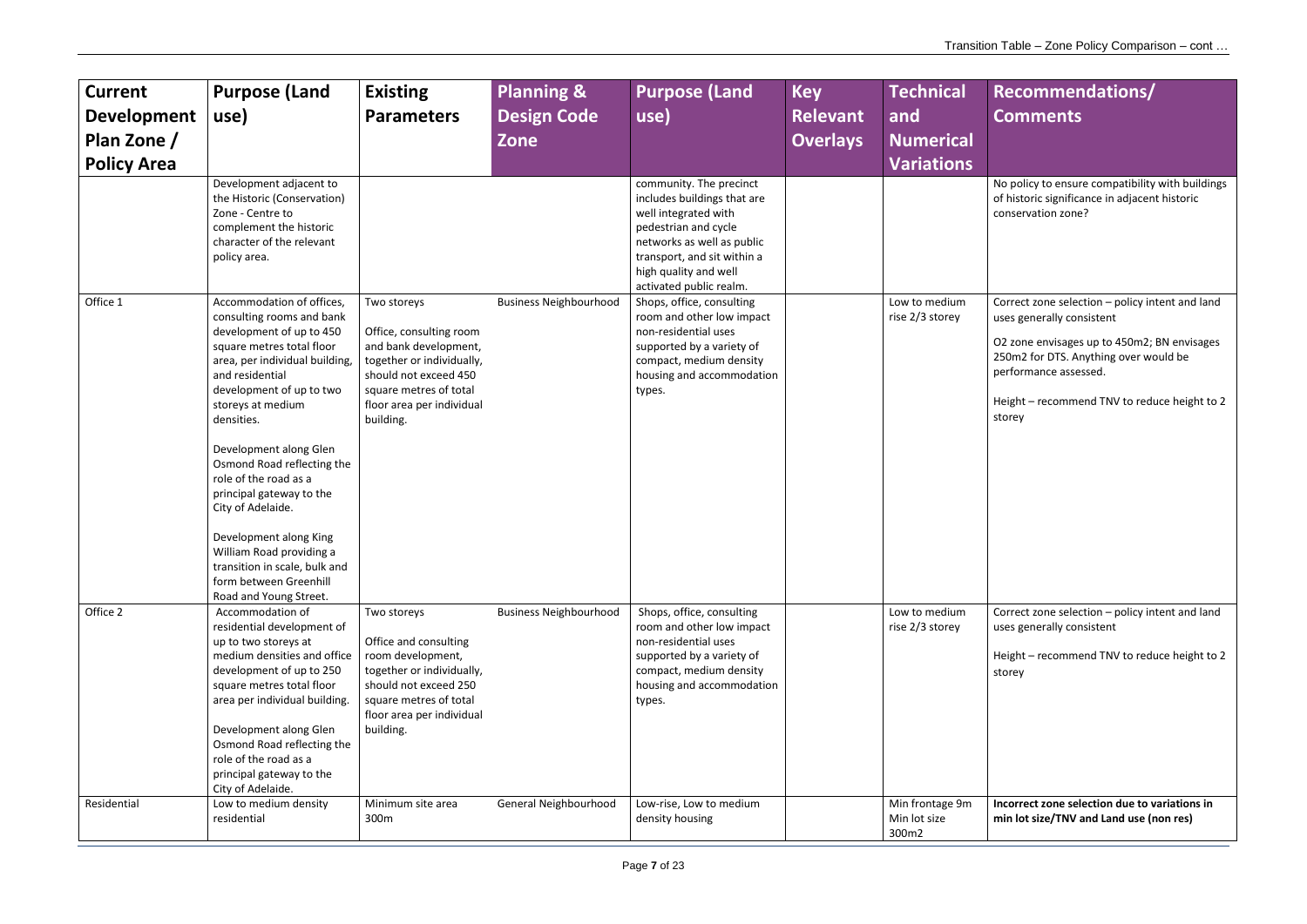Replace with Suburban Neighbourhood Zone and carry current TNVs across as detailed below

Minimum site area 300m

Detached 10m frontage Group 15m frontage Row 7m frontage Semi 8m frontage Res flat 22m frontage

Max 2 storey Building Height TNV recommend max 8m rather than 9m (overly generous for TNV)

| <b>Current</b><br><b>Development</b><br>Plan Zone /<br><b>Policy Area</b><br>Policy Area 12 -<br>Residential Infill (300)<br>Precinct 12.1 | <b>Purpose (Land</b><br>use)                                                     | <b>Existing</b><br><b>Parameters</b><br>Detached 10m frontage<br>Group 15m frontage<br>Row 7m frontage<br>Semi 8m frontage<br>Res flat 22m frontage | <b>Planning &amp;</b><br><b>Design Code</b><br><b>Zone</b> | <b>Purpose (Land</b><br>use)<br>Shops, consulting room and<br>office also envisaged               | <b>Key</b><br><b>Relevant</b><br><b>Overlays</b> | <b>Technical</b><br>and<br><b>Numerical</b><br><b>Variations</b><br>Max storeys 2<br>Max building<br>height 9m<br>Min frontage<br>semi-d 9m<br>Min lot size semi-d<br>300m2<br>Min frontage<br>group 15m<br>Min lot size group<br>300m2                                                                                                                                                                                    |
|--------------------------------------------------------------------------------------------------------------------------------------------|----------------------------------------------------------------------------------|-----------------------------------------------------------------------------------------------------------------------------------------------------|------------------------------------------------------------|---------------------------------------------------------------------------------------------------|--------------------------------------------------|----------------------------------------------------------------------------------------------------------------------------------------------------------------------------------------------------------------------------------------------------------------------------------------------------------------------------------------------------------------------------------------------------------------------------|
| Residential<br>Policy Area 12 -<br>Residential Infill (350)<br>Precinct 12.2                                                               | Low to medium density<br>residential                                             | Minimum site area<br>350m<br>Detached 10m frontage<br>Group 15m frontage<br>Row 7m frontage<br>Semi 8m frontage<br>Res flat 22m frontage            | General Neighbourhood                                      | Low-rise, Low to medium<br>density housing<br>Shops, consulting room and<br>office also envisaged |                                                  | Min frontage row<br>7m<br>Min lot size row<br>200m2<br>Min frontage RFB<br>15<br>Min lot size RFB<br>300m2<br>Min frontage 9m<br>Min lot size<br>300m2<br>Max storeys 2<br>Max building<br>height 9m<br>Min frontage<br>semi-d 9m<br>Min lot size semi-d<br>300m2<br>Min frontage<br>group 15m<br>Min lot size group<br>300m2<br>Min frontage row<br>7 <sub>m</sub><br>Min lot size row<br>200m2<br>Min frontage RFB<br>15 |
| Residential B200                                                                                                                           | Range of dwelling types up<br>to 2 storey compatible with<br>existing built form | Minimum site area<br>200m<br>Frontages                                                                                                              | <b>Housing Diversity</b><br>Neighbourhood                  | Low rise medium density<br>housing                                                                |                                                  | Min lot size RFB<br>300m2<br>Net residential<br>density of 70<br>dwellings per                                                                                                                                                                                                                                                                                                                                             |

**Incorrect zone selection due to variations in min lot size/TNV and land use (non res)**

Replace with Suburban Neighbourhood Zone and carry current TNVs across as detailed below

Minimum site area 350m

Detached 10m frontage Group 15m frontage Row 7m frontage Semi 8m frontage Res flat 22m frontage

Max 2 storey Building Height TNV recommend max 8m rather than 9m (overly generous for TNV)

**Incorrect zone selection due to variations in min lot zize/TNV**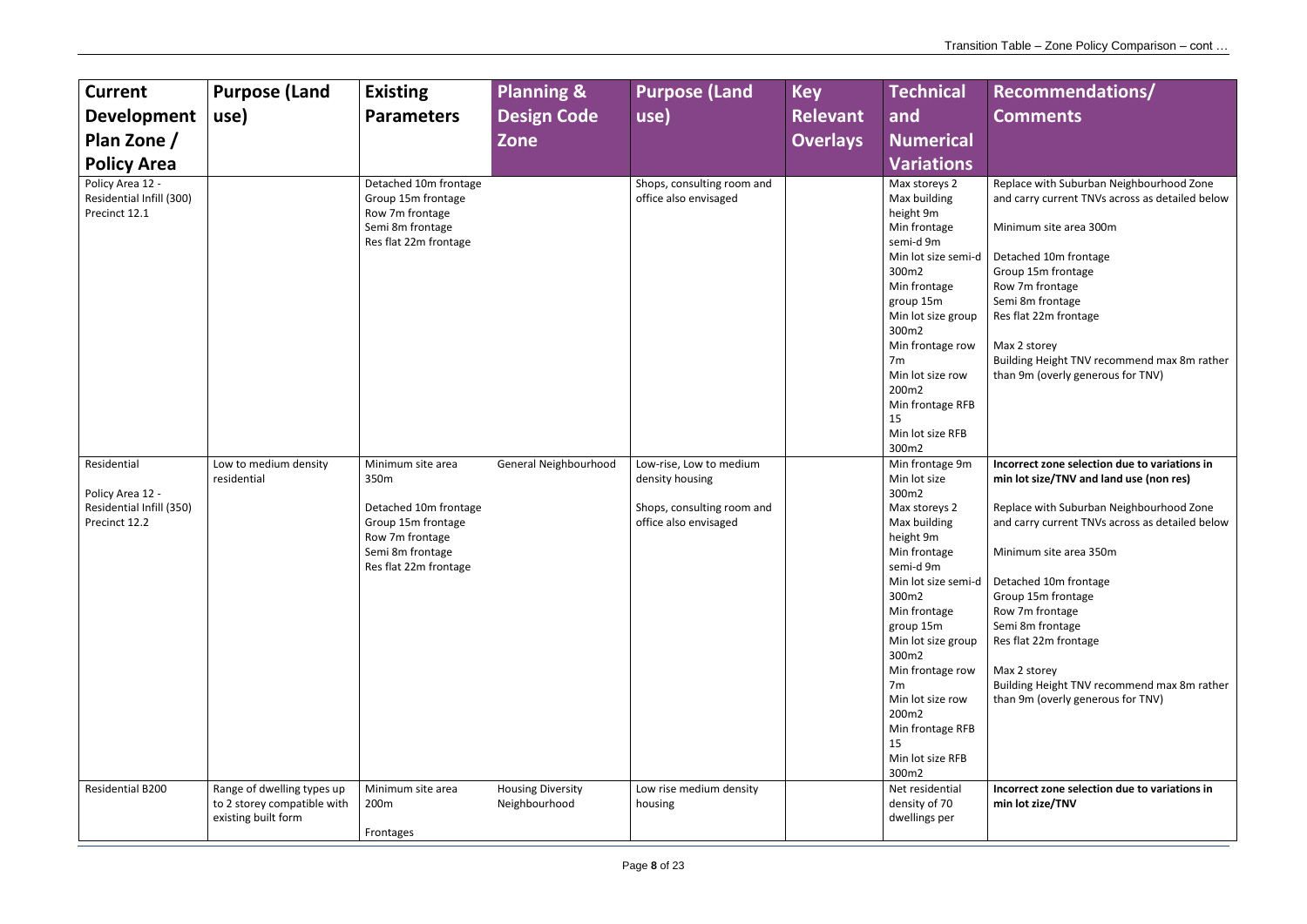**Frontages** Detached 7.5m Semi 7m Row dwelling 6m 2 dwellings 15m 3 dwellings 22m 4 or more 22m

Replace with General Neighbourhood with TNVs to match RB 200 Minimum site area 200m

**Frontages** Detached 7.5m Semi 7m Row dwelling 6m 2 dwellings 15m 2 dwellings 22m 4 or more 22m

| <b>Current</b><br><b>Development</b><br>Plan Zone /<br><b>Policy Area</b> | <b>Purpose (Land</b><br>use)                                                     | <b>Existing</b><br><b>Parameters</b><br>Detached 7.5m<br>Semi 7m<br>Row dwelling 6m<br>2 dwellings 15m<br>3 dwellings 22m<br>4 or more 22m   | <b>Planning &amp;</b><br><b>Design Code</b><br>Zone | <b>Purpose (Land</b><br>use)                                                                      | <b>Key</b><br><b>Relevant</b><br><b>Overlays</b> | <b>Technical</b><br>and<br><b>Numerical</b><br><b>Variations</b><br>hectare=<br>(142/sgm)<br>2 storey /9m<br>No frontage or<br>min site area?                                                                                                                                      |
|---------------------------------------------------------------------------|----------------------------------------------------------------------------------|----------------------------------------------------------------------------------------------------------------------------------------------|-----------------------------------------------------|---------------------------------------------------------------------------------------------------|--------------------------------------------------|------------------------------------------------------------------------------------------------------------------------------------------------------------------------------------------------------------------------------------------------------------------------------------|
| Residential B250                                                          | Range of dwelling types up<br>to 2 storey compatible with<br>existing built form | Minimum site area<br>250m<br>Frontages<br>Detached 7.5m<br>Semi 7m<br>Row dwelling 6m<br>2 dwellings 15m<br>2 dwellings 22m<br>4 or more 22m | <b>Housing Diversity</b><br>Neighbourhood           | Low rise medium density<br>housing                                                                |                                                  | Net residential<br>density of 70<br>dwellings per<br>hectare=<br>(142/sqm)<br>2 storey /9m<br>No frontage or<br>min site area?                                                                                                                                                     |
| Residential B300                                                          | Range of dwelling types up<br>to 2 storey compatible with<br>existing built form | Minimum site area<br>300m<br>Frontages<br>Detached 9m<br>Semi 7.5m<br>Row dwelling 7m<br>2 dwellings 15m<br>2 dwellings 22m<br>4 or more 22m | General Neighbourhood                               | Low-rise, Low to medium<br>density housing<br>Shops, consulting room and<br>office also envisaged |                                                  | Min frontage 9m<br>Min lot size<br>300m2<br>Max storeys 2<br>Max building<br>height 9m<br>Min frontage<br>semi-d 9m<br>Min lot size semi-d<br>300m2<br>Min frontage<br>group 15m<br>Min lot size group<br>300m2<br>Min frontage row<br>7 <sub>m</sub><br>Min lot size row<br>200m2 |

**Frontages** Detached 9m Semi 7.5m Row dwelling 7m 2 dwellings 15m 2 dwellings 22m 4 or more 22m

**Incorrect zone selection due to variations in min lot zize/TNV**

Replace with General Neighbourhood with TNVs to match RB 250 Minimum site area 250m

**Incorrect zone selection due to variations in min lot size/TNV and land use (non res)**

Replace with Suburban Neighbourhood Zone and carry current TNVs across as detailed below

Minimum site area 300m

Max 2 storey Building Height 8m?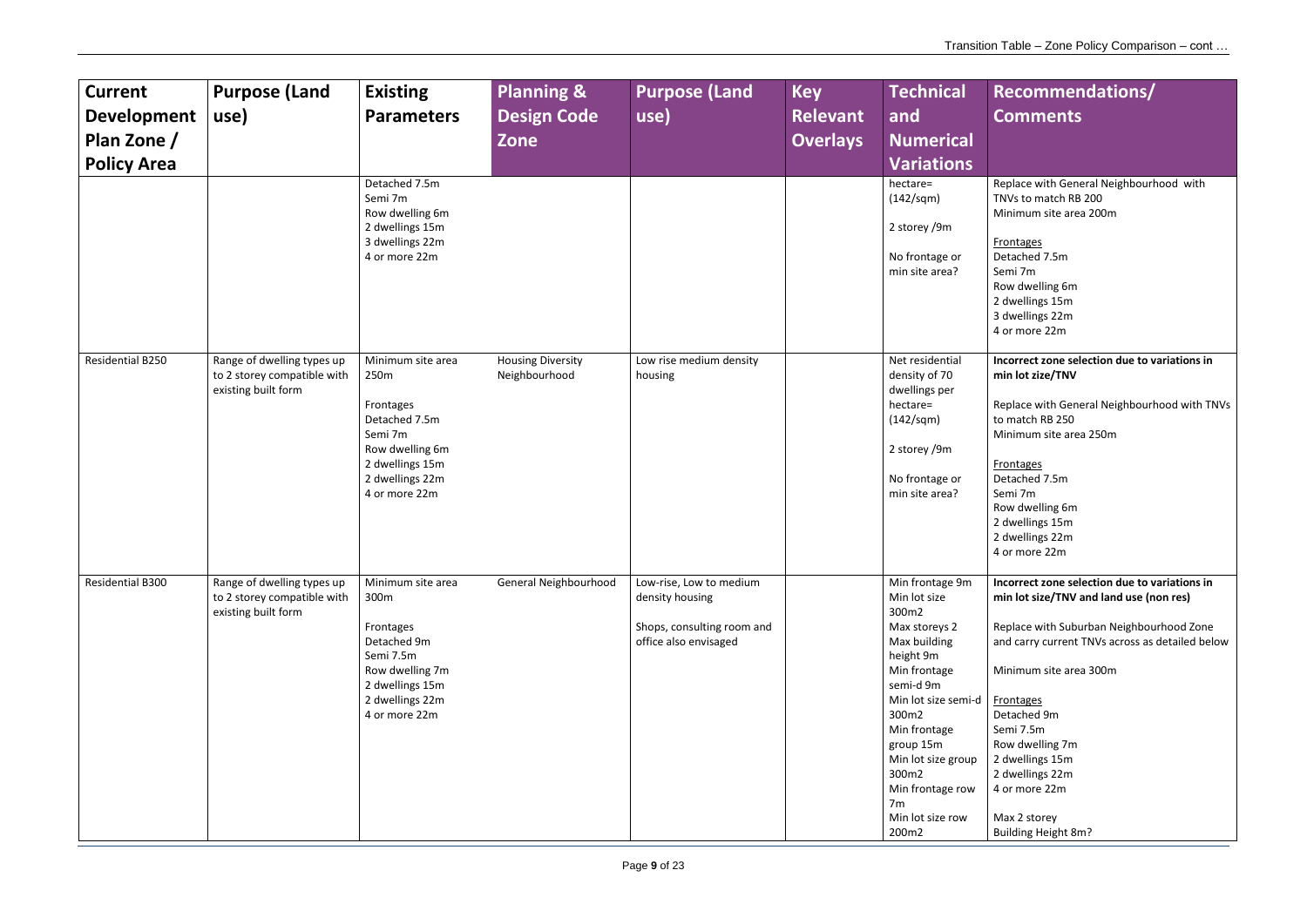| <b>Current</b><br><b>Development</b><br>Plan Zone /<br><b>Policy Area</b>                             | <b>Purpose (Land</b><br>use)                                                                                                         | <b>Existing</b><br><b>Parameters</b>                                                                                                                   | <b>Planning &amp;</b><br><b>Design Code</b><br>Zone | <b>Purpose (Land</b><br>use)                                                                             | <b>Key</b><br><b>Relevant</b><br><b>Overlays</b> | <b>Technical</b><br>and<br><b>Numerical</b><br><b>Variations</b>                                                                                                                                                                                                                                                                                                            |
|-------------------------------------------------------------------------------------------------------|--------------------------------------------------------------------------------------------------------------------------------------|--------------------------------------------------------------------------------------------------------------------------------------------------------|-----------------------------------------------------|----------------------------------------------------------------------------------------------------------|--------------------------------------------------|-----------------------------------------------------------------------------------------------------------------------------------------------------------------------------------------------------------------------------------------------------------------------------------------------------------------------------------------------------------------------------|
| Residential B350                                                                                      | Range of dwelling types up<br>to 2 storey compatible with<br>existing built form                                                     | Minimum site area<br>350m<br>Frontages<br>Detached 9<br>Semi 7.5m<br>Row dwelling 7m<br>2 dwellings 15m<br>2 dwellings 22m<br>4 or more 22m            | General Neighbourhood                               | Low-rise, Low to medium<br>density housing<br>Shops, consulting room and<br>office also envisaged        |                                                  | Min frontage RFB<br>15<br>Min lot size RFB<br>300m2<br>Min frontage 9m<br>Min lot size<br>300m2<br>Max storeys 2<br>Max building<br>height 9m<br>Min frontage<br>semi-d 9m<br>Min lot size semi-d<br>300m2<br>Min frontage<br>group 15m<br>Min lot size group<br>300m2<br>Min frontage row<br>7m<br>Min lot size row<br>200m2<br>Min frontage RFB<br>15<br>Min lot size RFB |
| Residential C150                                                                                      | Residential up to 3 storey<br>high                                                                                                   | Minimum site area<br>150m<br>Frontages<br>Detached 7.5<br>Semi 7m<br>Row dwelling 6m<br>2 dwellings 15m<br>2 dwellings 22m<br>4 or more 22m            | <b>Housing Diversity</b><br>Neighbourhood           | Low rise medium density<br>housing                                                                       | <b>Historic Area</b>                             | 300m2<br>Net residential<br>density of 70<br>dwellings per<br>$h$ ectare =<br>(142/sgm)<br>2 storey /9m<br>No frontage or<br>min site area?                                                                                                                                                                                                                                 |
| <b>Residential Historic</b><br>Conservation<br>Policy Area 1 - Compact<br>Historic Goodwood<br>Estate | Residential<br>Identify and protect<br>'Contributory Items' and<br>complementary new/alt<br>development supporting<br>heritage value | Typical frontage 15m<br>Typical lot size 550m2<br>Max storeys 1 or 2 to<br>the rear<br>Typical building height<br>5.7 <sub>m</sub><br>Street setback 4 | Suburban<br>Neighbourhood                           | Low density housing that is<br>consistent with the existing<br>local context and<br>development pattern. | Historic Area                                    | Min frontage 15m<br>Min lot size<br>550m2<br>Max storeys 1<br>Max building<br>height 5.7m                                                                                                                                                                                                                                                                                   |

| Recommendations/<br><b>Comments</b>                                                                |
|----------------------------------------------------------------------------------------------------|
|                                                                                                    |
|                                                                                                    |
| Incorrect zone selection due to variations in<br>min lot zize/TNV and land use (non res)           |
| Replace with Suburban Neighbourhood Zone<br>and carry current TNVs across as detailed below        |
| Minimum site area 350m                                                                             |
| Detached 9m<br>Semi 7.5m<br>Row dwelling 7m<br>2 dwellings 15m<br>2 dwellings 22m<br>4 or more 22m |
| Max 2 storey<br>Building Height 8m?                                                                |
| Max 2 storey<br>Building Height 8m?                                                                |
| Correct zone selection - policy intent and land<br>uses generally consistent                       |
| No TNVs for the HDN Zone.                                                                          |
|                                                                                                    |
| Correct zone selection - policy intent and land<br>uses generally consistent                       |
| HAS drafted and supplied to DPTI                                                                   |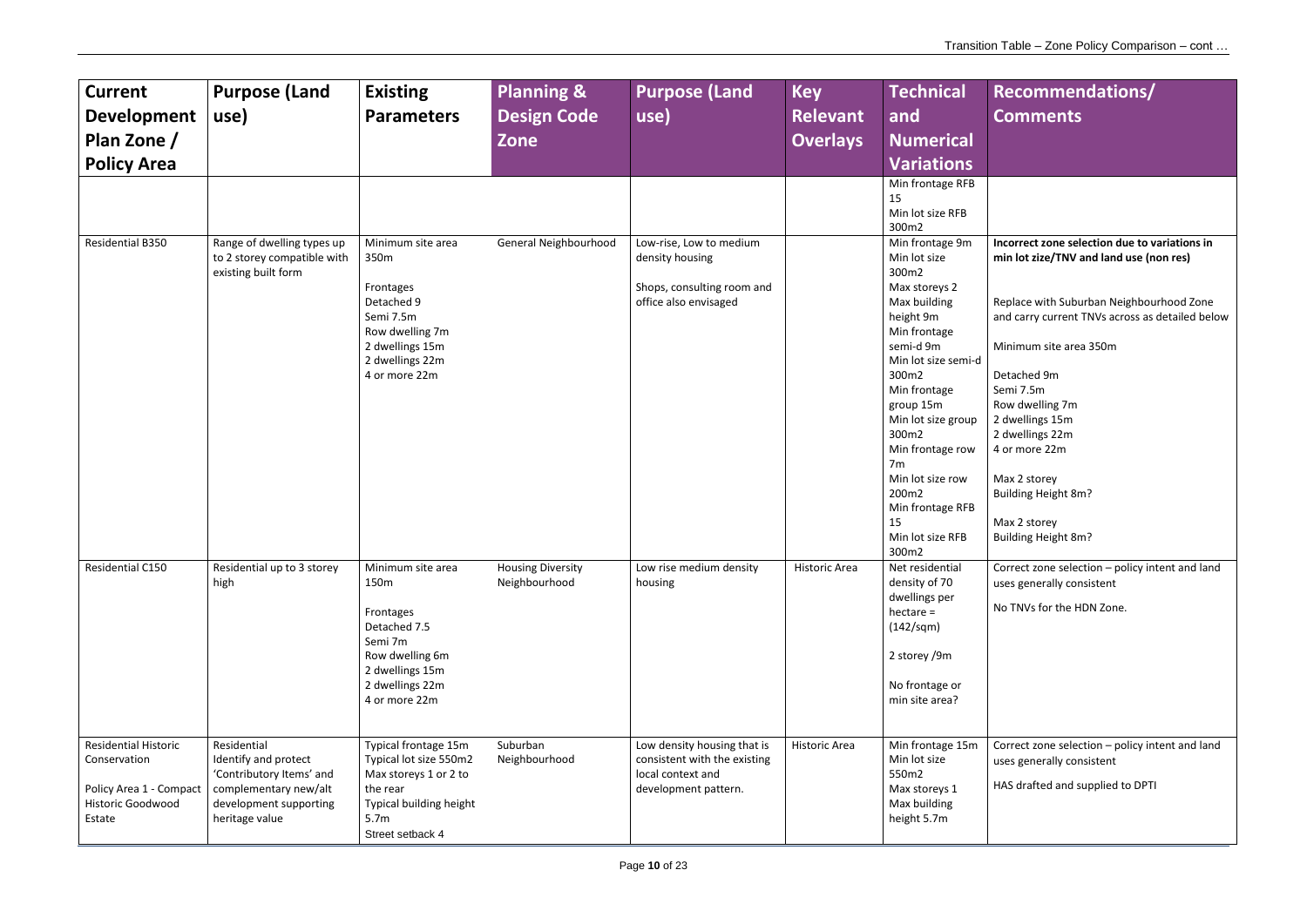TNV generally correct however Policy should make provision for two storey in roofline or two storey set behind primary street façade

Correct zone selection – policy intent and land uses generally consistent

HAS drafted and supplied to DPTI

TNV generally correct however Policy should make provision for two storey in roofline or two storey set behind primary street façade

Policy should make provision for two storey in roofline or set behind primary street façade

| <b>Current</b><br><b>Development</b><br>Plan Zone /<br><b>Policy Area</b>                                           | <b>Purpose (Land</b><br>use)                                                                                                         | <b>Existing</b><br><b>Parameters</b><br>Side setback setback 1<br>$= 3$                                                                                                                                                                                                                                                                              | <b>Planning &amp;</b><br><b>Design Code</b><br><b>Zone</b> | <b>Purpose (Land</b><br>use)                                                                            | <b>Key</b><br><b>Relevant</b><br><b>Overlays</b> | <b>Technical</b><br>and<br><b>Numerical</b><br><b>Variations</b>                          |
|---------------------------------------------------------------------------------------------------------------------|--------------------------------------------------------------------------------------------------------------------------------------|------------------------------------------------------------------------------------------------------------------------------------------------------------------------------------------------------------------------------------------------------------------------------------------------------------------------------------------------------|------------------------------------------------------------|---------------------------------------------------------------------------------------------------------|--------------------------------------------------|-------------------------------------------------------------------------------------------|
| <b>Residential Historic</b><br>Conservation<br>Policy Area 2 - Compact<br>Historic Parkside St.<br>Ann's Estate     | Residential<br>Identify and protect<br>'Contributory Items' and<br>complementary new/alt<br>development supporting<br>heritage value | Typical frontage 14 -<br><b>18m</b><br>Typical lot size 500m2<br>Max storeys 1 or 2 to<br>the rear<br>Typical building height<br>5.7m<br>Street setback 4<br>Side setback setback $1 =$<br>3<br><b>Existing narrow-fronted</b><br>/ attached<br>Typical frontage 8m<br>Typical lot size 300m2<br>Street setback 4<br>Side setback setback<br>$0 = 1$ | Suburban<br>Neighbourhood                                  | Low density housing that is<br>consistent with the existing<br>local context and<br>development pattern | <b>Historic Area</b>                             | Min frontage 14m<br>Min lot size<br>500m2<br>Max storeys 1<br>Max building<br>height 5.7m |
| <b>Residential Historic</b><br>Conservation<br>Policy Area 3-<br><b>Spacious Fullarton</b><br>Roseberry Estate      | Residential<br>Identify and protect<br>'Contributory Items' and<br>complementary new/alt<br>development supporting<br>heritage value | Typical frontage 18m<br>Typical lot size 900m2<br>Max storeys 1 or 2 to<br>the rear<br>Typical building height<br>5.7 <sub>m</sub><br>Street setback 8<br>Side setback setback 1.5<br>plus 3.5                                                                                                                                                       | Suburban<br>Neighbourhood                                  | Low density housing that is<br>consistent with the existing<br>local context and<br>development pattern | Historic Area                                    | Min frontage 18m<br>Min lot size<br>900m2<br>Max storeys 1<br>Max building<br>height 5.7m |
| <b>Residential Historic</b><br>Conservation<br>Policy Area 4 - Spacious<br><b>Historic Millswood</b><br>Page Estate | Residential<br>Identify and protect<br>'Contributory Items' and<br>complementary new/alt<br>development supporting<br>heritage value | Typical frontage 23m<br>Typical lot size 900m2<br>Max storeys 1 or 2 to<br>the rear<br>Typical building height<br>5.7 <sub>m</sub><br>Street setback 8<br>Side setback setback 1.5<br>plus 4.5                                                                                                                                                       | Suburban<br>Neighbourhood                                  | Low density housing that is<br>consistent with the existing<br>local context and<br>development pattern | Historic Area                                    | Min frontage 23m<br>Min lot size<br>900m2<br>Max storeys 1<br>Max building<br>height 5.6m |

No provision for existing narrow-fronted and attached cottages on sites typically 8 metres in width and 300 square metres in site area, and having side setbacks and a spacing between dwelling walls of between 0 metres and 1 metre; (check this is in HAS)

Correct zone selection – policy intent and land uses generally consistent

HAS drafted and supplied to DPTI

TNV generally correct however Policy should make provision for two storey in roofline or two storey set behind primary street façade

Correct zone selection – policy intent and land uses generally consistent

HAS drafted and supplied to DPTI

TNV generally correct however Policy should make provision for two storey in roofline or two storey set behind primary street façade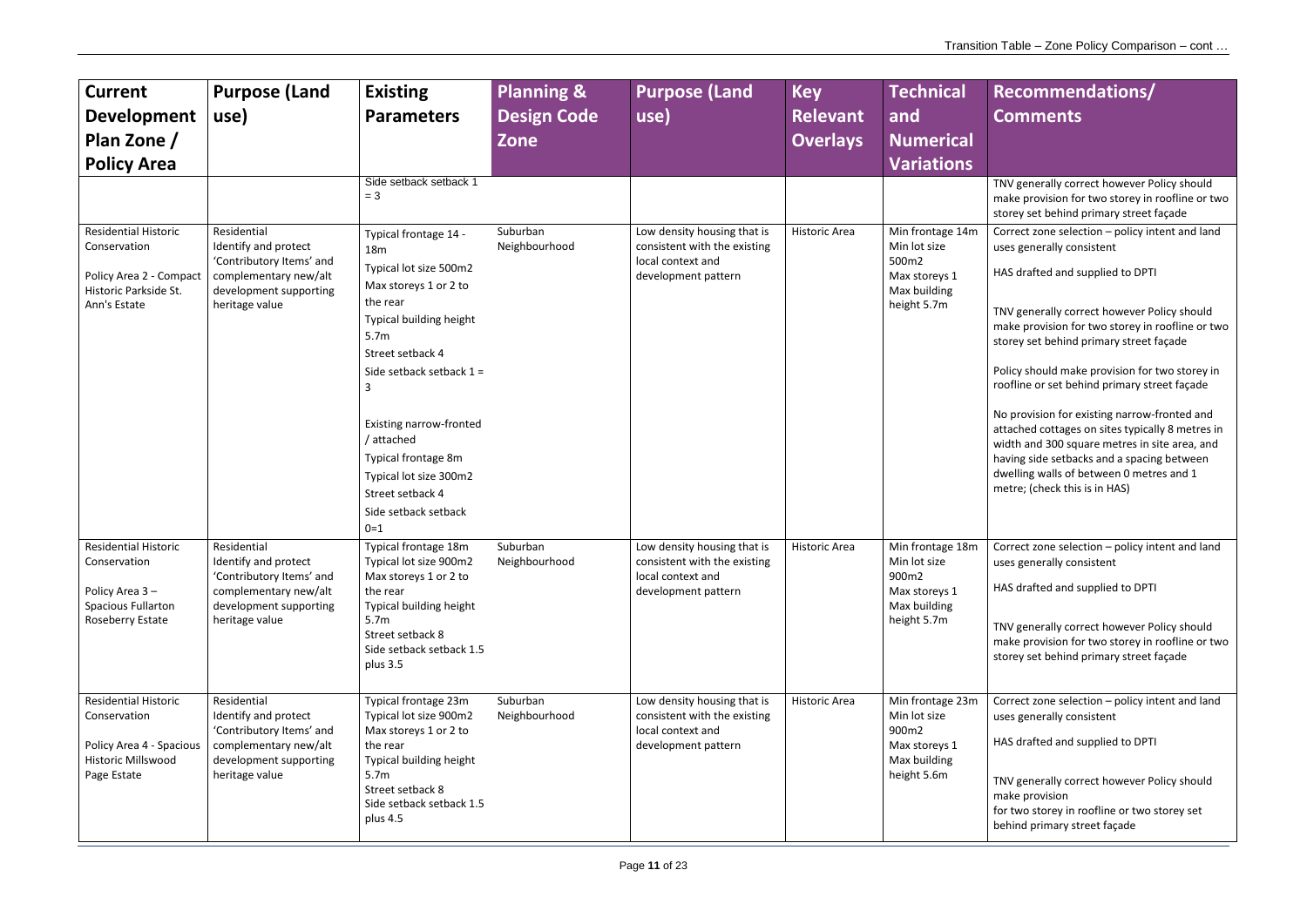| <b>Current</b><br><b>Development</b><br>Plan Zone /<br><b>Policy Area</b>                                                  | <b>Purpose (Land</b><br>use)                                                                                                         | <b>Existing</b><br><b>Parameters</b>                                                                                                                                                                   | <b>Planning &amp;</b><br><b>Design Code</b><br><b>Zone</b> | <b>Purpose (Land</b><br>use)                                                                                 | <b>Key</b><br><b>Relevant</b><br><b>Overlays</b> | <b>Technical</b><br>and<br><b>Numerical</b><br><b>Variations</b>                          |
|----------------------------------------------------------------------------------------------------------------------------|--------------------------------------------------------------------------------------------------------------------------------------|--------------------------------------------------------------------------------------------------------------------------------------------------------------------------------------------------------|------------------------------------------------------------|--------------------------------------------------------------------------------------------------------------|--------------------------------------------------|-------------------------------------------------------------------------------------------|
| <b>Residential Historic</b><br>Conservation<br>Policy Area 5 - Spacious<br>Historic Millswood<br>Wooldridge Estate         | Residential<br>Identify and protect<br>'Contributory Items' and<br>complementary new/alt<br>development supporting<br>heritage value | Typical frontage 23m<br>Typical lot size 750 -<br>1000<br>Max storeys 1 or 2 to<br>the rear<br>Typical building height<br>5.7 <sub>m</sub><br>Street setback 8<br>Side setback setback 1.5<br>plus 4.5 | Suburban<br>Neighbourhood                                  | Low density housing that is<br>consistent with the existing<br>local context and<br>development pattern      | Historic Area                                    | Min frontage 23m<br>Min lot size<br>750m2<br>Max storeys 1<br>Max building<br>height 5.6m |
| <b>Residential Historic</b><br>Conservation<br>Policy Area 6 - Spacious<br>Historic Unley and<br>Malvern Trimmer<br>Estate | Residential<br>Identify and protect<br>'Contributory Items' and<br>complementary new/alt<br>development supporting<br>heritage value | Typical frontage 15m<br>Typical lot size 750<br>Max storeys 1 or 2 to<br>the rear<br>Typical building height<br>5.7 <sub>m</sub><br>Street setback 7<br>Side setback setback 1<br>plus 3               | Suburban<br>Neighbourhood                                  | Low density housing that is<br>consistent with the existing<br>local context and<br>development pattern      | <b>Historic Area</b>                             | Min frontage 15m<br>Min lot size<br>750m2<br>Max storeys 1<br>Max building<br>height 5.6m |
| <b>Residential Historic</b><br>Conservation<br>Policy Area 7 - Grand<br><b>Historic Unley Park</b><br>Heywood Estate       | Residential<br>Identify and protect<br>'Contributory Items' and<br>complementary new/alt<br>development supporting<br>heritage value | Typical frontage 30m<br>Typical lot size 1500-<br>3000<br>Max storeys 1 or 2 to<br>the rear<br>Typical building height<br>5.7 <sub>m</sub><br>Street setback11<br>Side setback setback 4<br>plus 8     | Residential<br>Neighbourhood                               | Very low density housing<br>that is consistent with the<br>existing local context and<br>development pattern | <b>Historic Area</b>                             | Min frontage 30m<br>Min lot size<br>1500m2                                                |
| Residential<br>Regeneration                                                                                                | Medium density residential<br>zone                                                                                                   | Min dwelling site area<br>180 or 150 if site<br>>2000m                                                                                                                                                 | Urban Renewal<br>Neighbourhood                             | Diverse low to medium rise<br>housing options                                                                |                                                  |                                                                                           |

| Recommendations/<br><b>Comments</b>                                                                                                           |
|-----------------------------------------------------------------------------------------------------------------------------------------------|
|                                                                                                                                               |
| Correct zone selection - policy intent and land<br>uses generally consistent                                                                  |
| HAS drafted and supplied to DPTI                                                                                                              |
| TNV generally correct however Policy should<br>make provision<br>for two storey in roofline or two storey set<br>behind primary street façade |
|                                                                                                                                               |
| Correct zone selection - policy intent and land<br>uses generally consistent                                                                  |
| HAS drafted and supplied to DPTI                                                                                                              |
| TNV generally correct however Policy should<br>make provision<br>for two storey in roofline or two storey set<br>behind primary street façade |
| Correct zone selection - policy intent and land<br>uses generally consistent                                                                  |
| HAS drafted and supplied to DPTI                                                                                                              |
| TNV generally correct however Policy should<br>make provision<br>for two storey in roofline or two storey set<br>behind primary street façade |
| Generally correct zone selection - policy intent<br>and land uses generally consistent with<br>exception of                                   |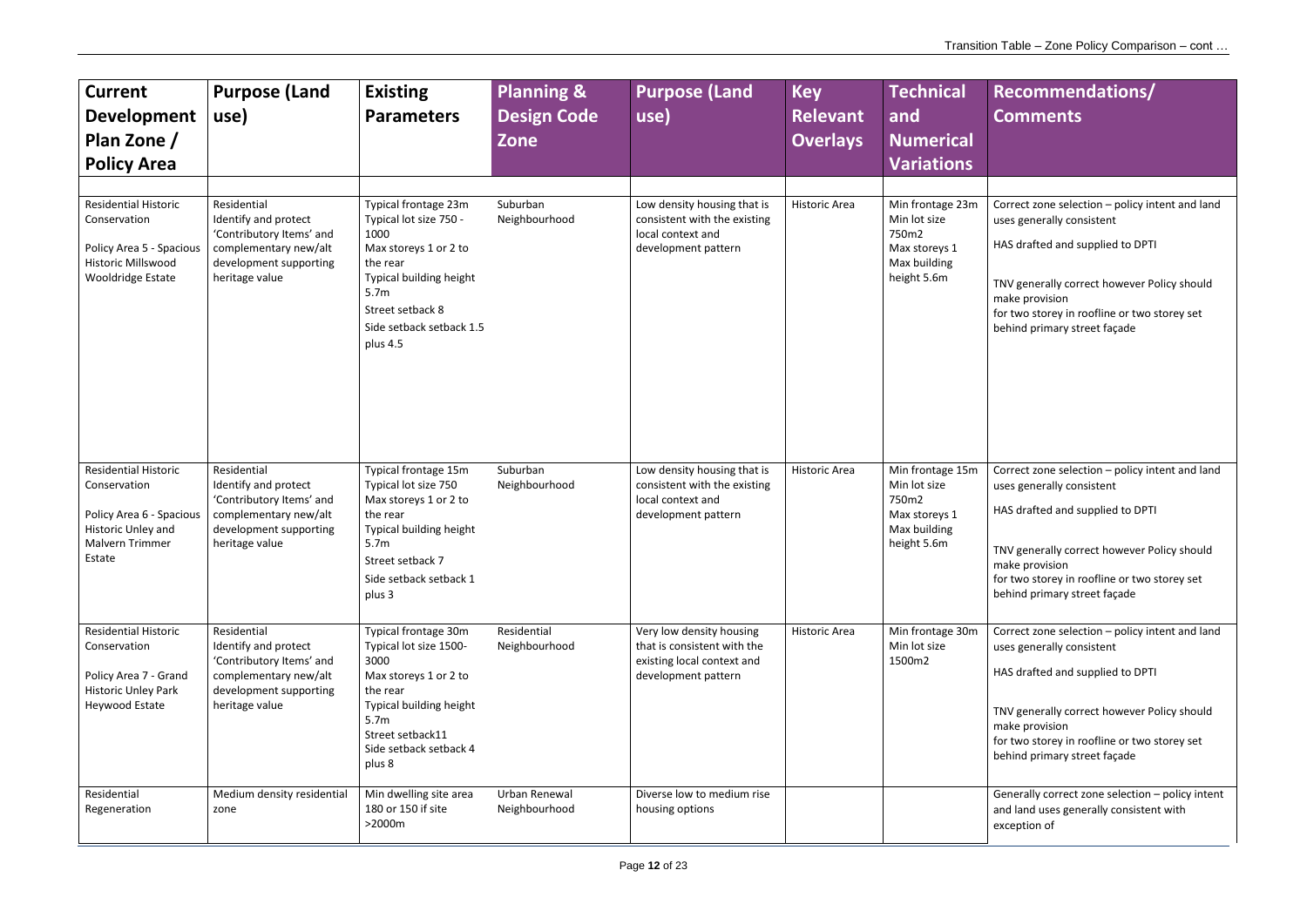| <b>Current</b><br><b>Development</b><br>Plan Zone /<br><b>Policy Area</b>                       | <b>Purpose (Land</b><br>use)                                                                                                                                             | <b>Existing</b><br><b>Parameters</b>                                                                                                                                                                   | <b>Planning &amp;</b><br><b>Design Code</b><br>Zone | <b>Purpose (Land</b><br>use)                                                                                                                                                                                                                                                                                                                                                                                                                                                                                                                        | <b>Key</b><br><b>Relevant</b><br><b>Overlays</b> | <b>Technical</b><br>and<br><b>Numerical</b><br><b>Variations</b> |
|-------------------------------------------------------------------------------------------------|--------------------------------------------------------------------------------------------------------------------------------------------------------------------------|--------------------------------------------------------------------------------------------------------------------------------------------------------------------------------------------------------|-----------------------------------------------------|-----------------------------------------------------------------------------------------------------------------------------------------------------------------------------------------------------------------------------------------------------------------------------------------------------------------------------------------------------------------------------------------------------------------------------------------------------------------------------------------------------------------------------------------------------|--------------------------------------------------|------------------------------------------------------------------|
| Policy Area 13 - Fisher<br><b>Street (Residential</b><br><b>Regeneration) Policy</b><br>Area 13 | Non-residential not<br>envisaged other than<br>ancillary to residential and<br>max 100m square                                                                           | Min dwelling frontage 8<br>Min Res Flat site area<br>120 or 100 if site >2000<br>Min Res Flat frontage 20<br>Max height 5 storeys<br>(17.5m)<br>Non residential limited<br>to max 100 square<br>metres |                                                     | Building height - 4 building<br>levels/15m where 1200m2,<br>or 3 storeys/12m in all other<br>circumstances.<br>Larger scale shops, offices<br>and consulting rooms (<<br>200m) established on higher<br>order roads or adjacent<br>existing commercial and<br>retail precincts.<br>Development with a net<br>residential density over 70<br>dwellings per hectare on<br>sites with a minimum area of<br>1200m2 and minimum<br>frontage width of 35m.<br>Mixed use transition                                                                        |                                                  |                                                                  |
| Residential<br>Regeneration<br>Policy Area 14 - Major<br>Roads (Fullarton Road)<br>Precinct 14  | Medium density residential<br>zone<br>Non residential not<br>envisaged<br>Non-residential not<br>envisaged other than<br>ancillary to residential and<br>max 100m square | Min dwelling site area<br>180 or 150 if site<br>>2000m<br>Min dwelling frontage 8<br>Min Res Flat site area<br>100or 80 if site > 2000<br>Min Res Flat frontage 20<br>Max height 3 storeys<br>10.5m    | Urban Renewal<br>Neighbourhood                      | subzone<br>Diverse low to medium rise<br>housing options<br>Building height - 4 building<br>levels/15m where 1200m2,<br>or 3 storeys/12m in all other<br>circumstances.<br>Larger scale shops, offices<br>and consulting rooms (<<br>200m) established on higher<br>order roads or adjacent<br>existing commercial and<br>retail precincts.<br>Development with a net<br>residential density over 70<br>dwellings per hectare on<br>sites with a minimum area of<br>1200m2 and minimum<br>frontage width of 35m.<br>Mixed use transition<br>subzone |                                                  |                                                                  |

- if Fisher Street is collector Road policy allows shops up to 200 square metres (not appropriate for Fisher St) Is there a definition of collector?
- Detached dwelling now DS. rather than NC.?
- Does 30 degree apply at boundaries 3 to 4 stories? What setbacks apply?

**Incorrect Zone – should be Housing Diversity (max height 3 storeys)**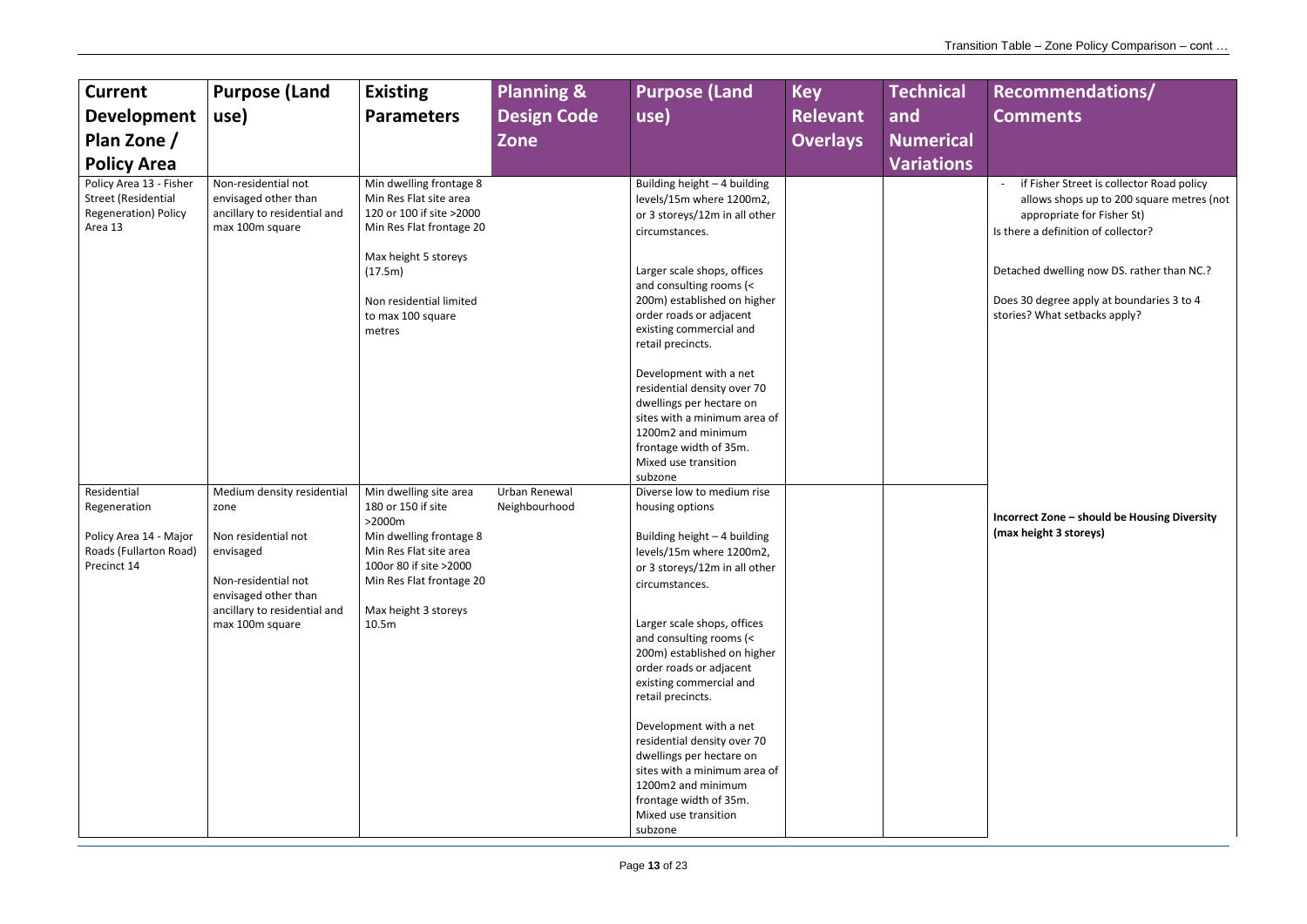| <b>Current</b><br><b>Development</b><br>Plan Zone /<br><b>Policy Area</b>    | <b>Purpose (Land</b><br>use)                                                                                                                                                                             | <b>Existing</b><br><b>Parameters</b>                                                                                                                                                                           | <b>Planning &amp;</b><br><b>Design Code</b><br>Zone | <b>Purpose (Land</b><br>use)                                                                                                                                                                                                                                                                                                                                                                                          | <b>Key</b><br><b>Relevant</b><br><b>Overlays</b> | <b>Technical</b><br>and<br><b>Numerical</b><br><b>Variations</b> |
|------------------------------------------------------------------------------|----------------------------------------------------------------------------------------------------------------------------------------------------------------------------------------------------------|----------------------------------------------------------------------------------------------------------------------------------------------------------------------------------------------------------------|-----------------------------------------------------|-----------------------------------------------------------------------------------------------------------------------------------------------------------------------------------------------------------------------------------------------------------------------------------------------------------------------------------------------------------------------------------------------------------------------|--------------------------------------------------|------------------------------------------------------------------|
|                                                                              |                                                                                                                                                                                                          |                                                                                                                                                                                                                |                                                     |                                                                                                                                                                                                                                                                                                                                                                                                                       |                                                  |                                                                  |
| Residential<br>Regeneration                                                  | Medium density residential<br>zone                                                                                                                                                                       | Min dwelling site area<br>140 or 120 if site<br>$>2000m$                                                                                                                                                       | Urban Renewal<br>Neighbourhood                      | Diverse low to medium rise<br>housing options                                                                                                                                                                                                                                                                                                                                                                         |                                                  |                                                                  |
| Policy Area 15 -<br>Renewal Area                                             | Non-residential not<br>envisaged other than<br>ancillary to residential and<br>max 100m square                                                                                                           | Min dwelling frontage 8<br>Max Res Flat site area<br>180<br>Min Res Flat frontage 20                                                                                                                           |                                                     | Building height - 4 building<br>levels/15m where 1200m2,<br>or 3 storeys/12m in all other<br>circumstances.                                                                                                                                                                                                                                                                                                           |                                                  |                                                                  |
|                                                                              |                                                                                                                                                                                                          | Area 3<br>Min ave dwelling 180<br>Min dwelling frontage 8<br>Max Res Flat site area<br>230<br>Min Res Flat frontage 20                                                                                         |                                                     | Larger scale shops, offices<br>and consulting rooms (<<br>200m) established on higher<br>order roads or adjacent<br>existing commercial and<br>retail precincts.                                                                                                                                                                                                                                                      |                                                  |                                                                  |
|                                                                              |                                                                                                                                                                                                          | Max height<br>2 storey plus attic Area<br>1 and 3 $(7m)$<br>3 storey Area 2 (10.5)                                                                                                                             |                                                     | Development with a net<br>residential density over 70<br>dwellings per hectare on<br>sites with a minimum area of<br>1200m2 and minimum<br>frontage width of 35m.<br>Mixed use transition<br>subzone                                                                                                                                                                                                                  |                                                  |                                                                  |
| Residential<br>Regeneration<br>Policy Area 16 - Spence<br>Avenue Policy Area | Medium density residential<br>zone<br>Non residential not<br>envisaged other than<br>ancillary to residential and<br>max 100m square or in<br>designated area for<br>community/commercial<br>development | Min dwelling site area<br>180 or 150 if site<br>$>2000m$<br>Min dwelling frontage 8<br>Min Res Flat site area<br>120 or 100 if site area<br>>2000<br>Min Res Flat frontage 20<br>Max height<br>5 Storey (17.5) | Urban Renewal<br>Neighbourhood                      | Diverse low to medium rise<br>housing options<br>Building height - 4 building<br>levels/15m where 1200m2,<br>or 3 storeys/12m in all other<br>circumstances.<br>Larger scale shops, offices<br>and consulting rooms (<<br>200m) established on higher<br>order roads or adjacent<br>existing commercial and<br>retail precincts.<br>Development with a net<br>residential density over 70<br>dwellings per hectare on |                                                  |                                                                  |

**Incorrect Zone – should be Housing Diversity (max height 3 storeys)** 

• Building height – recommend maximum of two to three storey only with TNV as per concept plan RR1 and RR2

Recommend inclusion of concept plan as height not always linked to cadastre

• Figure RR/1 – Residential Regeneration Zone - Renewal Policy Area (areas and varied heights)

AS per PA13 plus

Building height – provision for up to 5 storeys as per concept plan SA/1. Critical to include (height does not follow cadastre)

• Figure SA/1 – Residential Regeneration Zone - Spence Ave Policy Area (varied heights, juxtaposition buildings/spaces, vistas, access)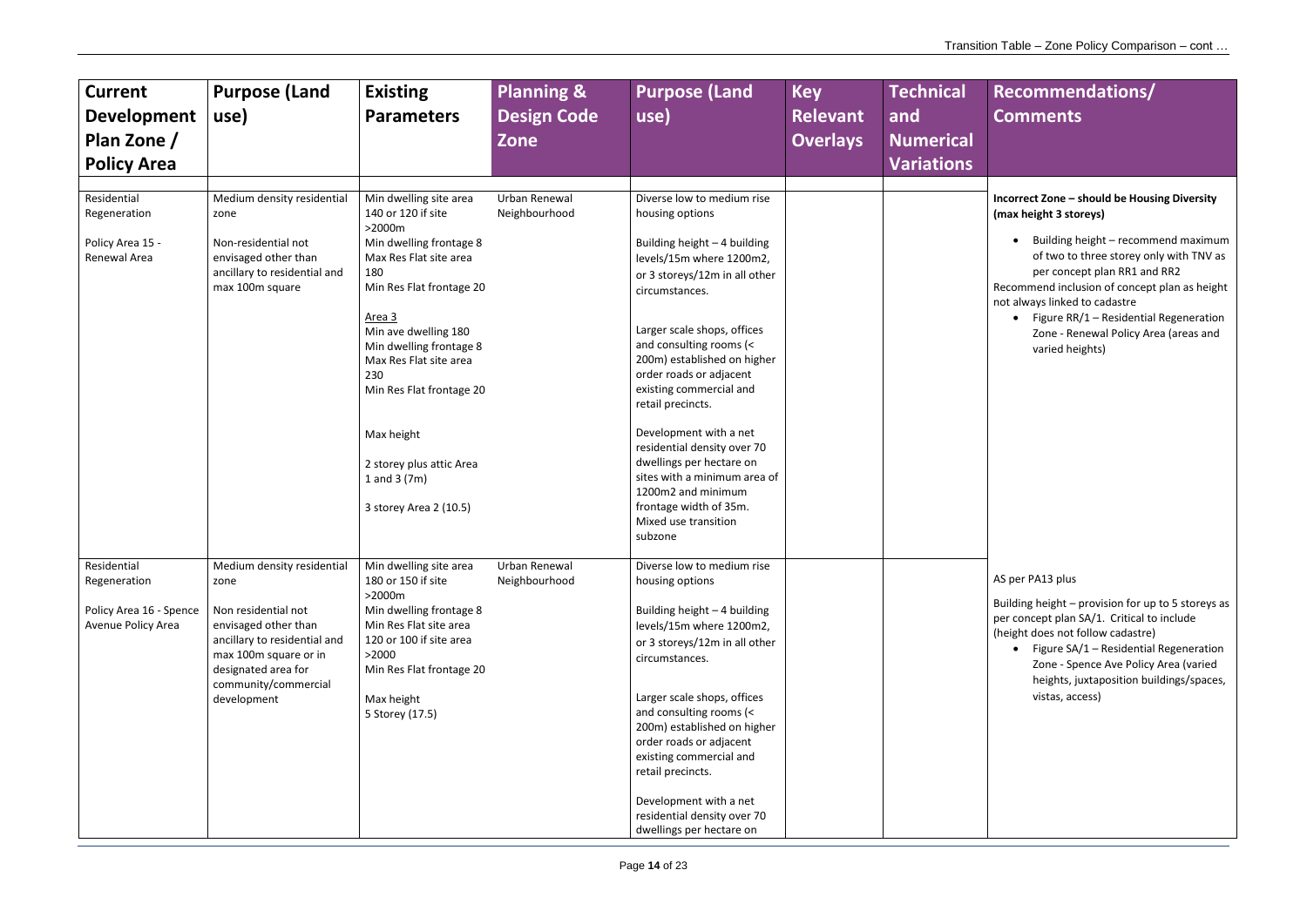| <b>Current</b><br><b>Development</b><br>Plan Zone /<br><b>Policy Area</b>                                 | <b>Purpose (Land</b><br>use)                                                                                                         | <b>Existing</b><br><b>Parameters</b>                                                                                    | <b>Planning &amp;</b><br><b>Design Code</b><br><b>Zone</b> | <b>Purpose (Land</b><br>use)<br>sites with a minimum area of                                                           | <b>Key</b><br><b>Relevant</b><br><b>Overlays</b> | <b>Technical</b><br>and<br><b>Numerical</b><br><b>Variations</b>    |
|-----------------------------------------------------------------------------------------------------------|--------------------------------------------------------------------------------------------------------------------------------------|-------------------------------------------------------------------------------------------------------------------------|------------------------------------------------------------|------------------------------------------------------------------------------------------------------------------------|--------------------------------------------------|---------------------------------------------------------------------|
|                                                                                                           |                                                                                                                                      |                                                                                                                         |                                                            | 1200m2 and minimum<br>frontage width of 35m.<br>Mixed use transition<br>subzone                                        |                                                  |                                                                     |
| Residential<br>Regeneration?                                                                              | A medium, density<br>residential zone comprising<br>a range of dwellings up to 2<br>storey.                                          |                                                                                                                         | <b>Housing Diversity</b><br>Neighbourhood                  |                                                                                                                        |                                                  | Max storeys 2<br>Max building<br>height 9m                          |
| <b>Residential Streetscape</b><br>(Built Form)<br>Policy Area 8 - Compact<br>(Built Form) Precinct<br>8.1 | Residential.<br>Zone that seeks to retain<br>and enhance streetscape<br>character as expressed in<br>HAS's                           | Predominant allotment<br>size<br>Area 550m<br>Width15m<br>Front setback6<br>Collective side<br>setbacks4m               | Suburban<br>Neighbourhood                                  | Low or very low-density<br>housing that is consistent<br>with the existing local<br>context and development<br>pattern | Historic Area                                    | Min lot size<br>550m2<br>Max storeys 2<br>Max building<br>height 9m |
| <b>Residential Streetscape</b><br>(Built Form)<br>(Built Form) Precinct<br>8.2                            | Residential.<br>Zone that seeks to retain<br>and enhance streetscape<br>Policy Area 8 - Compact   character as expressed in<br>HAS's | Predominant allotment<br>size<br>Area 500<br>Width15m<br>Front setback 6m<br>Collective side setbacks<br>5 <sub>m</sub> | Suburban<br>Neighbourhood                                  | Low or very low-density<br>housing that is consistent<br>with the existing local<br>context and development<br>pattern | <b>Historic Area</b>                             | Min lot size<br>500m2<br>Max storeys 2<br>Max building<br>height 9m |
| <b>Residential Streetscape</b><br>(Built Form)<br>Policy Area 8 - Compact<br>(Built Form) Precinct<br>8.3 | Residential.<br>Zone that seeks to retain<br>and enhance streetscape<br>character as expressed in<br>HAS's                           | Predominant allotment<br>size<br>Area 400<br>Width15m<br>Front setback5m<br>Collective side setbacks<br>3m              | Suburban<br>Neighbourhood                                  | Low or very low-density<br>housing that is consistent<br>with the existing local<br>context and development<br>pattern | <b>Historic Area</b>                             | Min lot size<br>400m2<br>Max storeys 2<br>Max building<br>height 9m |
| <b>Residential Streetscape</b><br>(Built Form)                                                            | Residential.<br>Zone that seeks to retain<br>and enhance streetscape                                                                 | Predominant allotment<br>size<br>Area 500<br>Width 15m                                                                  | Suburban<br>Neighbourhood                                  | Low or very low-density<br>housing that is consistent<br>with the existing local                                       | Historic Area                                    | Min lot size<br>500m2<br>Max storeys 2                              |

| <b>Recommendations/</b><br><b>Comments</b>                                                                                                                           |
|----------------------------------------------------------------------------------------------------------------------------------------------------------------------|
|                                                                                                                                                                      |
| Correct zone selection - policy intent and land<br>uses generally consistent                                                                                         |
|                                                                                                                                                                      |
| Correct zone and overlay selection - policy<br>intent and land uses generally consistent                                                                             |
| TNV addition: Min frontage 15m                                                                                                                                       |
| Building height TNV should be altered<br>to single with max building height 6m. Policy<br>should also enable two storey (in roof line) or<br>two storey to the rear. |
| Policy solution for historic area should apply to<br>streetscape                                                                                                     |
| Correct zone and overlay selection - policy                                                                                                                          |
| intent and land uses generally consistent                                                                                                                            |
| TNV addition: Min frontage 15m                                                                                                                                       |
| Building height TNV should be altered<br>to single with max building height 6m. Policy<br>should also enable two storey (in roof line) or<br>two storey to the rear. |
| Correct zone and overlay selection - policy                                                                                                                          |
| intent and land uses generally consistent                                                                                                                            |
| TNV addition: Min frontage 15m                                                                                                                                       |
| Building height TNV should be altered<br>to single with max building height 6m. Policy<br>should also enable two storey (in roof line) or<br>two storey to the rear. |
| Correct zone and overlay selection - policy<br>intent and land uses generally consistent                                                                             |
| TNV addition: Min frontage 15m                                                                                                                                       |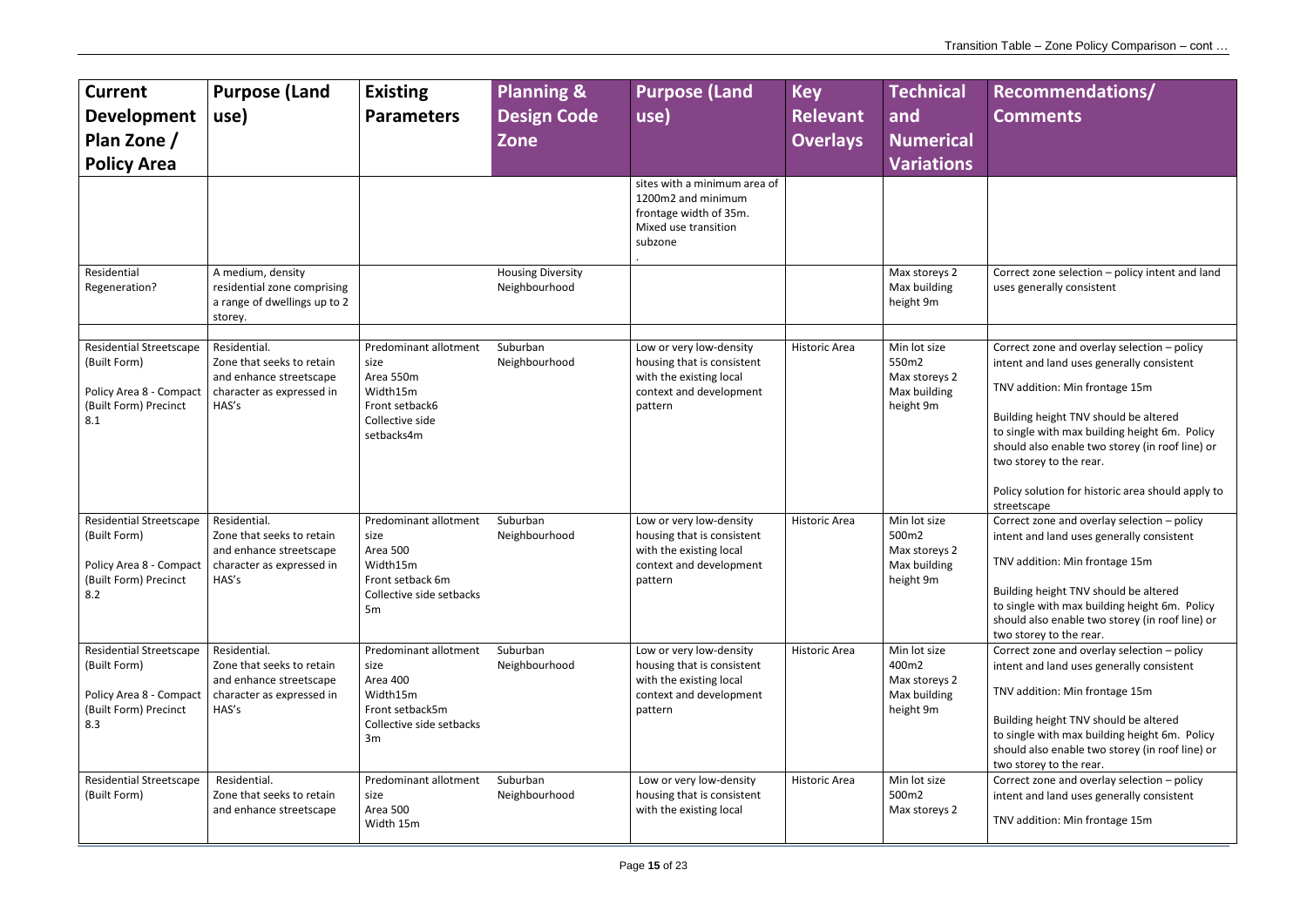| <b>Current</b><br><b>Development</b><br>Plan Zone /<br><b>Policy Area</b><br>Policy Area 8 - Compact<br>(Built Form) Precinct<br>8.4<br><b>Residential Streetscape</b><br>(Built Form)<br>Policy Area 8 - Compact<br>(Built Form) Precinct<br>8.5 | <b>Purpose (Land</b><br>use)<br>character as expressed in<br>HAS's<br>Residential.<br>Zone that seeks to retain<br>and enhance streetscape<br>character as expressed in<br>HAS's | <b>Existing</b><br><b>Parameters</b><br>Front setback 7m<br>Collective side setbacks<br>4m<br>Predominant allotment<br>size<br>Area 500<br>Width 15m<br>Front setback 5m<br>Collective side setbacks | <b>Planning &amp;</b><br><b>Design Code</b><br><b>Zone</b><br>Suburban<br>Neighbourhood | <b>Purpose (Land</b><br>use)<br>context and development<br>pattern<br>Low or very low-density<br>housing that is consistent<br>with the existing local<br>context and development<br>pattern | <b>Key</b><br><b>Relevant</b><br><b>Overlays</b><br><b>Historic Area</b> | <b>Technical</b><br>and<br><b>Numerical</b><br><b>Variations</b><br>Max building<br>height 9m<br>Min lot size<br>500m2<br>Max storeys 2<br>Max building<br>height 9m |
|---------------------------------------------------------------------------------------------------------------------------------------------------------------------------------------------------------------------------------------------------|----------------------------------------------------------------------------------------------------------------------------------------------------------------------------------|------------------------------------------------------------------------------------------------------------------------------------------------------------------------------------------------------|-----------------------------------------------------------------------------------------|----------------------------------------------------------------------------------------------------------------------------------------------------------------------------------------------|--------------------------------------------------------------------------|----------------------------------------------------------------------------------------------------------------------------------------------------------------------|
| <b>Residential Streetscape</b><br>(Built Form)<br>Policy Area 9 - Spacious<br>(Built Form) Precinct<br>9.1                                                                                                                                        | Residential.<br>Zone that seeks to retain<br>and enhance streetscape<br>character as expressed in<br>HAS's                                                                       | 4m<br>Predominant allotment<br>size<br><b>Area 700</b><br>Width 15m<br>Front setback 7m<br>Collective side setbacks<br>6m                                                                            | Suburban<br>Neighbourhood                                                               | Low or very low-density<br>housing that is consistent<br>with the existing local<br>context and development<br>pattern                                                                       | <b>Historic Area</b>                                                     | Min lot size<br>700m2<br>Max storeys 2<br>Max building<br>height 9m                                                                                                  |
| <b>Residential Streetscape</b><br>(Built Form)<br>Policy Area 9 - Spacious<br>(Built Form) Precinct<br>9.2                                                                                                                                        | Residential.<br>Zone that seeks to retain<br>and enhance streetscape<br>character as expressed in<br>HAS's                                                                       | Predominant allotment<br>size<br>Area 800<br>Width 18<br>Front setback7 m<br>Collective side setbacks<br>5 <sub>m</sub>                                                                              | Suburban<br>Neighbourhood                                                               | Low or very low-density<br>housing that is consistent<br>with the existing local<br>context and development<br>pattern                                                                       | <b>Historic Area</b>                                                     | Min lot size<br>800m2<br>Max storeys 2<br>Max building<br>height 9m                                                                                                  |
| <b>Residential Streetscape</b><br>(Built Form)<br>Spacious (Built Form)<br>Precinct 9.3                                                                                                                                                           | Residential.<br>Zone that seeks to retain<br>and enhance streetscape<br>character as expressed in<br>HAS's                                                                       | Predominant allotment<br>size<br><b>Area 750</b><br>Width 18<br>Front setback 8m<br>Collective side setbacks<br>7m                                                                                   | Suburban<br>Neighbourhood                                                               | Low or very low-density<br>housing that is consistent<br>with the existing local<br>context and development<br>pattern                                                                       | <b>Historic Area</b>                                                     | Min lot size<br>750m2<br>Max storeys 2<br>Max building<br>height 9m                                                                                                  |
| <b>Residential Streetscape</b><br>(Built Form)<br>Policy Area 9 - Spacious<br>(Built Form) Precinct<br>9.4                                                                                                                                        | Residential.<br>Zone that seeks to retain<br>and enhance streetscape<br>character as expressed in<br>HAS's                                                                       | Predominant allotment<br>size<br>Area 600m<br>Width 15m<br>Front setback 6m                                                                                                                          | Suburban<br>Neighbourhood                                                               | Low or very low-density<br>housing that is consistent<br>with the existing local<br>context and development<br>pattern                                                                       | <b>Historic Area</b>                                                     | Min lot size<br>600m2<br>Max storeys 2<br>Max building<br>height 9m                                                                                                  |

- Building height TNV should be altered to single with max building height 6m. Policy should also enable two storey (in roof line) or two storey to the rear.
- Correct zone and overlay selection policy intent and land uses generally consistent
- TNV addition: Min frontage 15m
- Building height TNV should be altered to single with max building height 6m. Policy should also enable two storey (in roof line) or two storey to the rear.
- Correct zone and overlay selection policy intent and land uses generally consistent
- TNV addition: Min frontage 15m
- Building height TNV should be altered to single with max building height 6m. Policy should also enable two storey (in roof line) or two storey to the rear.
- Correct zone and overlay selection policy intent and land uses generally consistent
- TNV addition: Min frontage 18m
- Building height TNV should be altered to single with max building height 6m. Policy should also enable two storey (in roof line) or two storey to the rear.
- Correct zone and overlay selection policy intent and land uses generally consistent
- TNV addition: Min frontage 18m
- Building height TNV should be altered to single with max building height 6m. Policy should also enable two storey (in roof line) or two storey to the rear.
- Correct zone and overlay selection policy intent and land uses generally consistent
- TNV addition: Min frontage 15m
- Building height TNV should be altered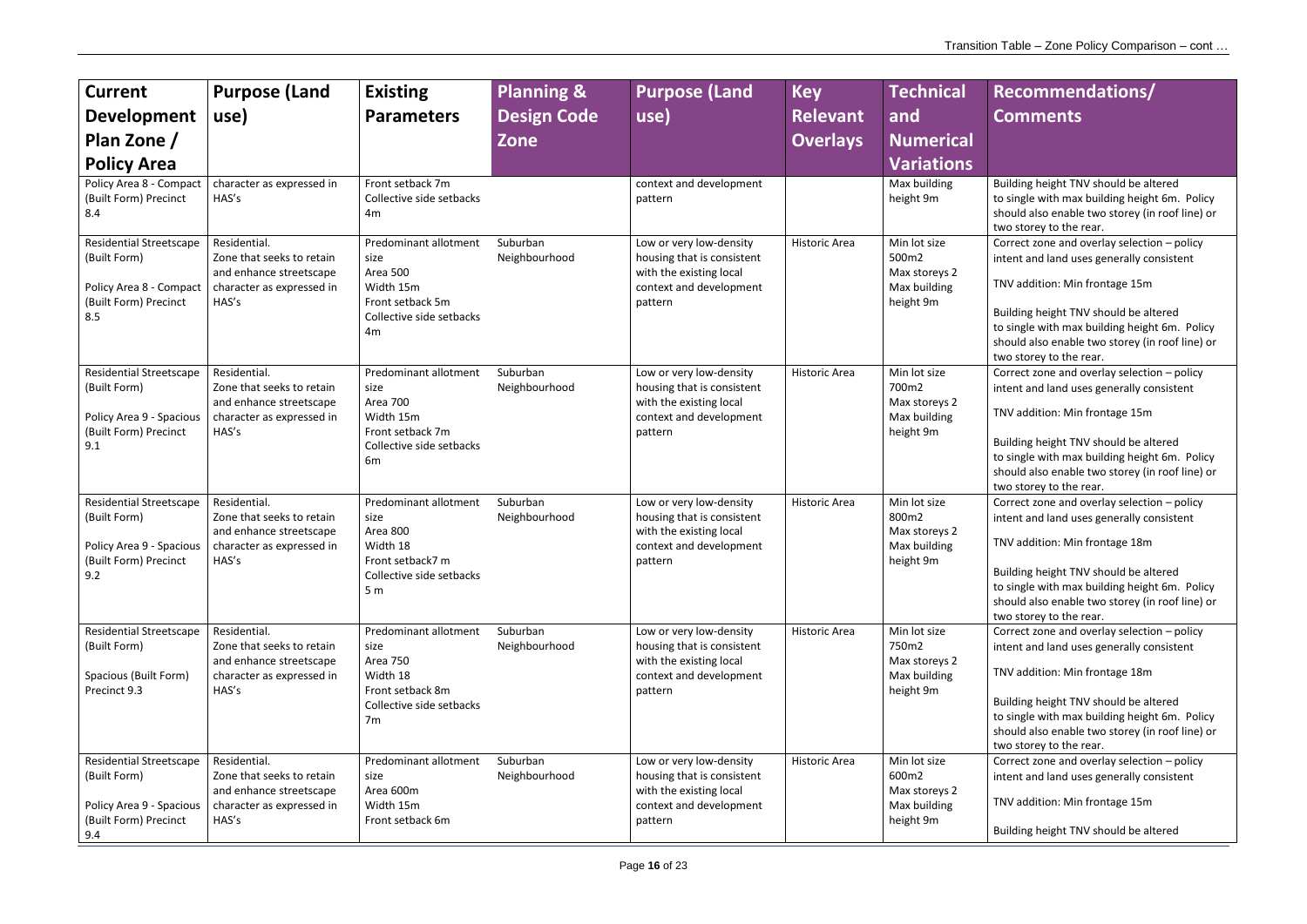- 
- 
- 
- 
- 
- 
- 
- 
- 
- 
- 
- 
- 

| <b>Current</b><br><b>Development</b><br>Plan Zone /<br><b>Policy Area</b>                                  | <b>Purpose (Land</b><br>use)                                                                               | <b>Existing</b><br><b>Parameters</b><br>Collective side setbacks                                                               | <b>Planning &amp;</b><br><b>Design Code</b><br><b>Zone</b> | <b>Purpose (Land</b><br>use)                                                                                           | <b>Key</b><br><b>Relevant</b><br><b>Overlays</b> | <b>Technical</b><br>land<br><b>Numerical</b><br><b>Variations</b>    | Recommendations/<br><b>Comments</b><br>to single with max building height 6m. Policy                                                                                                                                                                                                                                                                                                                                |
|------------------------------------------------------------------------------------------------------------|------------------------------------------------------------------------------------------------------------|--------------------------------------------------------------------------------------------------------------------------------|------------------------------------------------------------|------------------------------------------------------------------------------------------------------------------------|--------------------------------------------------|----------------------------------------------------------------------|---------------------------------------------------------------------------------------------------------------------------------------------------------------------------------------------------------------------------------------------------------------------------------------------------------------------------------------------------------------------------------------------------------------------|
| <b>Residential Streetscape</b><br>(Built Form)<br>Spacious (Built Form)<br>Precinct 9.5                    | Residential.<br>Zone that seeks to retain<br>and enhance streetscape<br>character as expressed in<br>HAS's | 5 <sub>m</sub><br>Predominant allotment<br>size<br>Area 1000<br>Width 21<br>Front setback 8m<br>Collective side setbacks<br>9m | Suburban<br>Neighbourhood                                  | Low or very low-density<br>housing that is consistent<br>with the existing local<br>context and development<br>pattern | <b>Historic Area</b>                             | Min lot size<br>750m2<br>Max storeys 2<br>Max building<br>height 9m  | should also enable two storey (in roof line) or<br>two storey to the rear.<br>Correct zone and overlay selection - policy<br>intent and land uses generally consistent<br>TNV addition: Min frontage 21m<br>Incorrect lot size TNV - 1000m2<br>Building height TNV should be altered<br>to single with max building height 6m. Policy<br>should also enable two storey (in roof line) or<br>two storey to the rear. |
| <b>Residential Streetscape</b><br>(Built Form)<br>Policy Area 9 - Spacious<br>(Built Form) Precinct<br>9.6 | Residential.<br>Zone that seeks to retain<br>and enhance streetscape<br>character as expressed in<br>HAS's | Predominant allotment<br>size<br>Area 600<br>Width 18m<br>Front setback 8m<br>Collective side setbacks<br>8 m                  | Suburban<br>Neighbourhood                                  | Low or very low-density<br>housing that is consistent<br>with the existing local<br>context and development<br>pattern | <b>Historic Area</b>                             | Min lot size<br>600m2<br>Max storeys 2<br>Max building<br>height 9m  | Correct zone and overlay selection - policy<br>intent and land uses generally consistent<br>TNV addition: Min frontage 18m<br>Building height TNV should be altered<br>to single with max building height 6m. Policy<br>should also enable two storey (in roof line) or<br>two storey to the rear.                                                                                                                  |
| <b>Residential Streetscape</b><br>(Built Form)<br>Policy Area 9 - Spacious<br>(Built Form) Precinct<br>9.7 | Residential.<br>Zone that seeks to retain<br>and enhance streetscape<br>character as expressed in<br>HAS's | Predominant allotment<br>size<br>Area 600<br>Width 15<br>Front setback6 m<br>Collective side setbacks<br>5m                    | Suburban<br>Neighbourhood                                  | Low or very low-density<br>housing that is consistent<br>with the existing local<br>context and development<br>pattern | <b>Historic Area</b>                             | Min lot size<br>600m2<br>Max storeys 2<br>Max building<br>height 9m  | Correct zone and overlay selection - policy<br>intent and land uses generally consistent<br>TNV addition: Min frontage 15m<br>Building height TNV should be altered<br>to single with max building height 6m. Policy<br>should also enable two storey (in roof line) or<br>two storey to the rear.                                                                                                                  |
| <b>Residential Streetscape</b><br>(Built Form)<br>Spacious (Built Form)<br>Precinct 9.8                    | Residential.<br>Zone that seeks to retain<br>and enhance streetscape<br>character as expressed in<br>HAS's | Predominant allotment<br>size<br>Area 1000<br>Width 21<br>Front setback 8m<br>Collective side setbacks<br>8m                   | Suburban<br>Neighbourhood                                  | Low or very low-density<br>housing that is consistent<br>with the existing local<br>context and development<br>pattern | <b>Historic Area</b>                             | Min lot size<br>1000m2<br>Max storeys 2<br>Max building<br>height 9m | Correct zone and overlay selection - policy<br>intent and land uses generally consistent<br>TNV addition: Min frontage 21m<br>Building height TNV should be altered<br>to single with max building height 6m. Policy<br>should also enable two storey (in roof line) or<br>two storey to the rear.                                                                                                                  |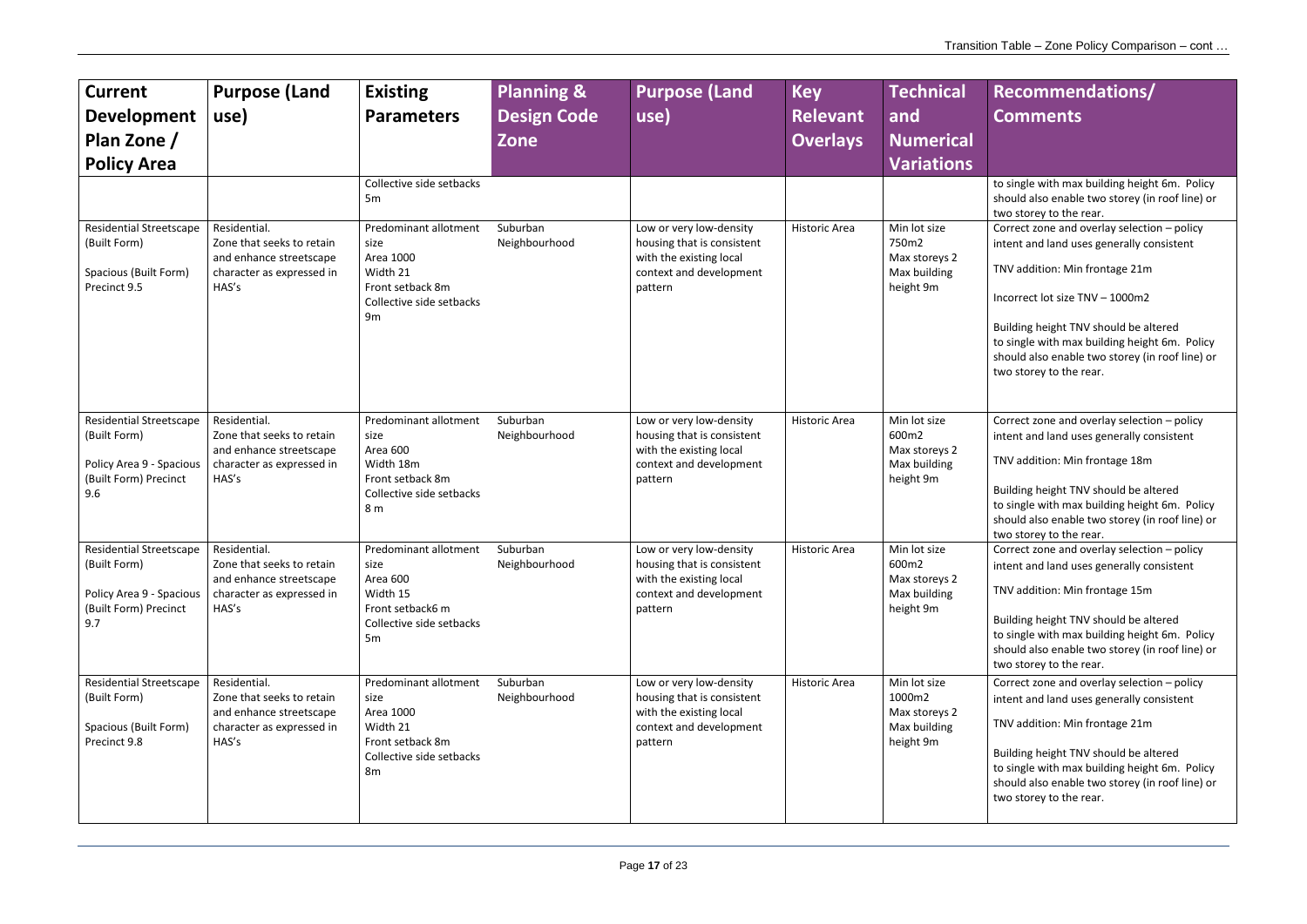# **Recommendations/ Comments** Correct zone and overlay selection – policy intent and land uses generally consistent TNV addition: Min frontage 15m Building height TNV should be altered to single with max building height 6m. Policy should also enable two storey (in roof line) or two storey to the rear. Correct zone and overlay selection – policy intent and land uses generally consistent TNV addition: Min frontage 16m Building height TNV should be altered to single with max building height 6m. Policy should also enable two storey (in roof line) or two storey to the rear. Correct zone and overlay selection – policy intent and land uses generally consistent TNV addition: Min frontage 20m

| <b>Current</b><br><b>Development</b><br>Plan Zone /<br><b>Policy Area</b><br><b>Residential Streetscape</b> | <b>Purpose (Land</b><br>use)<br>Residential.                                                               | <b>Existing</b><br><b>Parameters</b><br>Predominant allotment                                                                                                    | <b>Planning &amp;</b><br><b>Design Code</b><br><b>Zone</b><br>Suburban | <b>Purpose (Land</b><br>use)<br>Low or very low-density                                                                | <b>Key</b><br><b>Relevant</b><br><b>Overlays</b><br>Historic Area | <b>Technical</b><br>and<br><b>Numerical</b><br><b>Variations</b><br>Min lot size |
|-------------------------------------------------------------------------------------------------------------|------------------------------------------------------------------------------------------------------------|------------------------------------------------------------------------------------------------------------------------------------------------------------------|------------------------------------------------------------------------|------------------------------------------------------------------------------------------------------------------------|-------------------------------------------------------------------|----------------------------------------------------------------------------------|
| (Built Form)<br>Policy Area 9 - Spacious<br>(Built Form) Precinct<br>9.9                                    | Zone that seeks to retain<br>and enhance streetscape<br>character as expressed in<br>HAS's                 | size<br>Area 600<br>Width 15m<br>Front setback 7m<br>Collective side setbacks<br>6m                                                                              | Neighbourhood                                                          | housing that is consistent<br>with the existing local<br>context and development<br>pattern                            |                                                                   | 600m2<br>Max storeys 2<br>Max building<br>height 9m                              |
| <b>Residential Streetscape</b><br>(Built Form)<br>Policy Area 9 - Spacious<br>(Built Form) Precinct<br>9.10 | Residential.<br>Zone that seeks to retain<br>and enhance streetscape<br>character as expressed in<br>HAS's | Predominant allotment<br>size<br>Area 700<br>Width 16<br>Front setback7 m<br>Collective side setbacks<br>6m                                                      | Suburban<br>Neighbourhood                                              | Low or very low-density<br>housing that is consistent<br>with the existing local<br>context and development<br>pattern | <b>Historic Area</b>                                              | Min lot size<br>700m2<br>Max storeys 2<br>Max building<br>height 9m              |
| <b>Residential Streetscape</b><br>(Built Form)<br>Policy Area 9 - Spacious<br>(Built Form) Precinct<br>9.11 | Residential.<br>Zone that seeks to retain<br>and enhance streetscape<br>character as expressed in<br>HAS's | Predominant allotment<br>Suburban<br>Neighbourhood<br>size<br>Area 900<br>Width 20<br>Front setback 10m<br>pattern<br>Collective side setbacks<br>6 <sub>m</sub> |                                                                        | Low or very low-density<br>housing that is consistent<br>with the existing local<br>context and development            | <b>Historic Area</b>                                              | Min lot size<br>900m2<br>Max storeys 2<br>Max building<br>height 9m              |
| <b>Residential Streetscape</b><br>(Built Form)<br>Policy Area 10 - Grand<br>(Built Form) Precinct 10        | Residential.<br>Zone that seeks to retain<br>and enhance streetscape<br>character as expressed in<br>HAS's | Predominant allotment<br>size<br>Area 1500<br>Width 25<br>Front setback 14m<br>Collective side setbacks<br>10 <sub>m</sub>                                       | Residential<br>Neighbourhood                                           | Low or very low-density<br>housing that is consistent<br>with the existing local<br>context and development<br>pattern | <b>Historic Area</b>                                              | Min frontage 25m<br>Min lot size<br>1500m2                                       |
| <b>Residential Streetscape</b><br>(Landscape)<br>Policy Area 11 -<br>Landscape Precinct<br>11.1             | Residential.<br>Zone that seeks to retain<br>and enhance built form,<br>setting and landscape<br>features  | Minimum allotment size<br>Area 300<br>Width 10                                                                                                                   | Suburban<br>Neighbourhood                                              | Low or very low-density<br>housing that is consistent<br>with the existing local<br>context and development<br>pattern | Historic Area                                                     | Min lot size<br>300m2<br>Max storeys 2<br>Max building<br>height 9m              |

Building height TNV should be altered to single with max building height 6m. Policy should also enable two storey (in roof line) or two storey to the rear.

Correct zone and overlay selection – policy intent and land uses generally consistent

No TNV in this zone, DTS is 2 storey contrary to character and current policy

Building height TNV should be altered to single with max building height 6m. Policy should also enable two storey (in roof line) or two storey to the rear.

Correct zone and overlay selection – policy intent and land uses generally consistent

TNV addition: Min frontage 10m

Building height TNV should be altered to single with max building height 6m. Policy should also enable two storey (in roof line) or two storey to the rear.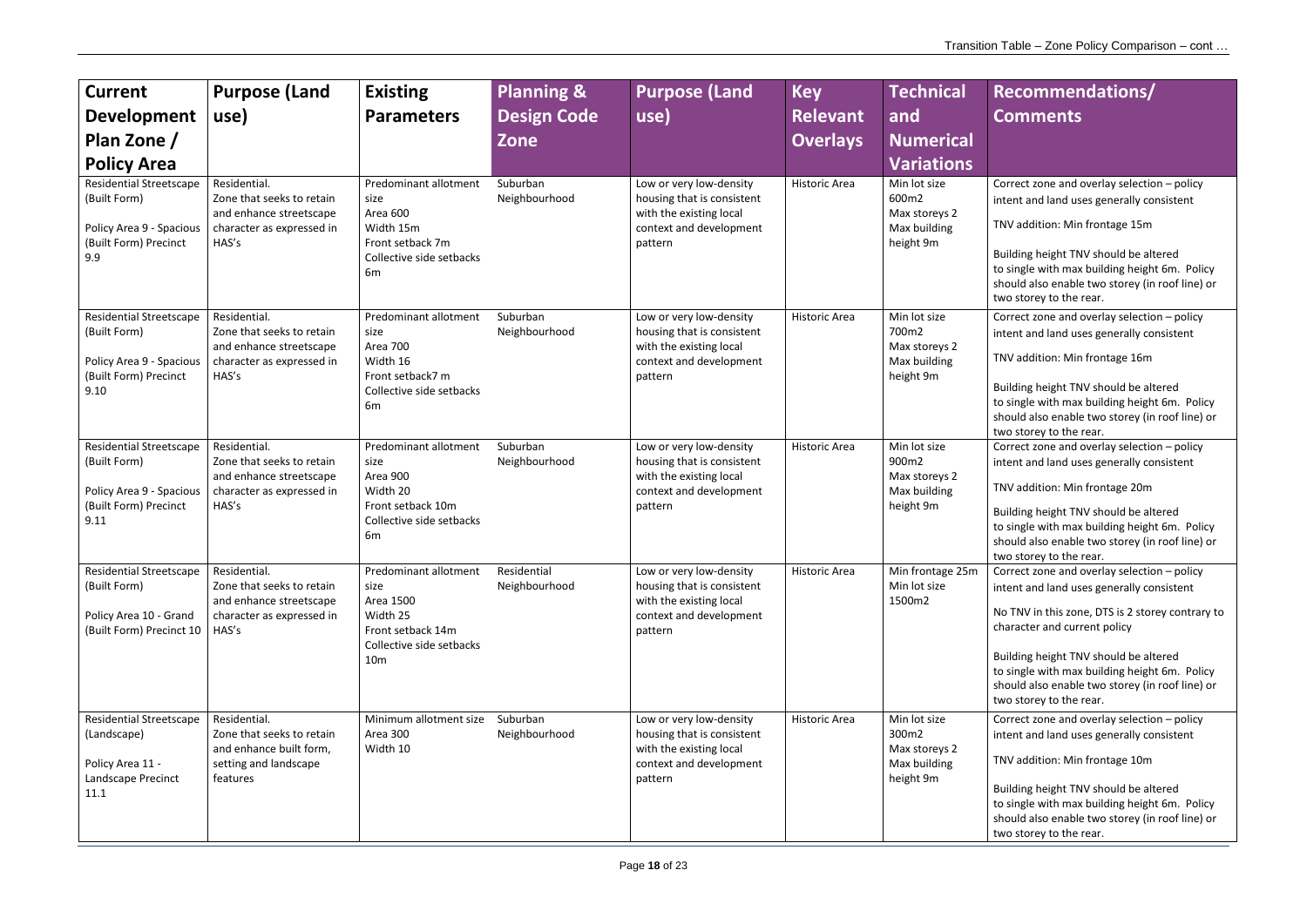Correct zone and overlay selection – policy intent and land uses generally consistent

TNV addition: Min frontage 12.5m

Building height TNV should be altered to single with max building height 6m. Policy should also enable two storey (in roof line) or two storey to the rear.

Correct zone and overlay selection – policy intent and land uses generally consistent

TNV addition: Min frontage 15m

| <b>Current</b><br><b>Development</b><br>Plan Zone /<br><b>Policy Area</b><br><b>Residential Streetscape</b><br>(Landscape)<br>Policy Area 11 -<br>Landscape Precinct<br>11.2 | <b>Purpose (Land</b><br>use)<br>Residential.<br>Zone that seeks to retain<br>and enhance built form,<br>setting and landscape<br>features                                                                                                                                                                                                                                                                                                                                                                                                                               | <b>Existing</b><br><b>Parameters</b><br>Minimum allotment size<br>Area 400<br><b>Width 12.5</b> | <b>Planning &amp;</b><br><b>Design Code</b><br><b>Zone</b><br>Suburban<br>Neighbourhood | <b>Purpose (Land</b><br>use)<br>Low or very low-density<br>housing that is consistent<br>with the existing local<br>context and development<br>pattern | <b>Key</b><br><b>Relevant</b><br><b>Overlays</b><br>Historic Area | <b>Technical</b><br>and<br><b>Numerical</b><br><b>Variations</b><br>Min lot size<br>400m2<br>Max storeys 2<br>Max building<br>height 9m |
|------------------------------------------------------------------------------------------------------------------------------------------------------------------------------|-------------------------------------------------------------------------------------------------------------------------------------------------------------------------------------------------------------------------------------------------------------------------------------------------------------------------------------------------------------------------------------------------------------------------------------------------------------------------------------------------------------------------------------------------------------------------|-------------------------------------------------------------------------------------------------|-----------------------------------------------------------------------------------------|--------------------------------------------------------------------------------------------------------------------------------------------------------|-------------------------------------------------------------------|-----------------------------------------------------------------------------------------------------------------------------------------|
| <b>Residential Streetscape</b><br>(Landscape)<br>Policy Area 11 -<br>Landscape Precinct<br>11.3                                                                              | Residential.<br>Zone that seeks to retain<br>and enhance built form,<br>setting and landscape<br>features                                                                                                                                                                                                                                                                                                                                                                                                                                                               | Minimum allotment size<br><b>Area 560</b><br>Width 15                                           | Suburban<br>Neighbourhood                                                               | Low or very low-density<br>housing that is consistent<br>with the existing local<br>context and development<br>pattern                                 | Historic Area                                                     | Min lot size<br>560m2<br>Max storeys 2<br>Max building<br>height 9m                                                                     |
| Showground<br>Policy Area 21 - Core<br>Policy Area                                                                                                                           | A policy area<br>accommodating a range of<br>land uses and forms of<br>development.<br>Desired Character.<br>The frontage of the Policy<br>Area to Goodwood Road<br>will be attractive, active,<br>open and inviting. To this<br>end, development at the<br>eastern periphery of the<br>policy area will include a<br>range of commercial land<br>uses (such as a community<br>centre, a child care<br>centre/pre-school,<br>exhibition facilities, a<br>gymnasium, a hotel, a<br>motel, offices and<br>restaurants) and will be<br>orientated towards<br>Goodwood Road | Three plus storey<br>Goodwood Road                                                              | Recreation                                                                              | Provision of a range of<br>accessible recreational<br>facilities.                                                                                      |                                                                   |                                                                                                                                         |
| Showground<br>Policy Area 22 - Rose<br><b>Terrace Policy Area</b>                                                                                                            | Accommodation of car<br>parking, consulting room,<br>hotel, office, residential,                                                                                                                                                                                                                                                                                                                                                                                                                                                                                        | Three to seven storeys<br>(max 24.5m)                                                           | Recreation                                                                              | Provision of a range of<br>accessible recreational<br>facilities.                                                                                      |                                                                   |                                                                                                                                         |

Building height TNV should be altered to single with max building height 6m. Policy should also enable two storey (in roof line) or two storey to the rear.

**Incorrect zone selection**

**Rec Zone does not accurately reflect the diverse nature of the existing Showgrounds in terms of its use for various functions, concerts, markets and shows and desired development outcomes for the future.** 

Urban Activity Centre Zone or preferably development of specific zone/subzone with TNV to control height more appropriate.

Development of a Concept Plan could be useful to designate height and land use in the 3 showgrounds policy areas

**Incorrect zone selection Rec Zone does not accurately reflect the diverse nature of the existing Showgrounds in terms of its use for various functions, concerts,**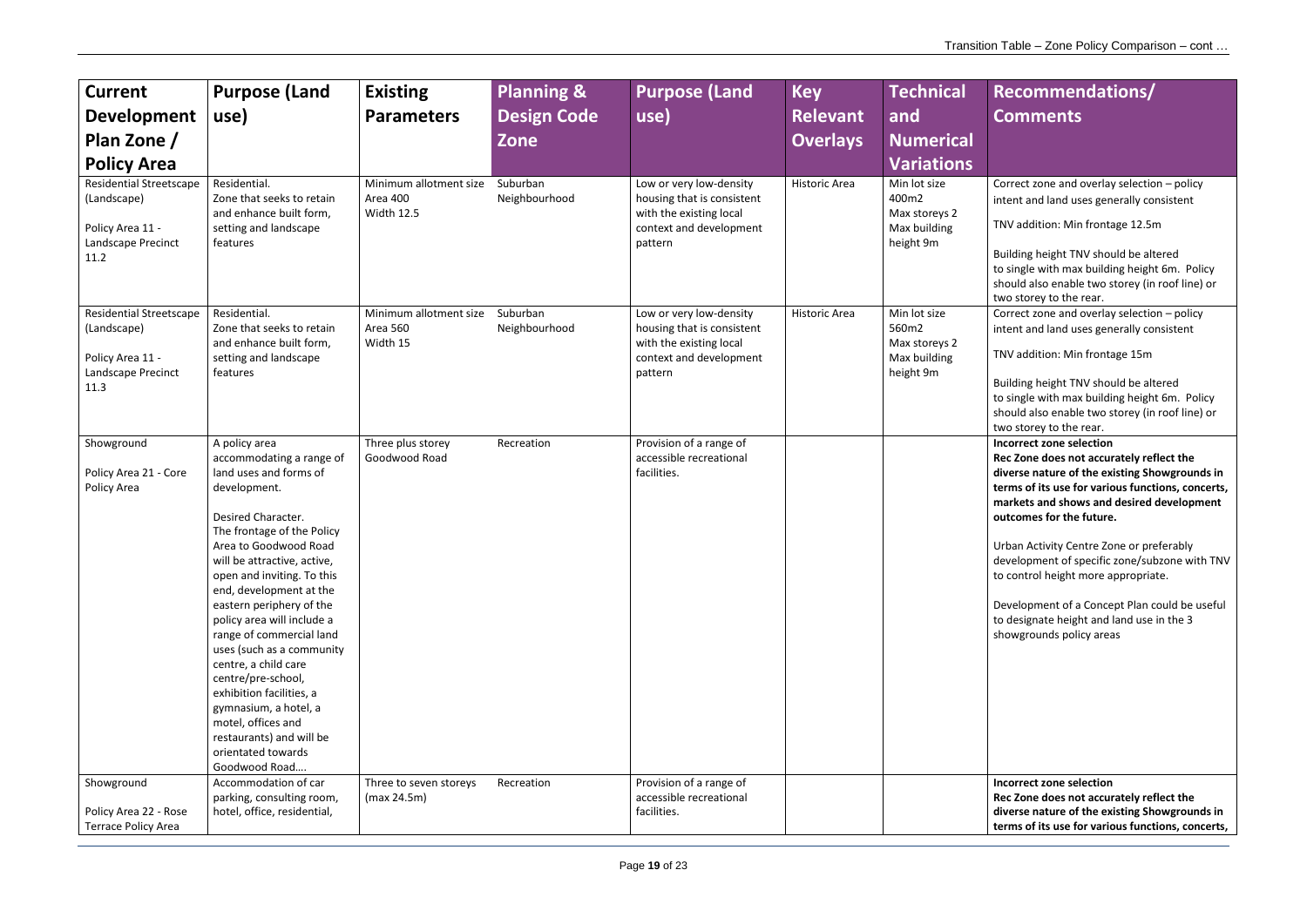**markets and shows and desired development outcomes for the future.**

Urban Activity Centre Zone or preferably development of specific zone/subzone with TNV to control height more appropriate

Development of a Concept Plan could be useful to designate height and land use in the 3 showgrounds policy areas

| <b>Current</b><br><b>Development</b><br>Plan Zone /<br><b>Policy Area</b> | <b>Purpose (Land</b><br>use)<br>restaurant, shop and tourist<br>accommodation uses.                                                                                                                                                                                                                                                                                                                                                                                              | <b>Existing</b><br><b>Parameters</b> | <b>Planning &amp;</b><br><b>Design Code</b><br>Zone | <b>Purpose (Land</b><br>use)                                                                                                                                     | <b>Key</b><br><b>Relevant</b><br><b>Overlays</b> | <b>Technical</b><br>and<br><b>Numerical</b><br><b>Variations</b> |
|---------------------------------------------------------------------------|----------------------------------------------------------------------------------------------------------------------------------------------------------------------------------------------------------------------------------------------------------------------------------------------------------------------------------------------------------------------------------------------------------------------------------------------------------------------------------|--------------------------------------|-----------------------------------------------------|------------------------------------------------------------------------------------------------------------------------------------------------------------------|--------------------------------------------------|------------------------------------------------------------------|
|                                                                           | Accommodation of high-<br>density residential<br>development, including a<br>minimum 15 percent<br>affordable housing, in<br>conjunction with non-<br>residential development.                                                                                                                                                                                                                                                                                                   |                                      |                                                     |                                                                                                                                                                  |                                                  |                                                                  |
| Showground<br>Policy Area 23 - Leader<br><b>Street Policy Area</b>        | Accommodation of car<br>parking, consulting room,<br>hotel, office, residential,<br>retail showroom, service<br>industry and warehouse<br>uses.<br>Accommodation of<br>residential development,<br>including a minimum 15<br>percent affordable housing,<br>in conjunction with non-<br>residential development.                                                                                                                                                                 | Two and Three storeys<br>(max 10.5m) | Recreation                                          | Provision of a range of<br>accessible recreational<br>facilities.                                                                                                |                                                  |                                                                  |
| <b>Specialty Goods Centre</b>                                             | Accommodation of small-<br>scale retail specialty goods<br>outlets, local convenience<br>shopping facilities and<br>neighbourhood,<br>community, entertainment,<br>education, religious and<br>recreational facilities of a<br>low traffic generating<br>nature.<br>Development adjacent to<br>the Historic (Conservation)<br>Zone - Centre to<br>complement the historic<br>character of the relevant<br>policy area.<br>Small-scale specialty goods<br>outlets and restaurants | Two storeys                          | Suburban Main Street                                | A mix of land uses including<br>retail, office, commercial,<br>community, civic and<br>medium density residential<br>development that supports<br>the local area |                                                  | No TNV                                                           |

Generally correct zone and overlay selection  $$ policy intent and land uses generally consistent

**Incorrect zone selection Rec Zone does not accurately reflect the diverse nature of the existing Showgrounds in terms of its use for various functions, concerts, markets and shows and desired development outcomes for the future.**

Urban Activity Centre Zone or preferably development of specific zone/subzone with TNV to control height more appropriate.

Development of a Concept Plan could be useful to designate height and land use in the 3 showgrounds policy areas

SMS Zone envisages resi devt whereas the current zoning is silent on resi other than to list detached dwelling as n/c.

No policy to address development adjacent historic character areas

No Height Limits designated – 2 storey TNV required.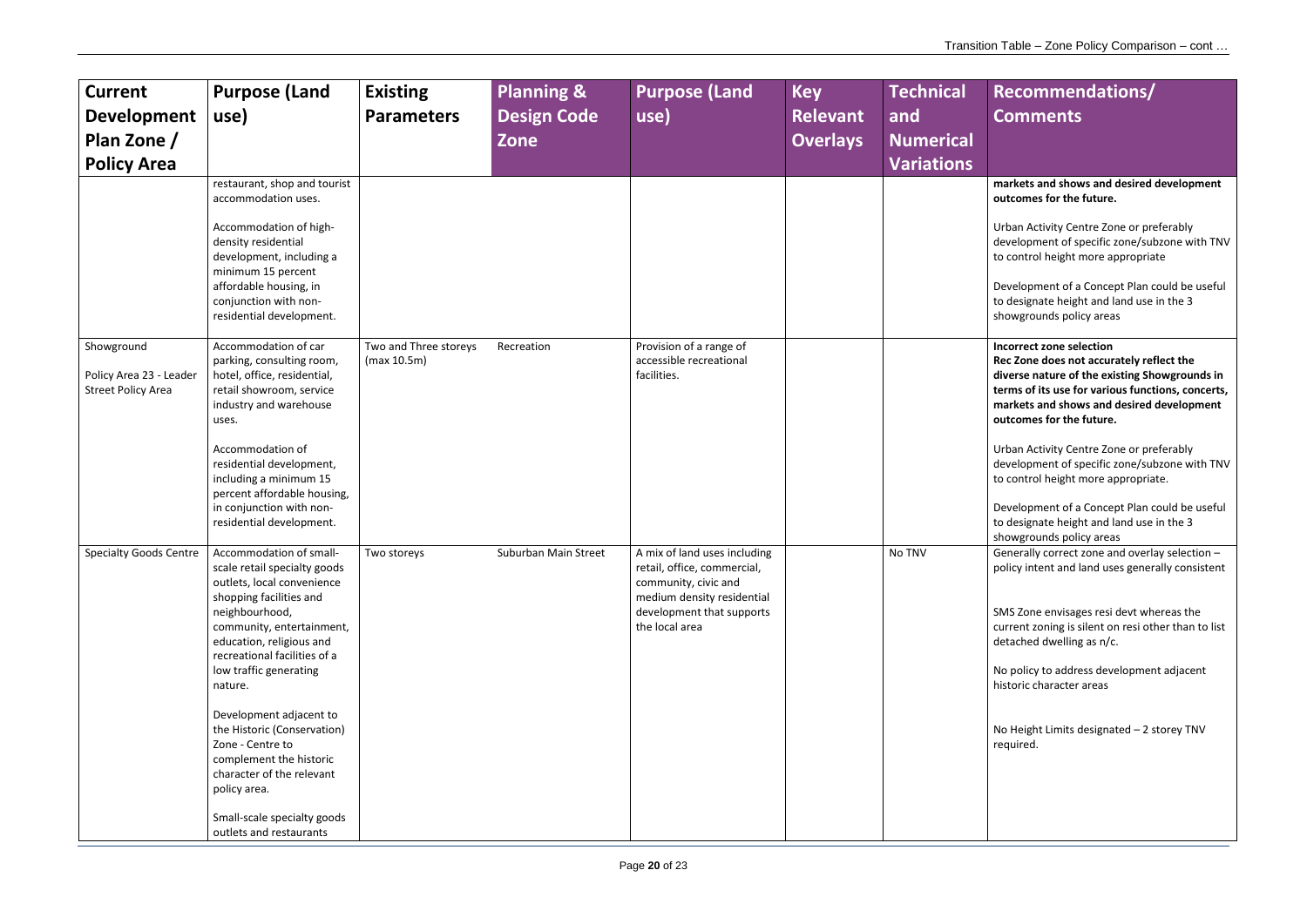| <b>Current</b><br><b>Development</b><br>Plan Zone /<br><b>Policy Area</b>  | <b>Purpose (Land</b><br>use)                                                                                                                                                                                                    | <b>Existing</b><br><b>Parameters</b>                                                                                                                                                                                                                                                                                                                                                                                                                                                                                                                                                                                                                                                                                                                                                                                                                   | <b>Planning &amp;</b><br><b>Design Code</b><br>Zone | <b>Purpose (Land</b><br>use)                                                                                                                                                                                                                                                                                                                                                                                           | <b>Key</b><br><b>Relevant</b><br><b>Overlays</b> | <b>Technical</b><br>and<br><b>Numerical</b><br><b>Variations</b>                                                                                                                                                                                                                                                                                                                                                                                                                                                                                                                    |
|----------------------------------------------------------------------------|---------------------------------------------------------------------------------------------------------------------------------------------------------------------------------------------------------------------------------|--------------------------------------------------------------------------------------------------------------------------------------------------------------------------------------------------------------------------------------------------------------------------------------------------------------------------------------------------------------------------------------------------------------------------------------------------------------------------------------------------------------------------------------------------------------------------------------------------------------------------------------------------------------------------------------------------------------------------------------------------------------------------------------------------------------------------------------------------------|-----------------------------------------------------|------------------------------------------------------------------------------------------------------------------------------------------------------------------------------------------------------------------------------------------------------------------------------------------------------------------------------------------------------------------------------------------------------------------------|--------------------------------------------------|-------------------------------------------------------------------------------------------------------------------------------------------------------------------------------------------------------------------------------------------------------------------------------------------------------------------------------------------------------------------------------------------------------------------------------------------------------------------------------------------------------------------------------------------------------------------------------------|
|                                                                            | should be located within the<br>King William Road Specialty<br>Goods Centre Zone.                                                                                                                                               |                                                                                                                                                                                                                                                                                                                                                                                                                                                                                                                                                                                                                                                                                                                                                                                                                                                        |                                                     |                                                                                                                                                                                                                                                                                                                                                                                                                        |                                                  |                                                                                                                                                                                                                                                                                                                                                                                                                                                                                                                                                                                     |
| Urban Corridor<br>Policy Area 19 -<br><b>Boulevard (Greenhill</b><br>Road) | The zone will function as<br>the dominant mixed use<br>centre within the Council<br>area and will contain an<br>integrated mix of retail,<br>office, commercial, civic,<br>recreational, community<br>and residential land uses | Boulevard Policy Area -<br>where taller, mixed use<br>buildings of<br>predominantly office<br>uses at ground and low<br>building levels and<br>residential apartments<br>above are intended<br>along the Greenhill<br>Road and Glen Osmond<br>Road frontage with its<br>premium Park Land<br>interface where grand<br>buildings and strong<br>landscape settings are<br>appropriate.<br>Density - 75 dwellings<br>per hectare net (except<br>within the southern half<br>of the Annesley Campus<br>Area fronting Rose<br>Terrace 35 dwellings per<br>hectare net)<br>Height - 7 storeys and<br>up to 25.5 metres<br>Min 3 storey<br>Max 7 storey (25.5m)<br><b>Greenhill Road and Rose</b><br><b>Terrace Wayville</b><br>10 storey (36.0m) west<br>of Goodwood Road<br>5 storey (18.5m) Glen<br>Osmond Road<br>Primary road 6m<br>Side street and side | Urban Corridor<br>(Boulevard)                       | Buildings that achieve a<br>consistent, tall, uniform<br>facade to frame the primary<br>road corridor generally well<br>set back with areas of<br>significant open space.<br>Buildings accommodate a<br>mix of compatible residential<br>and non-residential uses<br>including contain small scale<br>shops and mixed business<br>development at ground and<br>lower floor levels with<br>residential land uses above. |                                                  | Min storeys 3<br>Max storeys 7<br>Max building<br>height 25.5m<br>Max 10 storey<br>(36.0m) west<br>Goodwood Road<br>5 storey (18.5m)<br>Glen Osmond<br>Road<br>Max 7 storey<br>Plus 30% extra<br>height Sig Dev't<br>Sites (>2,500m <sup>2</sup> &<br>25m)<br>Residential<br>development<br>(other than<br>residential<br>development in a<br>mixed use<br>building) achieves<br>a minimum net<br>residential density<br>of at least 75<br>dwellings per<br>hectare.<br>Primary street 6m<br>Side street 2m<br>Side boundary om<br>ground level and<br>where no<br>windows up to 2m |
| Urban Corridor                                                             | The zone will function as                                                                                                                                                                                                       | boundary 3m<br><b>High Street Policy Area</b>                                                                                                                                                                                                                                                                                                                                                                                                                                                                                                                                                                                                                                                                                                                                                                                                          | Urban Corridor (Main                                | A safe, walkable and vibrant                                                                                                                                                                                                                                                                                                                                                                                           |                                                  | Min storeys 3                                                                                                                                                                                                                                                                                                                                                                                                                                                                                                                                                                       |
|                                                                            | the dominant mixed use                                                                                                                                                                                                          | - where more moderate                                                                                                                                                                                                                                                                                                                                                                                                                                                                                                                                                                                                                                                                                                                                                                                                                                  | Street)                                             | shopping, entertainment and                                                                                                                                                                                                                                                                                                                                                                                            |                                                  | Max storeys 5                                                                                                                                                                                                                                                                                                                                                                                                                                                                                                                                                                       |

Correct zone selection – policy intent and land uses generally consistent

- TNVs checked appear correct
- Recommend concept plans to be carried over Un/3 to Un/7 to address height, access pedestrian and vehicle links, some are critical as height not always linked to cadastre
	- Concept Plan Un/5 Urban Corridor Zone – Boulevard Policy Area (vehicle, ped links, open space and building/space coordination – more nuanced than TNVs)
	- Concept Plan Un/7 Urban Corridor Zone – Boulevard Policy Area (vehicle, ped links, open space and building/space coordination – more nuanced than TNVs)

Building envelope 45 Degree plane needs to change to 30 degree plane as per current policy, current policy limits the impacts of building massing and overshadowing. Ideally these provisions should be in Council wide rather than zone

Density ok except southern half of Annesley fronting Rose which should be 35 dwelling /hectare?

Correct zone selection – policy intent and land uses generally consistent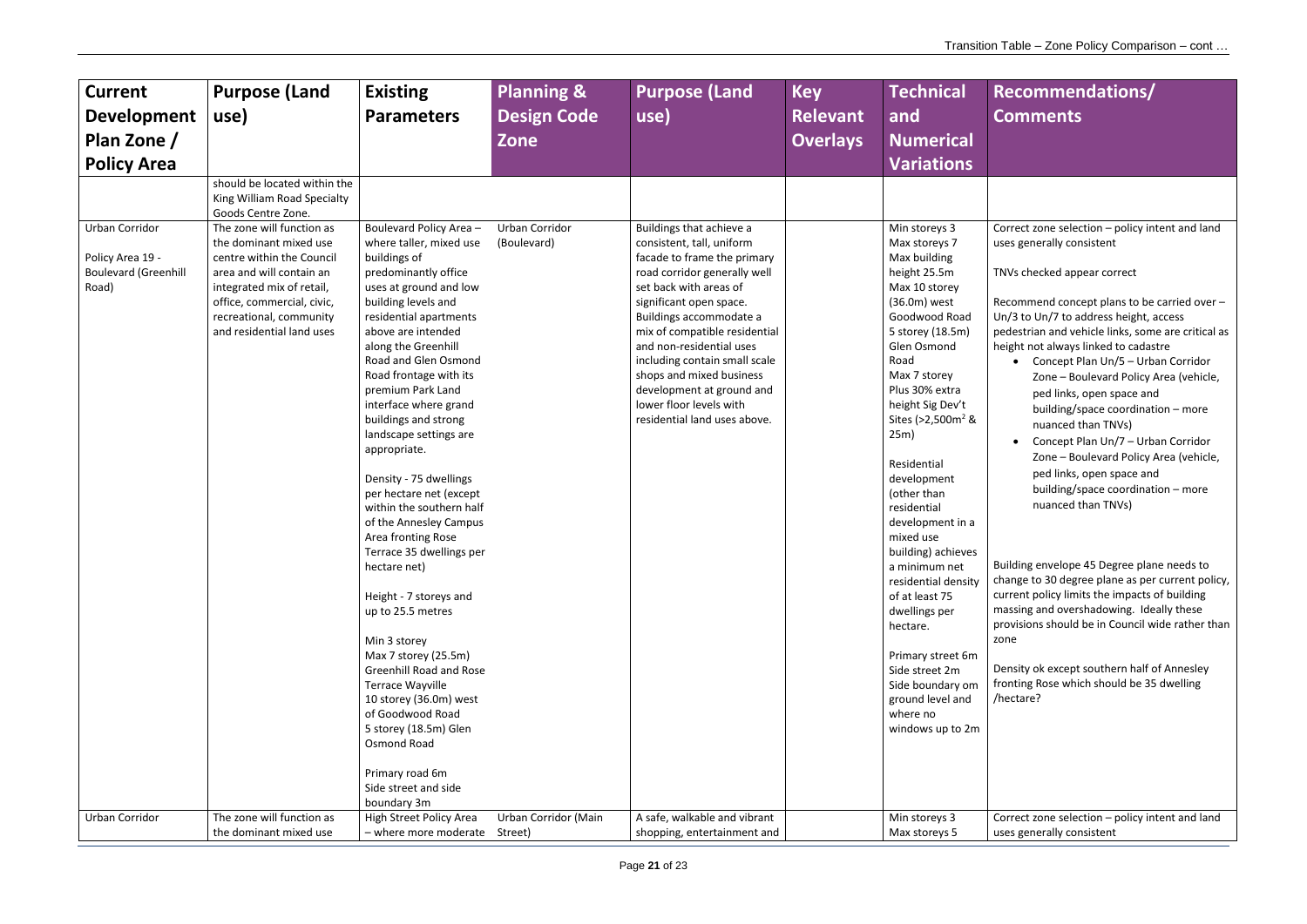TNVs checked appear correct

Building envelope 45 Degree plane needs to change to 30 degree plane as per current policy, current policy limits the impacts of building massing and overshadowing. Ideally these provisions should be in Council wide rather than zone.

| <b>Current</b><br><b>Development</b><br>Plan Zone /<br><b>Policy Area</b><br>Policy Area 20 - High<br>Street (Unley Road) | <b>Purpose (Land</b><br>use)<br>centre within the Council<br>area and will contain an<br>integrated mix of retail,<br>office, commercial, civic,<br>recreational, community<br>and residential land uses                        | <b>Existing</b><br><b>Parameters</b><br>scaled buildings of<br>mixed use are intended<br>along Unley Road with<br>predominantly small<br>scale shops, mixed<br>business services and<br>hospitality uses at<br>ground and low building<br>levels and upper level<br>comprising residential<br>apartments<br>Density - 60 dwellings                                                                                                                                                                                                            | <b>Planning &amp;</b><br><b>Design Code</b><br>Zone | <b>Purpose (Land</b><br>use)<br>commercial main street<br>precinct with an active day<br>and evening economy<br>supported by medium<br>density residential<br>development.                                                                                                                                                                                                 | <b>Key</b><br><b>Relevant</b><br><b>Overlays</b> | <b>Technical</b><br>and<br><b>Numerical</b><br><b>Variations</b><br>Max building<br>height 18.5m<br>Plus 30% extra<br>height Sig Dev't<br>Sites ( $>2,500$ m <sup>2</sup> &<br>25m)<br>Residential<br>development<br>(other than<br>residential<br>development in a                                                                        |
|---------------------------------------------------------------------------------------------------------------------------|---------------------------------------------------------------------------------------------------------------------------------------------------------------------------------------------------------------------------------|-----------------------------------------------------------------------------------------------------------------------------------------------------------------------------------------------------------------------------------------------------------------------------------------------------------------------------------------------------------------------------------------------------------------------------------------------------------------------------------------------------------------------------------------------|-----------------------------------------------------|----------------------------------------------------------------------------------------------------------------------------------------------------------------------------------------------------------------------------------------------------------------------------------------------------------------------------------------------------------------------------|--------------------------------------------------|--------------------------------------------------------------------------------------------------------------------------------------------------------------------------------------------------------------------------------------------------------------------------------------------------------------------------------------------|
|                                                                                                                           |                                                                                                                                                                                                                                 | per hectare net<br>Height 5 storeys and up<br>to 18.5 metres                                                                                                                                                                                                                                                                                                                                                                                                                                                                                  |                                                     |                                                                                                                                                                                                                                                                                                                                                                            |                                                  | mixed use<br>building) achieves<br>a minimum net<br>residential density<br>of at least 70<br>dwellings per<br>hectare.                                                                                                                                                                                                                     |
| Urban Corridor<br>Policy Area 24 - Transit<br>Living (Anzac Highway)                                                      | The zone will function as<br>the dominant mixed use<br>centre within the Council<br>area and will contain an<br>integrated mix of retail,<br>office, commercial, civic,<br>recreational, community<br>and residential land uses | <b>Transit Living Policy</b><br>Area - where taller,<br>mixed use buildings are<br>intended for<br>predominantly<br>residential development<br>together with low<br>impact, generally<br>commercial uses that<br>support the daily needs<br>of the local population<br>(such as offices,<br>consulting rooms,<br>shops, cafés and<br>restaurants) located at<br>ground level. Upper<br>levels are intended to<br>provide residential<br>apartments to take<br>advantage of high<br>frequency public<br>transport corridors<br>upon which such | <b>Urban Corridor (Living)</b>                      | A mixed use area with a<br>strong living and<br>accommodation focus that<br>provides a diverse range of<br>low to medium rise medium<br>density residential<br>development supported by<br>compatible non-residential<br>land uses oriented towards a<br>primary road corridor, high<br>frequency public transport<br>route, activity centre or<br>significant open space. |                                                  | Min storeys 3<br>Max storeys 6<br>Max building<br>height 22m<br>Plus 30% extra<br>height Sig Dev't<br>Sites (>2,500m <sup>2</sup> &<br>25m)<br>Residential<br>development<br>(other than<br>residential<br>development in a<br>mixed use<br>building) achieves<br>a net residential<br>density of at least<br>45 dwellings per<br>hectare. |

Proposed density (70/hectare) slightly higher than currently envisaged (60/hectare)

Correct zone selection – policy intent and land uses generally consistent

TNVs checked appear correct

• Concept Plan Un/11 critical for future key infrastructure and new road links etc (infrastructure reserves, vehicle/ped/open space links)

Density consistent

Building envelope 45 Degree plane needs to change to 30 degree plane as per current policy, current policy limits the impacts of building massing and overshadowing. Ideally these provisions should be in Council wide rather than zone.